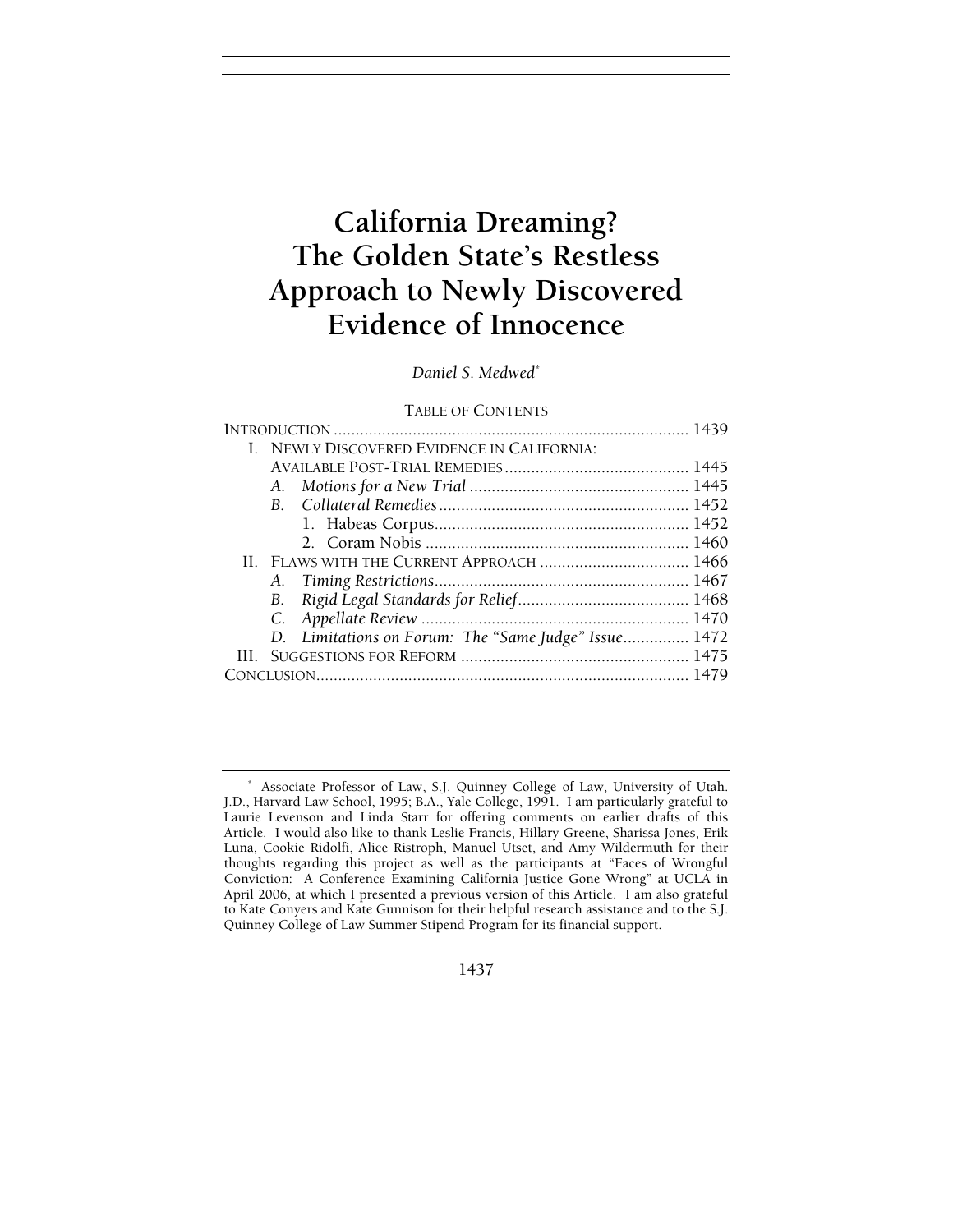1438 *University of California, Davis* [Vol. 40:1437

\*\*\*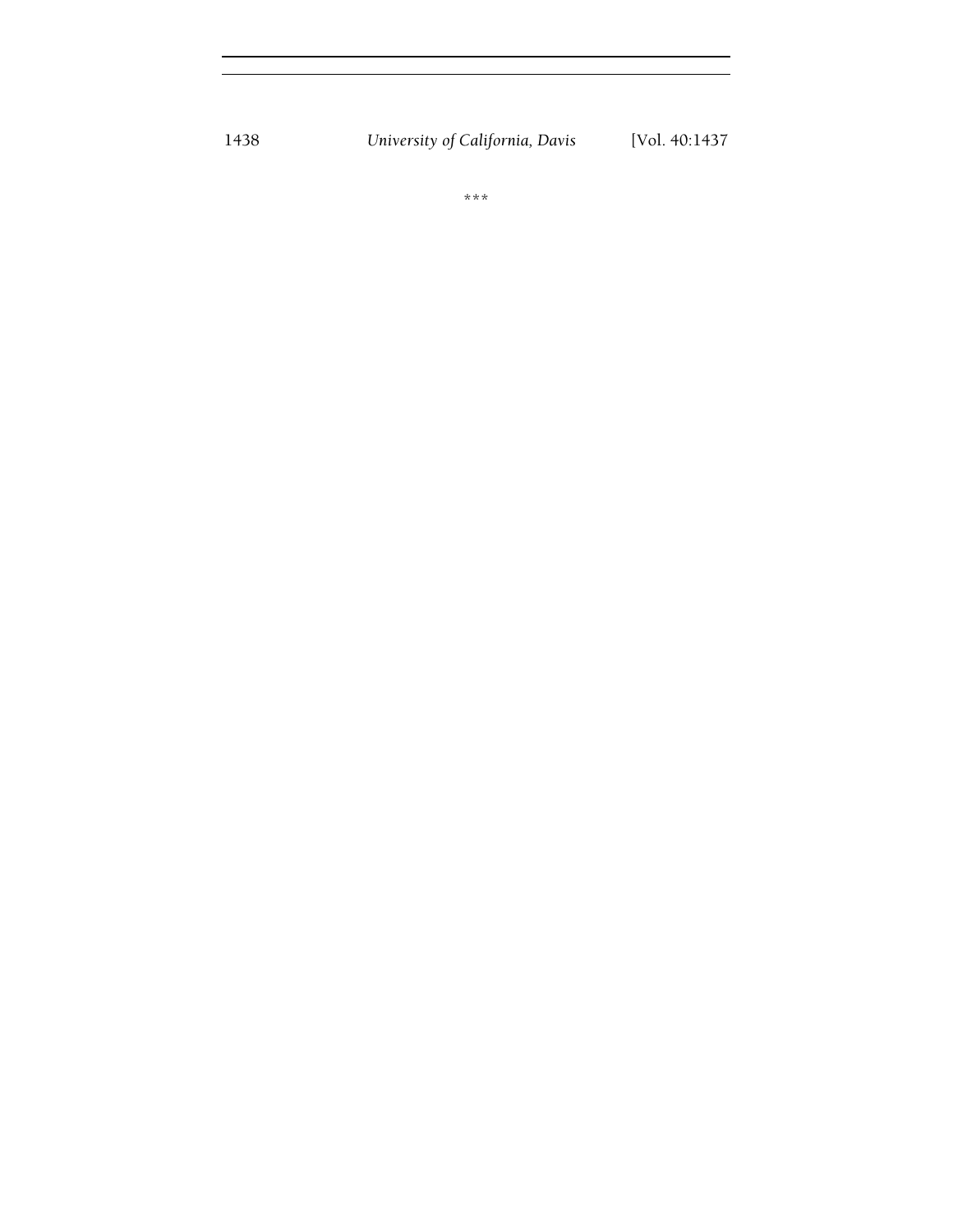## INTRODUCTION

The emergence of DNA testing has jolted the criminal justice system in a fashion akin to a California-style earthquake, resulting in the postconviction exoneration of 194 innocent defendants nationwide since 1989.<sup>1</sup> In response to this new technology, forty-one state legislatures have passed laws allowing inmates to request DNA testing and gain access to the biological evidence from their cases.<sup>2</sup> Enacted in 2000, California's post-conviction DNA testing statute contains many praiseworthy features, including the absence of a statute of limitations period<sup>3</sup> and standards of relief seemingly less restrictive than in many other jurisdictions.<sup>4</sup> Moreover, California offers statutory safeguards for the retention of biological evidence after trial; pursuant to the state penal code, the government must preserve all such evidence for the duration of a defendant's incarceration unless it gives the inmate notice of its intent to destroy the items and an opportunity to respond.<sup>5</sup>

 CAL. PENAL CODE § 1405(a) (West 2006) ("A person who was convicted of a felony and is currently serving a term of imprisonment may make a written motion before the trial court that entered the judgment of conviction in his or her case, for performance of forensic deoxyribonucleic acid (DNA) testing."). 4

 *See* Kathy Swedlow, *Don't Believe Everything You Read: A Review of Modern "Post-Conviction" DNA Testing Statutes*, 38 CAL. W. L. REV. 355, 383 (2002) ("[T]o obtain testing under the California statute, a petitioner must meet two substantive pleading requirements: he must explain 'why the identity of the perpetrator was, or should have been, a significant issue in the case' and why, 'in light of all the evidence, how the requested DNA testing would raise a reasonable probability that [his] verdict or sentence would be more favorable if the results of the DNA testing had been available at the time of the conviction.' This showing is certainly far lower than the requirements of the Maine and Michigan statutes, which require, inter alia, a demonstration that 'only the perpetrator of the crime' could be the source of the biological material."). Even so, as Swedlow notes, the California statute is confusing in some respects: "One can imagine a factual scenario where the petitioner could meet the California 'reasonable probability' standard but not the more stringent 'only the perpetrator' standard, which begs the question of the type of demonstration a California petitioner be required to make after testing excludes him? Certainly, the State would be expected to argue that the petitioner prove something more than a 'reasonable probability.'" *Id.*

5  *See* CAL. PENAL CODE § 1417.9 (West 2006).

<sup>&</sup>lt;sup>1</sup> For a current tally of DNA exonerations, see Innocence Project,

http://www.innocenceproject.org (last visited Jan. 30, 2007).<br><sup>2</sup> E-mail from Rebecca Brown, Policy Analyst, Innocence Project, to policy@innocencenetwork.org (Nov. 8, 2006, 04:00:00 EST) (on file with author) (indicating that only nine states currently lack post-conviction DNA testing statutes: Alabama, Alaska, Massachusetts, Mississippi, Oklahoma, South Carolina, South Dakota, Vermont, and Wyoming). 3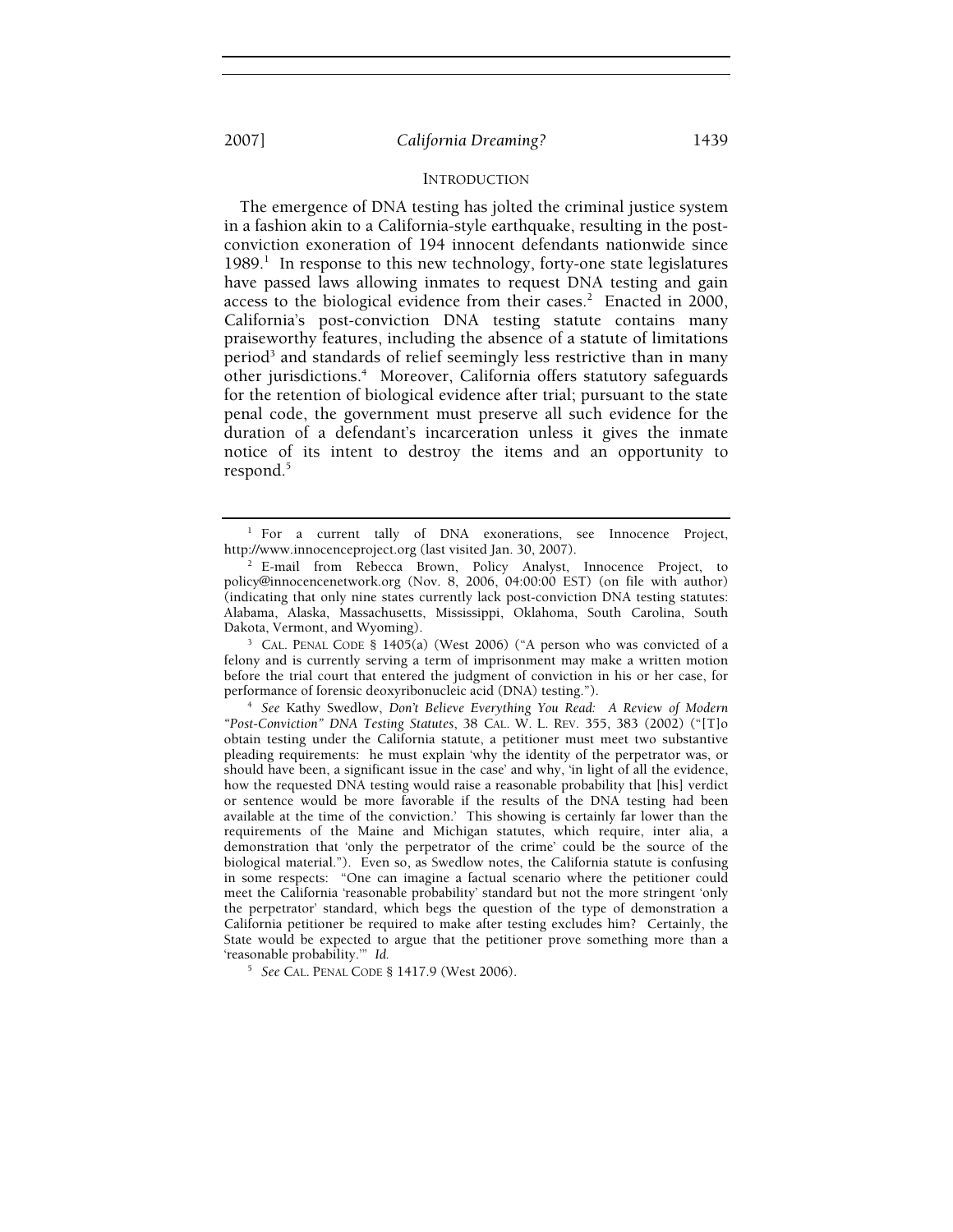Even so, only an estimated ten to twenty percent of criminal cases in the United States have any biological evidence suitable for DNA testing.<sup>6</sup> This statistic suggests that documented DNA exonerations likely represent a mere fraction of the total number of innocent prisoners who are currently incarcerated.<sup>7</sup> In cases without biological evidence, prisoners maintaining their innocence typically must put forth non-scientific "newly discovered evidence," such as recantations by trial witnesses, disclosures by previously unknown witnesses, or confessions by the true perpetrator. $8$  To be sure, defendants face an uphill battle in non-DNA cases due to the inherent subjectivity in assessing most forms of new evidence and the lack of a means to demonstrate innocence to a scientific certainty.<sup>9</sup> This intrinsic difficulty is aggravated by the fact that inmates often must resort to burdensome state court procedures that ultimately fail to provide potentially innocent defendants with adequate access to the courts.<sup>10</sup>

 $\frac{7}{7}$  For development of my general thesis regarding the state court treatment of newly discovered non-DNA evidence in another article, see generally Medwed, *supra* note 6. I hope to apply my theories specifically to California in this paper. *See also* Samuel R. Gross et al., *Exonerations in the United States: 1989 Through 2003*, 95 J. CRIM. L. & CRIMINOLOGY 523, 524, 533-35 (2005) (finding that between 1989 and 2003, courts exonerated 196 defendants in cases that lacked DNA testing, not counting approximately 135 innocent defendants falsely implicated by law enforcement officers in Rampart Scandal in Los Angeles and in Tulia, Texas); Andrew D. Leipold, *The Problem of the Innocent, Acquitted Defendant*, 94 NW. U. L. REV. 1297, 1328-29 (2000) ("[A]ssuming that even a small fraction — say five percent — of the acquitted and dismissed defendants are factually innocent, the numbers are impressive: it would mean that nationwide, well over ten thousand innocent defendants are charged each year, a rate of more than two hundred people per week.").

 *See* Medwed, *supra* note 6, at 658 nn.12-13. 9

<sup>10</sup> See also Stevenson, *supra* note 6, at 339 ("There is growing evidence that the dramatic rise in the number of people being sent to prison has also resulted in an

<sup>6</sup>  *See* Daniel S. Medwed, *Up the River Without a Procedure: Innocent Prisoners and Newly Discovered Non-DNA Evidence in State Courts*, 47 ARIZ. L. REV. 655, 656 n.5 (2005); *see also id.* at 656-57 ("Even where biological evidence conducive to a DNA test is present at the outset of a particular case, the evidence is often lost, destroyed, or degraded over time."); Ted S. Reed, *Freeing the Innocent: A Proposed Forensic Evidence Retention Statute to Optimize Utah's Post-Conviction DNA Testing Act for Claims of Actual Innocence*, 2004 UTAH L. REV. 877, 882-84 (discussing problems with evidence destruction in Utah); Bryan A. Stevenson, *Confronting Mass Imprisonment and Restoring Fairness to Collateral Review of Criminal Cases*, 41 HARV. C.R.-C.L. L. REV. 339, 346 (2006) ("The death penalty exonerations have established that DNA identifies only a small subset of people who never should have been convicted of any crime or sentenced to death. But a mere 12% of the 123 death penalty exonerations identified by the Death Penalty Information Center were based on DNA evidence.").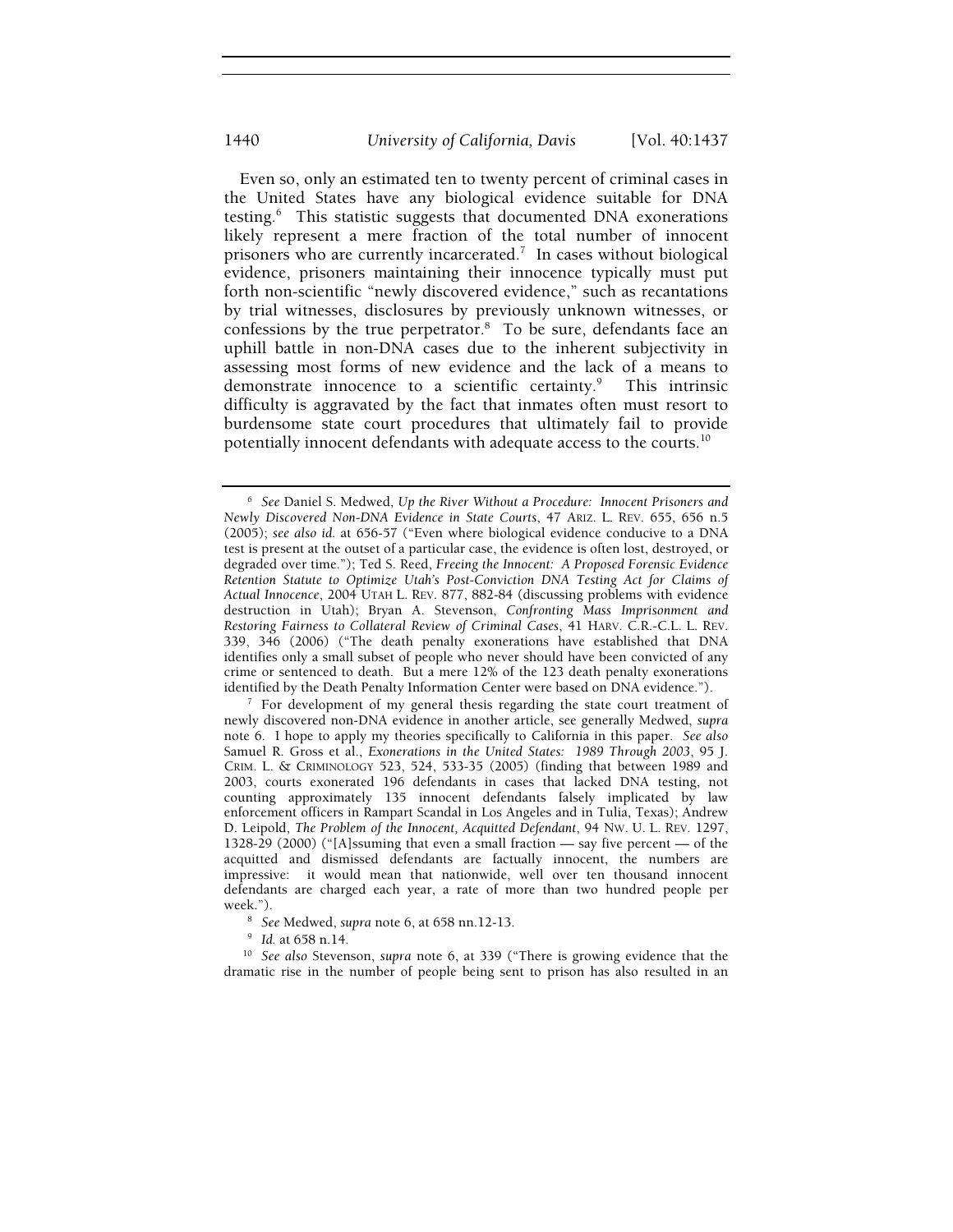California has a somewhat unique approach to newly discovered non-DNA evidence claims. That is, California is one of only twelve states whose primary post-conviction remedy is in the nature of habeas corpus, $11$  a post-conviction remedy that historically did not count newly discovered evidence among its causes of action.<sup>12</sup> Although newly discovered evidence is now recognized as a ground for relief under California's habeas corpus remedy, obtaining such relief is difficult in practice given the existence of onerous evidentiary, legal, and procedural requirements.<sup>13</sup> Moreover, the state's apparent generosity in allowing petitioners to file their habeas corpus claims in a range of courts is undermined by the reality that appellate review of the decisions on these petitions is extremely circumscribed.<sup>14</sup>

Along with habeas corpus, California offers other potential avenues for litigating claims of innocence predicated on new evidence including ordinary new trial motions<sup>15</sup> and the common law writ of error coram nobis $^{16}$  — that boast procedural and substantive obstacles

innocence."). 11 *See* 1 DONALD E. WILKES, JR., STATE POSTCONVICTION REMEDIES AND RELIEF: WITH FORMS § 3-2, at 188-89 (2001) [hereinafter WILKES, REMEDIES AND RELIEF]. 12 *See, e.g.*, LARRY W. YACKLE, POSTCONVICTION REMEDIES § 3 (1981) ("The writ in

theory has nothing to do with the prisoner's guilt or innocence but is concerned only with the process employed to justify detention under attack.").

<sup>13</sup> See, e.g., In re Clark, 855 P.2d 729, 739 (Cal. 1993) (holding that conviction may only be attacked collaterally on grounds of newly discovered evidence if new evidence creates fundamental doubt about reliability and accuracy of proceedings); *In re* Weber, 523 P.2d 229, 243 (Cal. 1974) (holding that newly discovered evidence fails to warrant habeas relief unless it undermines entire structure of prosecution's case, and such evidence undermines prosecution's case only if it is conclusive and

unerringly points to innocence). 14 California permits state petitions for writs of habeas corpus to be filed originally in a variety of courts: the superior court, the state court of appeal, or the state supreme court. CAL. PENAL CODE § 1508(a)-(c) (West 2006); *see also In re* Reed, 663 P.2d 216, 217 n.2 (Cal. 1983) (noting that statutory law in California provides no appeal from denial of habeas corpus petition by superior court, and that proper remedy would be to file new habeas petition in court of appeal).<br><sup>15</sup> See CAL. PENAL CODE § 1181(8) (West 2006).<br><sup>16</sup> See generally Morgan Prickett, *The Writ of Error Coram Nobis in California*, 30

SANTA CLARA L. REV. 1 (1990) (discussing obscure but theoretically potent writ of

extraordinary increase in the number of wrongful convictions, illegal sentences, and unjust imprisonments. Rather than expand and facilitate increased review of larger numbers of prisoner appeals, lawmakers and state and federal courts have sought to dismantle collateral appeal mechanisms, bar substantive remedies for constitutional violations, and restrict review of federal habeas corpus applications."); Rodney Uphoff, *Convicting the Innocent: Aberration or Systemic Problem*, 2006 WIS. L. REV. 739, 810 n.451 ("Once convicted, procedural rules frequently bar defendants from litigating certain issues and may even prevent them from establishing their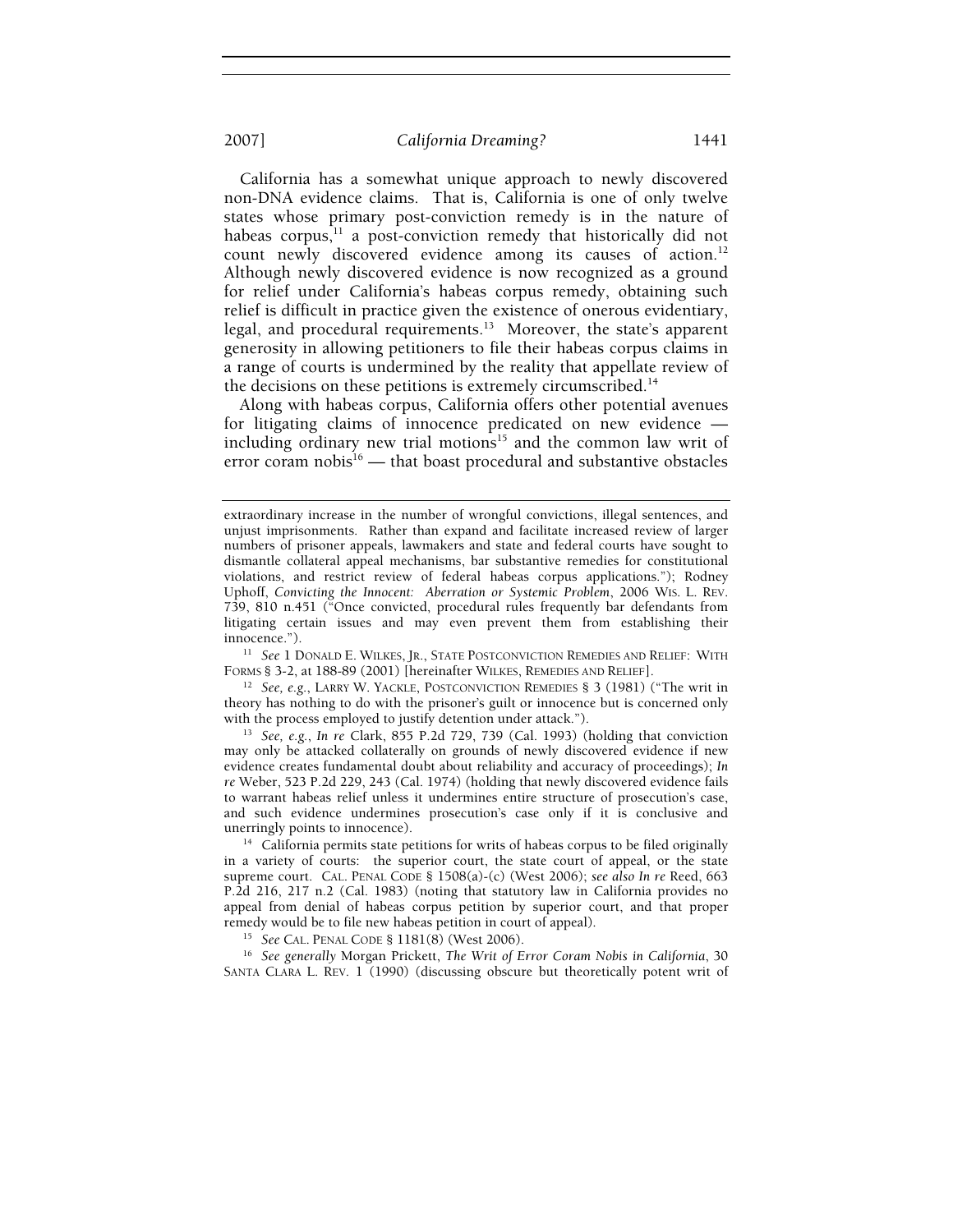in their own right.<sup>17</sup> The presence of high hurdles for proving innocence through newly discovered evidence in California derives, in part, from the state courts' historic skepticism of the validity of such evidence, and the bulk of other states share this cynical view.<sup>18</sup> Still, the lessons learned from the DNA revolution indicate that wrongful convictions occur with greater frequency than previously imagined, and suggest that courts should put aside their traditional wariness and display greater openness to the potential legitimacy of innocence claims, whether based on scientific or non-scientific evidence. After all, justice for an innocent prisoner should not depend on the off chance that the actual perpetrator left biological evidence at the crime scene that was found by the investigating officers and properly inventoried and preserved over time.<sup>19</sup>

The treatment of non-scientific newly discovered evidence of innocence is an issue of critical importance in California. The state's criminal justice system has recently faced attack for its perceived propensity to convict the innocent at a startling rate.<sup>20</sup> What is more,

<sup>18</sup> See, e.g., People v. Sutton, 15 P. 86, 88 (Cal. 1887) (mentioning that claims of newly discovered evidence warranting new trial "are to be regarded with distrust and disfavor"); Sanders v. State, 370 N.E.2d 966, 968 (Ind. Ct. App. 1977) ("A motion for a new trial on the basis of newly discovered evidence should be received with great caution, and the alleged new evidence should be carefully scrutinized."); *see also* Medwed, *supra* note 6, at 664-65 ("[S]tate courts have traditionally viewed newly discovered evidence claims with disdain, fearing the impact of such claims on the finality of judgments and the historic role of the jury as the true arbiter of fact, and harboring doubts about the underlying validity of new evidence."). 19 *See* Medwed, *supra* note 6, at 660 ("Little-altered in decades beyond the trend

toward recognizing the benefits of DNA testing, the structure of most state [postconviction] procedures means that a prisoner's quest for justice may turn on the fortuity that a biological sample was left at the crime scene and preserved over time."). 20 *See* Nina Martin, *Innocence Lost*, S.F. MAG., Nov. 2004, at 78, 84 ("Few criminal

justice experts doubt that California . . . has put more innocent people behind bars than any other state. In the past 15 years, with surprisingly little fanfare, at least 200 Californians have been freed after courts found they were unjustly convicted — nearly twice the number of known exonerations as in Illinois and Texas combined."). For information on the Rampart police scandal in Los Angeles, which resulted in the

error coram nobis in California). 17 *See, e.g.*, People v. Beyea, 113 Cal. Rptr. 254, 271 (Ct. App. 1974) (listing requirements for granting new trial based on newly discovered evidence: "1) that the evidence, and not merely its materiality, is newly discovered; 2) that the evidence is not merely cumulative; 3) that it would render a different result probable on retrial of the cause; 4) that the party could not with reasonable diligence have discovered and produced it at trial; and 5) that these facts have been shown by the best evidence of which the case admits"); Prickett, *supra* note 16, at 24 ("Issuance of the writ [of error coram nobis] will be 'most rare' and confined to a 'very limited class of cases.'")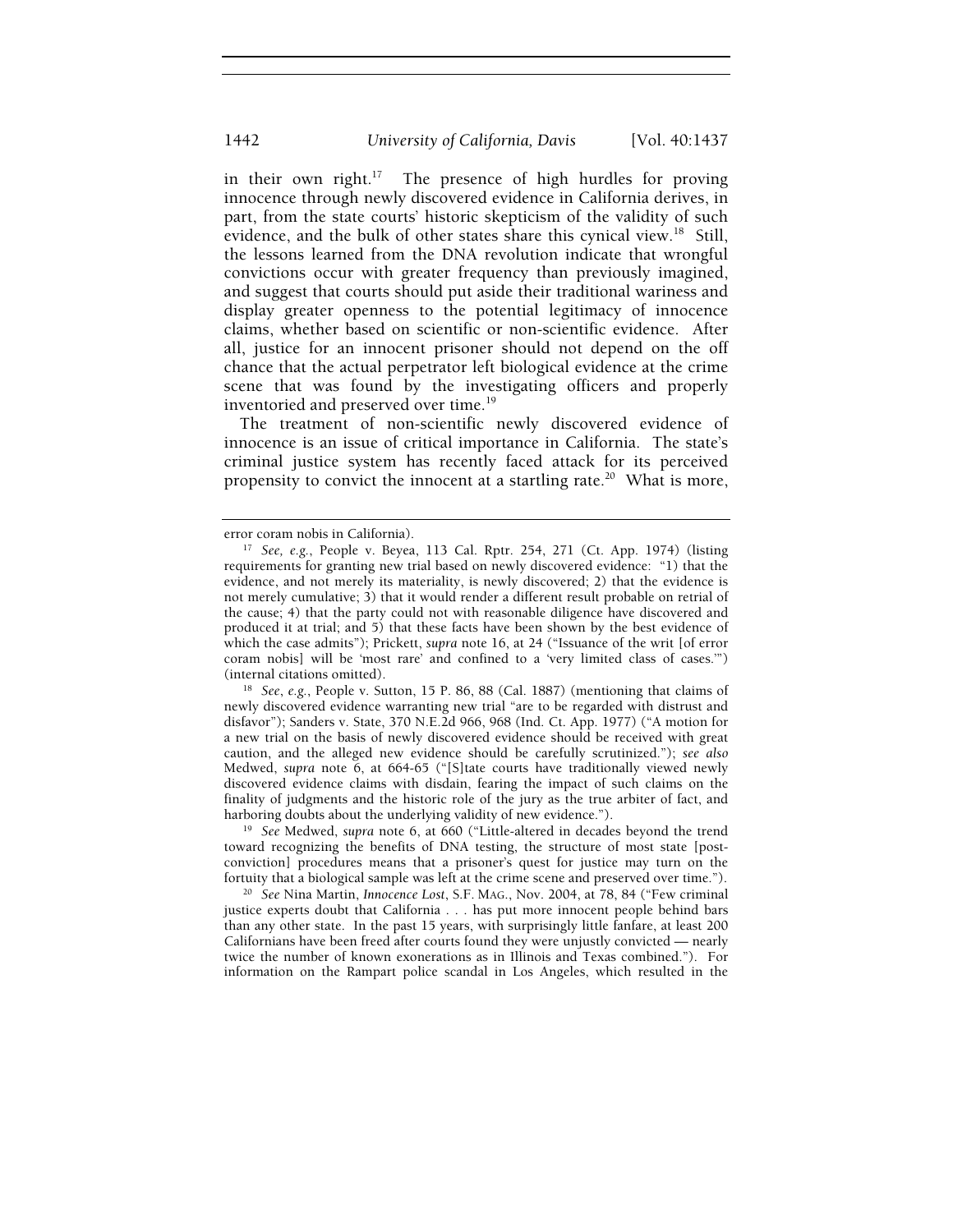California annually vies with Texas for the dubious honor of leading the nation in the size of its state prison population; $^{21}$  some observers have speculated that California's penal system comprises the third largest in the world.<sup>22</sup> Similarly, the state's death row is the largest in the country, $^{23}$  and defendants subject to capital charges in California have struggled to acquire competent representation and have

experienced delays in the resolution of their cases.<sup>24</sup> A 2005 study

<sup>21</sup> See PAIGE M. HARRISON & ALLEN J. BECK, U.S. DEP'T OF JUSTICE, PRISONERS IN 2004, at 1 (2005), *available at* http://www.ojp.usdoj.gov/bjs/pub/pdf/p04.pdf (noting that California had second highest number of prisoners among 50 states at end of 2004 with 166,556 inmates, approximately 1500 fewer prisoners than Texas). Moreover, California's administration of its prison system has received much criticism in recent years. *See* Jennifer Steinhauer, *Bulging, Troubled Prisons Push California to Seek New Approach*, N.Y. TIMES, Dec. 11, 2006, at A18 ("By nearly every measure, the California prison system is the most troubled in the nation. Overcrowding, inmate violence, recidivism, parole absconders and the prison medical system are among its

many festering problems.").<br><sup>22</sup> See Martin, *supra* note 20, at 84.<br><sup>23</sup> See THOMAS P. BONCZAR & TRACY L. SNELL, U.S. DEP'T OF JUSTICE, CAPITAL PUNISHMENT, 2004, at 1 (2005), *available at* http://www.ojp.usdoj.gov/bjs/pub/pdf/ cp04.pdf (noting that California had largest number of prisoners on death row of any state as of end of 2004, totaling 637). In December 2005, Stanley "Tookie" Williams was executed, representing the twelfth prisoner put to death since the reinstatement of the death penalty in California in 1978. *See* Gordon Smith, *"You Doing That Right?" Williams Speaks to Attendant as Witnesses Watch Execution Unfold Like a Surreal Play*, SAN DIEGO UNION-TRIB., Dec. 14, 2005, at A3. Despite concerns raised about the propriety of the death penalty in the aftermath of the Williams execution, the state proceeded to execute Clarence Ray Allen, a 76-year-old inmate, in 2006. *See* Randal C. Archibold, *California Executes 76-Year-Old in Murders of 3 People*, N.Y. TIMES, Jan. 18, 2006, at A16. In the time since the Allen execution, however, a federal magistrate judge has issued an order halting the use of the death penalty in California until the state revises its lethal injection procedure given the risk that this method could cause an agonizing and painful death. *See* Denny Walsh, *Deal on Execution Review: Inmate's Lawyer, Media Agree State Can Develop New Protocol in Secrecy*, SACRAMENTO BEE, Feb.

<sup>24</sup> See, e.g., Robert M. Sanger, *Comparison of the Illinois Commission Report on Capital Punishment with the Capital Punishment System in California*, 44 SANTA CLARA L. REV. 101, 105 (2003) ("People sentenced to death in California have to wait four to six years before counsel is appointed to represent them. In all, condemned people in California have to wait almost ten years before their direct appeals and post conviction

dismissal of at least 100 convictions in 1999 and 2000, see generally Carol A. Chase, *Rampart: A Crying Need to Restore Police Accountability*, 34 LOY. L.A. L. REV. 767 (2001); Erwin Chemerinsky, *An Independent Analysis of the Los Angeles Police Department's Board of Inquiry Report on the Rampart Scandal*, 34 LOY. L.A. L. REV. 545 (2001); Stanley A. Goldman, *Running from Rampart*, 34 LOY. L.A. L. REV. 777 (2001); Laurie L. Levenson, *Unnerving the Judges: Judicial Responsibility for the Rampart Scandal*, 34 LOY. L.A. L. REV. 787 (2001); Gary C. Williams, *Incubating Monsters?*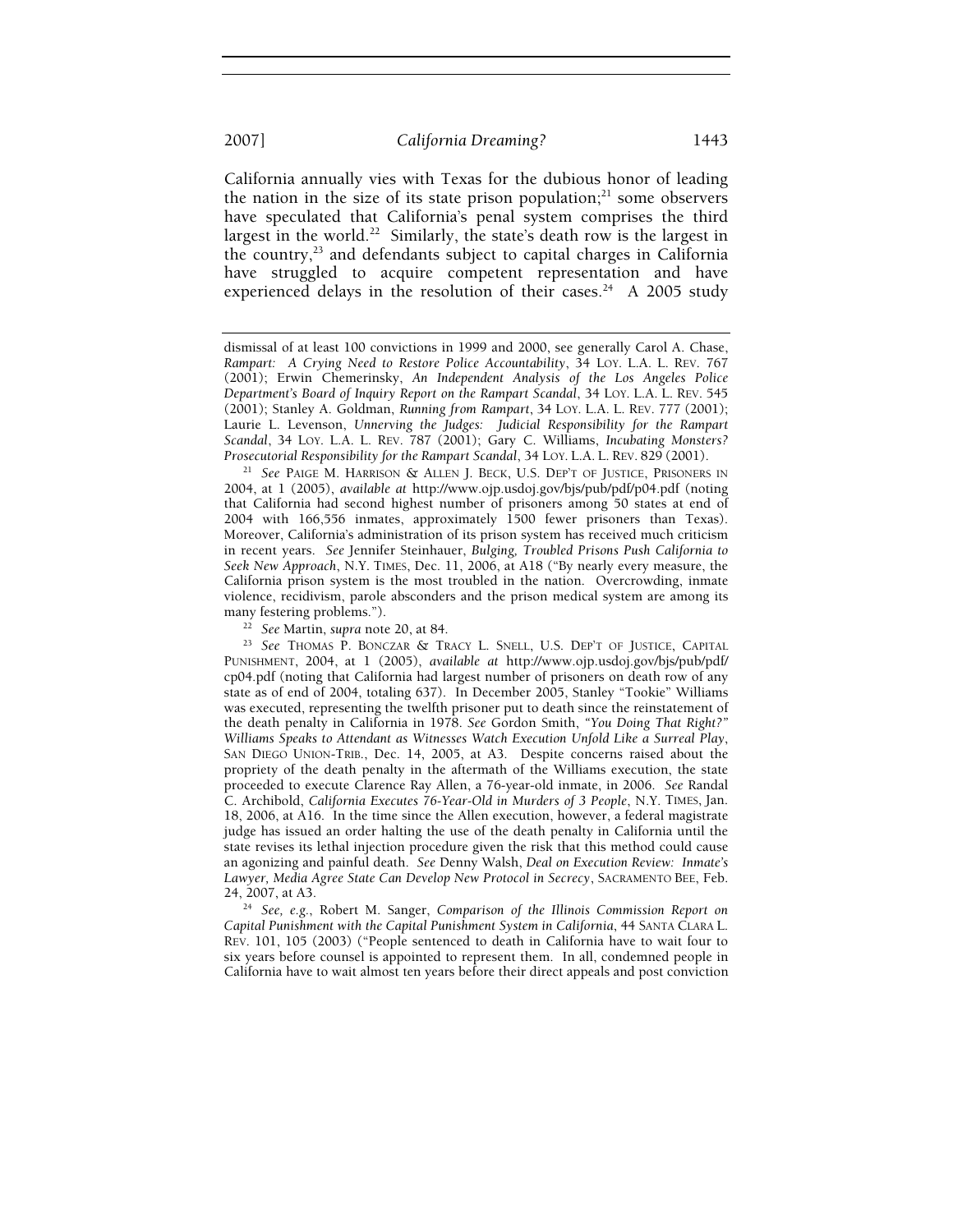conducted by Glenn Pierce and Michael Radelet demonstrates also that there are vast racial and regional disparities in capital sentencing within the state. $25$ 

At present, there do not appear to be sufficient mechanisms to allow potentially innocent California inmates to win their freedom, let alone protections to prevent their initial incarceration. Federal habeas corpus has effectively vanished as a viable post-conviction remedy for potentially innocent state prisoners over the past decade.<sup>26</sup> In addition, executive clemency is a rarity on the national level, $27$  even more so in California where the gubernatorial exercise of the clemency power has diminished considerably.<sup>28</sup> Given the rash of wrongful convictions in California and the absence of significant alternatives for prisoners to pursue in alleging innocence, submitting newly discovered evidence in state court may theoretically constitute the best opportunity for innocent prisoners languishing in state correctional facilities.

Part I of this Article explores the full range of possible remedies concerning newly discovered evidence claims in California state courts. Next, Part II describes the flaws with the current approach. Part III then proposes several reforms designed to achieve greater

petitions are heard by the California Supreme Court."). 25 *See generally* Glenn L. Pierce & Michael L. Radelet, *The Impact of Legally Inappropriate Factors on Death Sentencing for California Homicides, 1990-1999*, 46 SANTA CLARA L. REV. 1 (2005) (discussing differences in sentencing in capital cases throughout California and pinpointing race and region as significant factors in outcome of many sentencing decisions). 26 *See* Medwed, *supra* note 6, at 717 n.380; Stevenson, *supra* note 6, at 349-53.

For an interesting recent discussion of the historical evolution (and devolution) of federal habeas corpus jurisprudence, see generally Steven Semeraro, *Two Theories of Habeas Corpus*, 71 BROOK. L. REV. 1233 (2006). In addition, for an insightful description of the difficulties in litigating habeas corpus petitions over the past decade from the perspective of an inmate, see generally Thomas C. O'Bryant, *The Great Unobtainable Writ: Indigent Pro Se Litigation After the Antiterrorism and Effective Death Penalty Act of 1996*, 41 HARV. C.R.-C.L. L. REV. 299 (2006). 27 Medwed, *supra* note 6, at 717 nn.382-84. 28 *See* Henry Weinstein & Michael Muskal, *Schwarzenegger Rejects Williams' Bid* 

*for Clemency*, L.A. TIMES, Dec. 12, 2005, *available at* http://www.commondreams.org/ headlines05/1212-10.htm (claiming that clemency has not been granted since 1967 when Governor Ronald Reagan spared mentally ill man convicted of murder); *see also Governor Hands Out 3 Pardons*, LONG BEACH PRESS-TELEGRAM, Dec. 23, 2004, at A17, *available at* 2004 WLNR 14690376 (asserting that number of inmates pardoned by California governors has declined steadily in recent years and noting that only three have been pardoned since 1998). For a discussion of some of the problems with California's parole system, see Daniel Weiss, Note, *California's Inequitable Parole System: A Proposal to Reestablish Fairness*, 78 S. CAL. L. REV. 1573, 1576-77 (2005).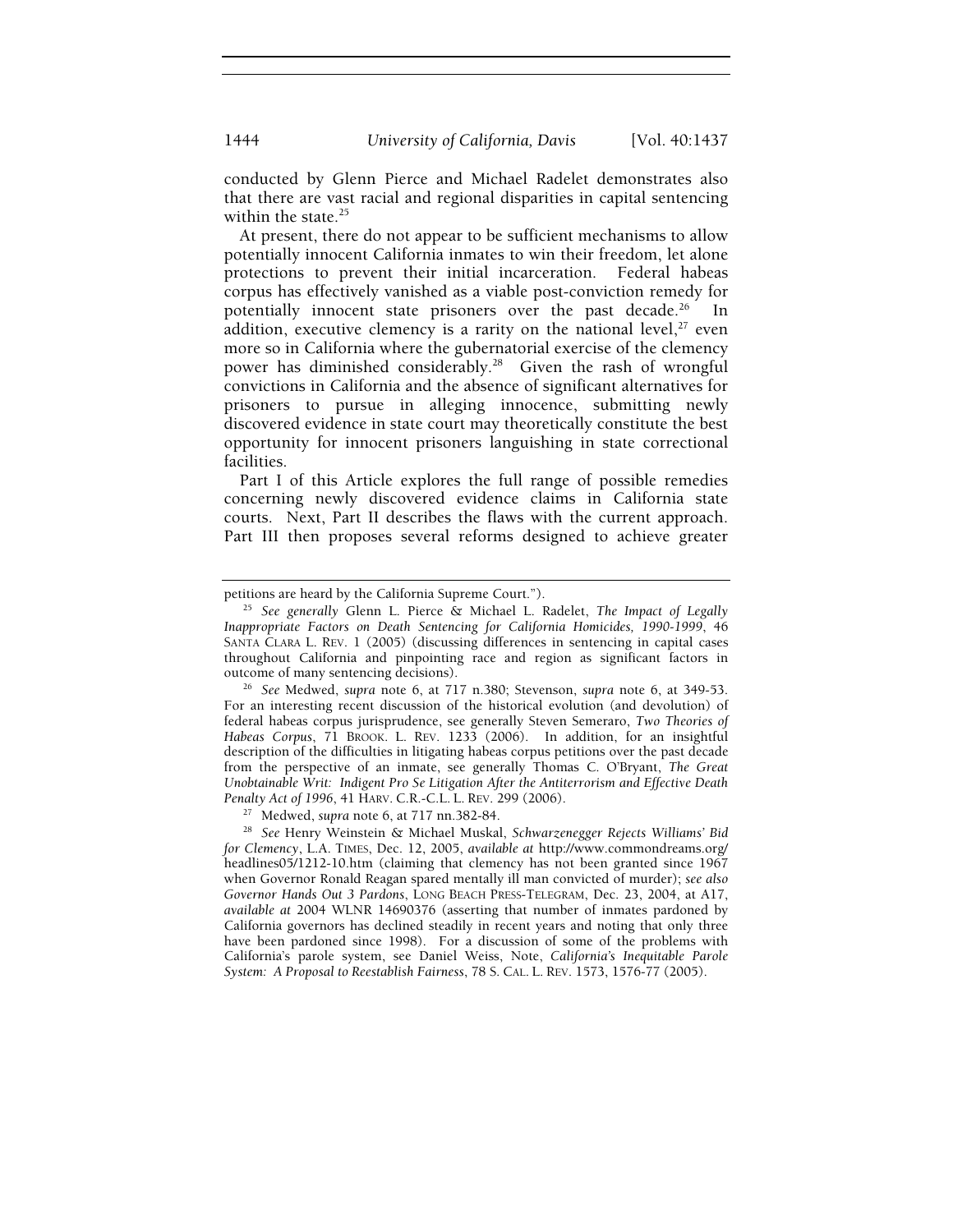access to the courts and thereby better effectuate the goal of freeing the wrongfully convicted in California.

# I. NEWLY DISCOVERED EVIDENCE IN CALIFORNIA: AVAILABLE POST-TRIAL REMEDIES

For more than a century, the California state courts have warned that newly discovered evidence claims should be "regarded with distrust and disfavor."<sup>29</sup> Among the reasons mentioned by California judges to justify this skeptical vision of new evidence are the need for finality in litigation and the desire to spur litigants to make extensive efforts to produce all evidence at trial.<sup>30</sup> The general skepticism toward newly discovered evidence has also infiltrated the precise requirements governing the treatment of these claims in the state. To elaborate, inmates seeking to put forth non-scientific newly discovered evidence of innocence in California — whether through a direct remedy (motion for a new trial) or a collateral remedy (petition under the state habeas corpus statute or request for the common law writ of error coram nobis) $31$  — normally encounter something more troubling than ethereal "distrust and disfavor": high procedural, evidentiary, and legal bars.<sup>32</sup> Motions for a new trial, in particular, are subject to severe time restrictions and deferential standards of appellate review.

# *A. Motions for a New Trial*

In the late seventeenth century, England started to allow new trials in criminal cases.<sup>33</sup> The First Congress of the United States recognized this remedy, sanctioning new trials for the "reasons for which new trials have usually been granted in courts of law"; $34$  in due course, individual states embraced this practice as well.<sup>35</sup> Motions for a new

<sup>29</sup> People v. Sutton, 15 P. 86, 88 (Cal. 1888).

<sup>30</sup> *See, e.g.*, People v. Gaines, 22 Cal. Rptr. 556, 558-59 (Ct. App. 1962) ("'[T]he claim of newly discovered evidence as a ground for a new trial is uniformly 'looked upon with disfavor,' for there must be an end to litigation.'") (internal citations omitted); 22B CAL. JUR. 3D *Criminal Law: Post-Trial Proceedings* § 506 (2006) ("It has been observed that the claim of newly discovered evidence as a ground for a new trial is uniformly looked on by the courts with distrust and disfavor  $\dots$ .").

<sup>&</sup>lt;sup>31</sup> See Medwed, *supra* note 6, at 665 nn.65-68 (discussing differences between direct and collateral remedies).

<sup>&</sup>lt;sup>32</sup> See generally id. at 665 n.62 (describing procedural barriers to litigating newly discovered evidence claims in state courts).<br><sup>33</sup> Id. at 666 n.71 (citing Herrera v. Collins, 506 U.S. 390, 408 (1993)).<br><sup>34</sup> Id. at 666 n.72 (citing Herrera v. Collins, 506 U.S. 390, 408 (1993)).<br><sup>35</sup> Id. at 666.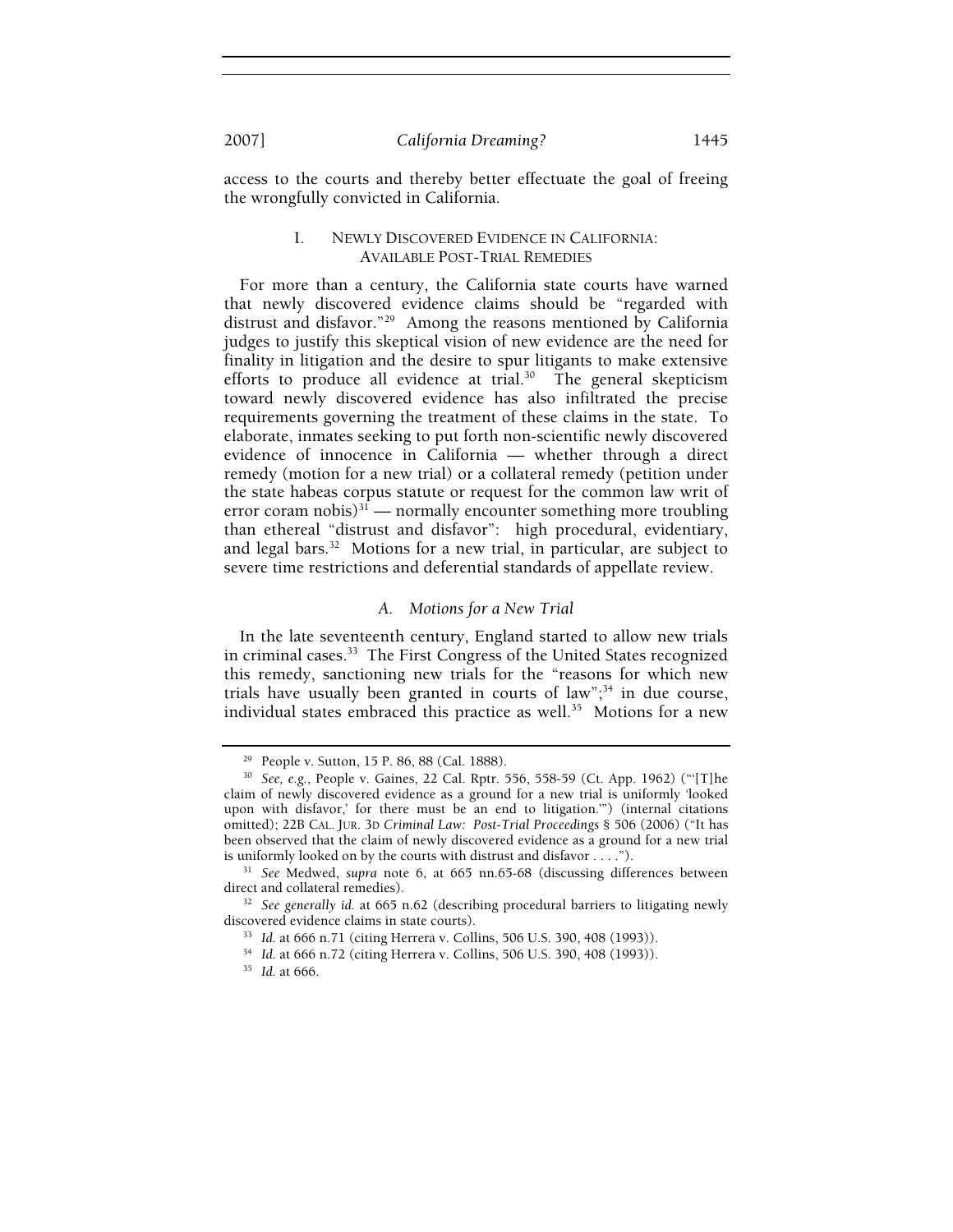trial have traditionally been filed with the judge who presided over the case originally.<sup>36</sup> The authority of a trial judge to grant a new trial stems from the notion that individual litigants deserve a means of redress to correct genuine miscarriages of justice. $37$  In line with this equitable concept, newly discovered evidence gradually surfaced across the country as one of the bases for new trial relief.<sup>38</sup>

California currently permits defendants to move for a new trial on a variety of grounds at the close of a criminal matter, namely, after the rendering of the verdict but prior to the entry of judgment.<sup>39</sup> Indeed, a motion made after judgment is not considered timely.<sup>40</sup> The motion ought to be first raised orally in court, followed by a written motion containing supporting affidavits or declarations of the witnesses. $41$ Failure to comply with these requirements, including a party's neglect to raise the claim initially in court by oral motion, may constitute a waiver of the right to utilize this remedy. $42$ 

The trial court itself decides the new trial motion, with the singular possibility for reassignment to another California court when "necessity demands."<sup>43</sup> The granting of a new trial motion essentially transforms the earlier proceeding into a nullity; the parties assume the same posture as though no trial had occurred.<sup> $44$ </sup> The new trial, in turn, is defined in the California Penal Code as "a reexamination of the issue in the same [c]ourt, before another jury, after a verdict has been

<sup>&</sup>lt;sup>36</sup> Id. at 666 n.74 (describing how colonies followed English common law system for new trials and noting how "the trial judge (at least in most cases) sat as the court and not as a mere commissioner; and he it was to whom the application for a new trial was made" (citing William Renwick Riddell, *New Trial in Present Practice*, 27 YALE L.J. 353, 360 (1917))). Riddell also observed that "[a]t the present time in practically every state of the Union, the trial judge has power to grant a new trial." William Renwick Riddell, *New Trial in Present Practice*, 27 YALE L.J. 353, 360 (1917). 37 *See* Medwed, *supra* note 6, at 666. 38 *Id.*

<sup>&</sup>lt;sup>39</sup> See CAL. PENAL CODE § 1182 (West 2006) ("The application for a new trial must be made and determined before judgment . . . . ").

<sup>&</sup>lt;sup>40</sup> LAURIE L. LEVENSON, CALIFORNIA CRIMINAL PROCEDURE § 28:7 (2006). <sup>41</sup> *Id.* 

<sup>42</sup> *Id.*

<sup>43</sup> *Id.* § 28:8; *see also id.* (citing People v. Moreda, 13 Cal. Rptr. 3d 154, 159 (Ct. App. 2004); People v. Ross, 253 Cal. Rptr 178, 181 (Ct. App. 1988)). Although California courts have held that it is preferable to direct the new trial motion to the original trial judge — because of that person's familiarity with the case and the notion that justice will be better served by such a procedure — it should be noted that there is no statutory bar to directing the motion to another judge. *See, e.g.*, 22B CAL. JUR. 3D *Criminal Law: Post-Trial Proceedings* § 519 (2006). 44 LEVENSON, *supra* note 40, § 28:1.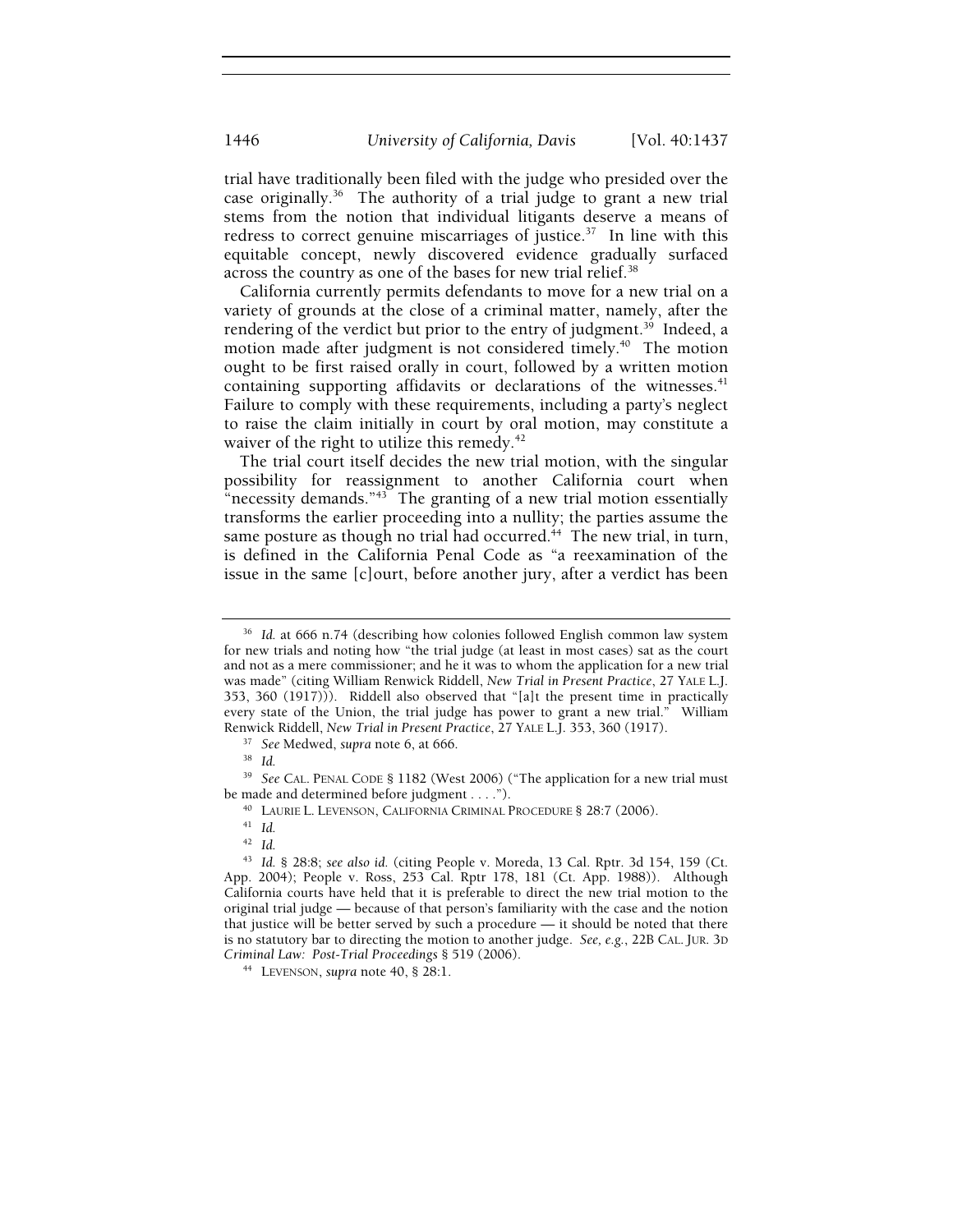given."<sup>45</sup> The evidence at this new proceeding must be produced afresh, albeit in the same court, and the parties are banned from using or referring to the former verdict.<sup>46</sup> A trial court's denial of a new trial motion generally terminates its jurisdiction to reconsider the motion, $47$ 

and California case law further suggests that this barrier applies to second or successive motions for a new trial together with requests for reconsideration.48

The California Penal Code lists nine statutory grounds, among them newly discovered evidence, upon which a defendant may base a new trial motion.<sup>49</sup> A defendant may file a new trial motion "[w]hen new evidence is discovered material to the defendant, and which he could not, with reasonable diligence, have discovered and produced at the trial."50 As in the case of other types of new trial motions, the defendant must orally announce her claim before the entry of judgment and later submit a written motion, accompanied by affidavits, to buttress these oral assertions.<sup>51</sup> In regard to newly discovered evidence claims, the legislature has provided that "if time is required by the defendant to procure [the affidavits of the witnesses by whom such evidence is expected to be given], the court may postpone

<sup>49</sup> CAL. PENAL CODE § 1181 (West 2006). The California courts have also recognized a handful of non-statutory grounds for submitting a new trial motion. *See* LEVENSON, *supra* note 40, § 28:6. 50 CAL. PENAL CODE § 1181(8). 51 *Id.*; *see also* 22B CAL. JUR. 3D *Criminal Law: Post-Trial Proceedings* § 526 (2006)

<sup>45</sup> CAL. PENAL CODE § 1179 (West 2006). 46 *Id.* § 1180 (West 2006). 47 *See* LEVENSON, *supra* note 40, § 28:10. 48 *See id.* ("Considerations of fairness and judicial economy weigh heavily against allowing a defendant to raise 'interminable' new trial motions."). Only two narrow exceptions apply to the rule preventing successive new trial motions: claims based on (1) the ineffective assistance of the counsel who submitted the first motion or (2) a change in the state of the law before judgment that would make reversal on appeal inevitable. *See id.* § 28:11; *see also* 22B CAL. JUR. 3D *Criminal Law: Post-Trial Proceedings* § 537 (2006) (suggesting division of authority in trial court's ability to entertain second new trial motion after one has been denied).

<sup>(&</sup>quot;In addition to affidavits of prospective witnesses, the motion should be supported by an affidavit of the defendant himself or herself unless a valid and sufficient reason for the omission is shown, and this affidavit is required to show that the defendant did not know of the existence of the evidence at the time of trial, or that the defendant used due diligence to discover it and could not discover it by the exercise of reasonable diligence."). Case law suggests that a new trial motion based on newly discovered evidence must contain an affidavit from the witness whom the defendant wishes to put forth to develop the new evidence. *See, e.g.*, People v. Beeler, 891 P.2d 153, 185 (Cal. 1995). Without such an affidavit, the California Supreme Court has found insufficient legal grounds for ordering a new trial. *Id.*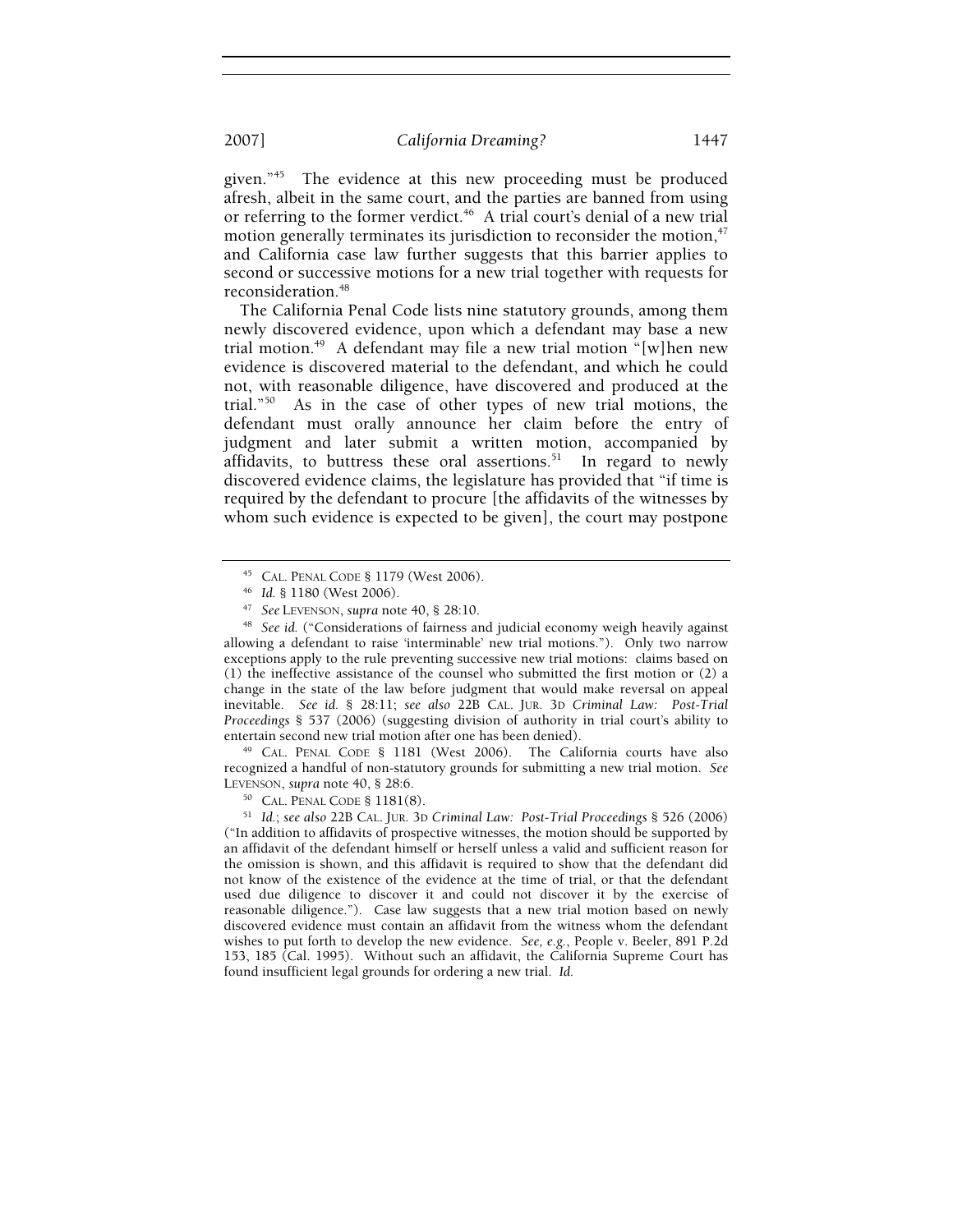the hearing of the motion for such length of time as, under all circumstances of the case, may seem reasonable."52 A trial court's ruling on a newly discovered evidence claim may depend solely on its interpretation of the motion and affidavits, given that the state penal code does not obligate judges to hold full-fledged evidentiary hearings and receive testimony from the affiants on new trial motions.<sup>53</sup> Courts, however, do not foreclose defense attorneys from attempting to develop their newly discovered evidence claims through live testimony instead of affidavits.<sup>54</sup>

As noted above, early California case law exhibited disdain for newly discovered evidence as a matter of policy,<sup>55</sup> and this aversion

<sup>54</sup> See, e.g., People v. Trujillo, 67 Cal. App. 3d 547, 557 (Ct. App. 1977) ("A new trial motion on the basis of newly discovered evidence need only be supported by declarations or affidavits, and it is not necessary to produce the witness at the hearing. . . . A decision not to produce the witness is a matter of trial tactics . . . ."). 55 *See supra* notes 29-30 and accompanying text. For a series of decisions in

which California courts have expressed general doubts about the validity of newly discovered evidence in the context of new trial motions, see generally 22B CAL. JUR. 3D *Criminal Law: Post-Trial Proceedings* § 506 (2006). Under the California new trial motion remedy, perjured testimony seems to be the least acceptable form of newly discovered evidence. *See, e.g.*, *In re* Cox, 70 P.3d 313, 327 (Cal. 2003) ("It has long been settled that 'the offer of a witness, after trial, to retract [her] sworn testimony is to be viewed with suspicion.'") (internal citations omitted); People v. Frankfort, 251 P.2d 401, 418 (Cal. 1952) (noting that showing based on perjured testimony alone is insufficient to yield new trial); 22B CAL. JUR. 3D *Criminal Law: Post-Trial Proceedings* § 512 (2006). Even so, if a court finds a recantation believable, it would then have to ascertain whether that evidence would likely yield a different result on a retrial; conceivably, if the recantation would have such an effect, then a court may be justified in ordering a new trial. *See* People v. Minnick, 263 Cal. Rptr. 316, 317 (Ct. App. 1989) ("While it is true, generally, that motions for new trial are looked upon with disfavor and that the recantation of a witness should be given little credence, it is within the trial judge's discretion whether or not the showing merits the granting of a new trial."); 22B CAL. JUR. 3D *Criminal Law: Post-Trial Proceedings* § 531 (2006).

<sup>52</sup> CAL. PENAL CODE § 1181(8); *see also* People v. Sarazzawski, 161 P.2d 934, 937 (Cal. 1945) (noting it is not uncommon for new trial motion to be made on one date

<sup>&</sup>lt;sup>53</sup> See, e.g., People v. Fairchild, 25 Cal. Rptr. 717, 717-18 (Ct. App. 1962) (finding no abuse of discretion where trial court refused to order new trial on ground of newly discovered evidence based on affidavit of co-defendant that defendant was in drunken stupor and did not participate in robbery); People v. King, 231 P.2d 156, 163 (Cal. Ct. App. 1951) ("'[W]ise discretion is vested in the trial court in determining the weight to be given to the statements contained in affidavits upon motion for new trial [and that] [t]his discretion is to be exercised in determining the diligence shown, the truth of the matters stated, and the materiality and probability of the effect of them, if believed to be true . . . [and] a trial court is justified in regarding with distrust affidavit[s] with newly discovered evidence in motions for new trial.'") (internal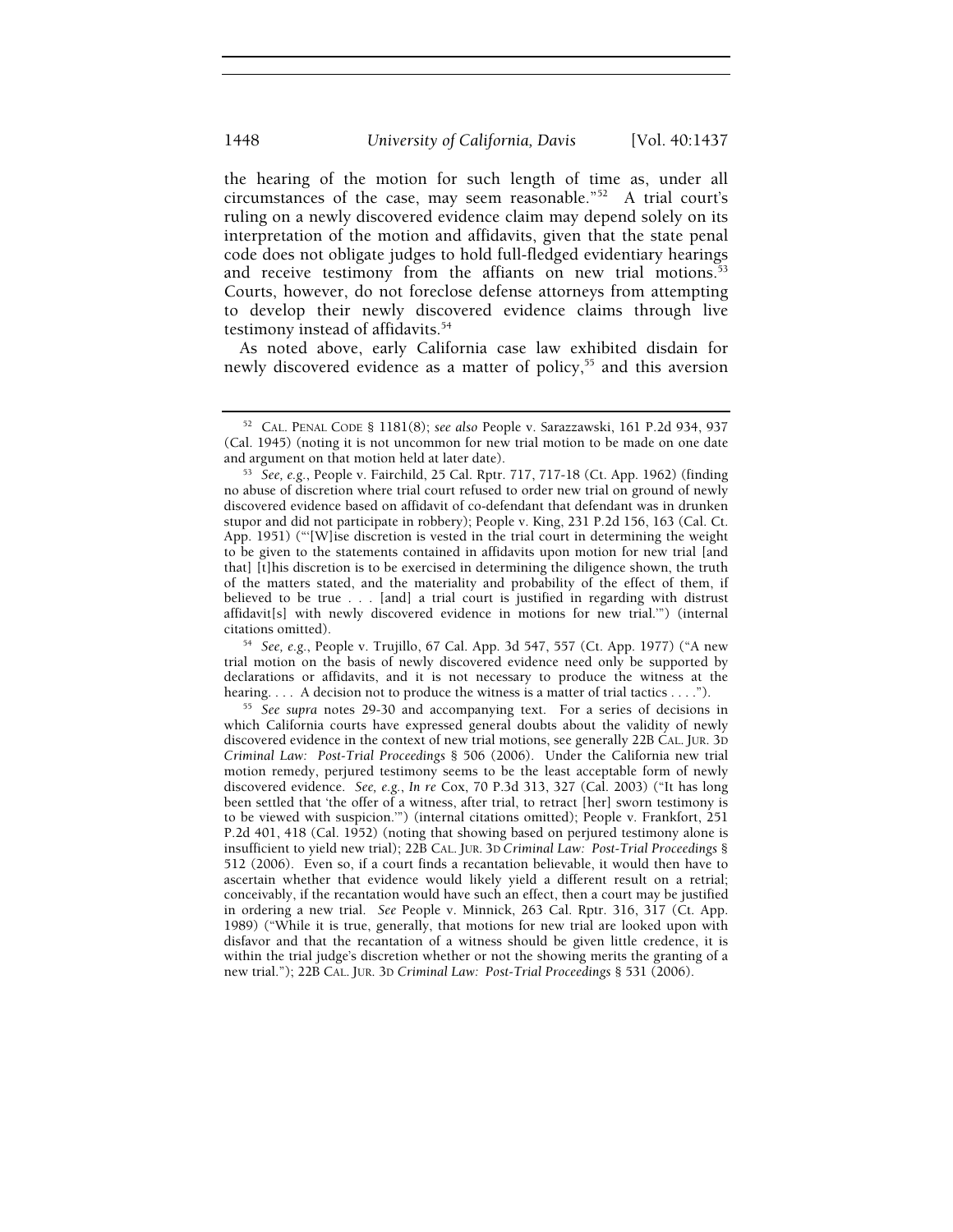has manifested itself in the common law formation of a slew of burdens on defendants. That is, in addition to the statutorily prescribed requirements that newly discovered evidence be material and must not have been discoverable with due diligence prior to trial,<sup>56</sup> the state courts have insisted that the facts be such that they would probably generate a different result at a retrial.<sup>57</sup> Furthermore, the facts must be shown by the "best evidence" admissible in the case.58 To prevail under this prong of the new trial motion remedy, the evidence may not be merely cumulative of other facts presented in the matter,<sup>59</sup> nor may it simply impeach or contradict a witness.<sup>60</sup> Also, not only does the defendant generally bear the burden of proof, $61$ but, in evaluating a new trial motion, the trial court must presume the

"trial court must consider the following factors: 1) that the evidence, and not merely its materiality, is newly discovered; 2) that the evidence is not merely cumulative; 3) that it would render a different result probable on retrial of the cause; 4) that the party could not with reasonable diligence have discovered and produced it at trial; and 5) that these facts have been shown by the best evidence of which the case admits"). 58 *Id.*

<sup>59</sup> *Id.*; *cf.* People v. Shepherd, 58 P.2d 970, 972 (Cal. Ct. App. 1936) ("Respondent contends in the instant case that the newly discovered evidence is merely cumulative to the alibi evidence offered at the trial of these appellants; but, conceding such to be the case, that is not necessarily determinative as to whether a new trial should be granted, because, assuming that the evidence may be cumulative, still, if it is such that a different result upon a retrial is reasonably probable as the result of such new evidence, and the showing made by the applicant is sufficient in other respects, the new trial should be granted.").

new trial should be granted."). 60 *See* 22B CAL. JUR. 3D *Criminal Law: Post-Trial Proceedings* § 511 (2006). 61 *See, e.g.*, People v. Addington, 111 P.2d 356, 358 (Cal. Ct. App. 1941) ("The burden was upon [defendant] to establish that the proffered evidence could not have been discovered with reasonable diligence in time for presentation at the trial.").

<sup>56</sup> CAL. PENAL CODE § 1181(8); *see also* People v. Clauson, 80 Cal. Rptr. 475, 479 (Ct. App. 1969) (noting that underlying trial court's exercise of discretion in evaluating new trial motion is "public policy which demands that a litigant exhaust every reasonable effort to produce at his trial all existing evidence in his behalf, to the end that the litigation may be concluded"); *cf.* People v. Martinez, 685 P.2d 1203, 1208 (Cal. 1984) ("That policy [of exhausting every reasonable effort], however, itself serves a more fundamental purpose — the determination of guilt and innocence. Loyal to that higher purpose, some California cases suggest that the standard of diligence may be relaxed when the newly discovered evidence would probably lead to a different result on retrial."). The requirement that the newly discovered evidence must be material has been interpreted to signify that the evidence, and not just its materiality, must be newly discovered. *See, e.g.*, People v. Owens, 60 Cal. Rptr. 687, 691 (Ct. App. 1967). Moreover, "materiality" appears to be linked to the "probability" component of the test in that evidence must be material to the defendant's guilt or innocence (i.e., that it would affect the trial result). *See* 22B CAL. JUR. 3D *Criminal Law: Post-Trial Proceedings* § 509 (2006). 57 *See, e.g.*, People v. Beyea, 113 Cal. Rptr. 254, 271 (Ct. App. 1974) (noting that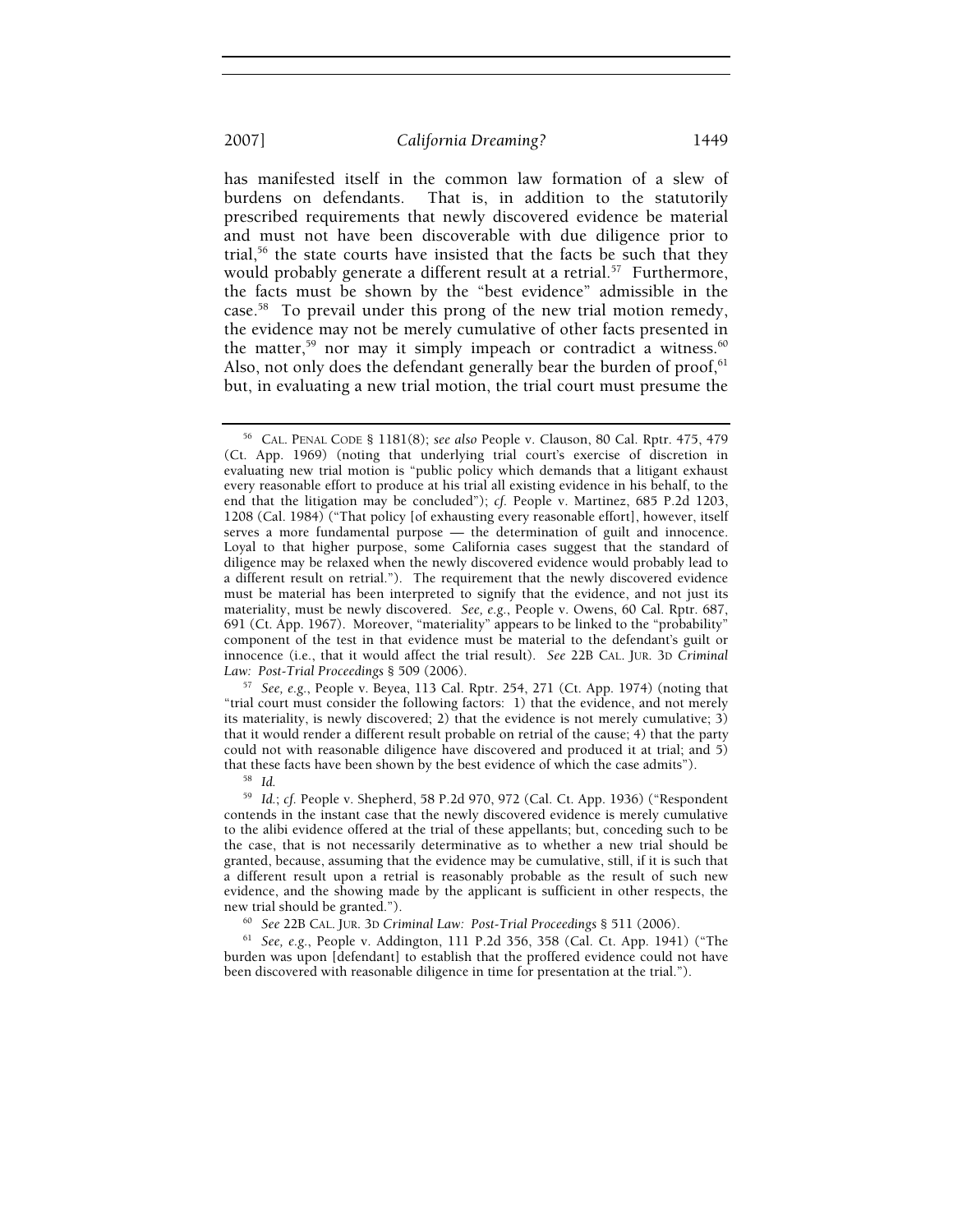correctness of the verdict. $62$  California's judicial gloss on new trial motions based on newly discovered evidence is consistent with that of courts in other jurisdictions, reflecting the historical trend toward viewing such claims with trepidation.<sup>63</sup>

Although the denial of a new trial motion is not independently appealable in California, a defendant may seek review of that determination as part of his or her appeal of the final judgment of conviction.64 The standard of appellate review regarding the denial of a new trial motion is exceedingly deferential to the lower court; a decision will be overturned only if the trial judge abused her discretion.<sup>65</sup> The California appellate courts have even characterized

<sup>64</sup> CAL. PENAL CODE § 1237(a) (West 2006); *id.* § 1466(2)(A) (West 2006) (allowing defendant right to appeal, among other things, "any order denying a motion

<sup>62</sup> *See, e.g.*, People v. Seaton, 28 P.3d 175, 233 (Cal. 2001) ("'In reviewing a motion for a new trial, the trial court must weigh the evidence independently. It is, however, guided by a presumption in favor of the correctness of the verdict and proceedings supporting it.'") (internal citations omitted); *see also* LEVENSON, *supra*

note 40, § 28:8. 63 *See, e.g.*, Berry v. Georgia, 10 Ga. 511, 527 (1851) ("[I]t is incumbent on a party who asks for a new trial, on the ground of new discovered evidence, to satisfy the Court, 1st. That the evidence has come to his knowledge since the trial. 2d. That it was not owing to the want of due diligence that it did not come sooner. 3d. That it is so material that it would probably produce a different verdict, if the new trial were granted. 4th. That it is not cumulative only — viz.: speaking to facts, in relation to which there was evidence on the trial. 5th. That the affidavit of the witness himself should be produced, or its absence accounted for. And 6th, a new trial will not be granted, if the only object of the testimony is to impeach the character or credit of a witness."); see also Medwed, supra note 6, at 668 n.92.

for a new trial"). 65 *See, e.g.*, People v. Coffman, 96 P.3d 30, 124 (Cal. 2004) (commenting that appellate court must review trial court's decision on new trial motion "under a deferential abuse-of-discretion standard") (internal citations omitted); People v. Delgado, 851 P.2d 811, 820 (Cal. 1993) ("'The determination of a motion for a new trial rests so completely within the court's discretion that its action will not be disturbed unless a manifest and unmistakable abuse of discretion clearly appears.'") (internal citations omitted); People v. Gaines, 22 Cal. Rptr. 556, 558 (Ct. App. 1962) ("There is no question that a motion for new trial is addressed to the sound legal discretion of the trial court and its action will not be disturbed on appeal except where an abuse of discretion is clearly shown."). This standard pertains not only to the judge's ultimate ruling on the motion, but also possibly to the decision whether to permit oral argument on the motion at all. *See, e.g.*, People v. Norton, 115 P.2d 44, 45 (Cal. Ct. App. 1941); *cf.* 22B CAL. JUR. 3D *Criminal Law: Post-Trial Proceedings* § 540 (2006) ("However, a trial court's denial of a motion for a new trial after refusing the defendant's right to oral argument on the motion should be sustained only if it appears that the defendant has not been deprived of a substantial right."). The standard of review that applies to the prosecution's appeal of an order granting a new trial motion is also abuse of discretion. *See* People v. Ault, 95 P.3d 523, 525 (Cal.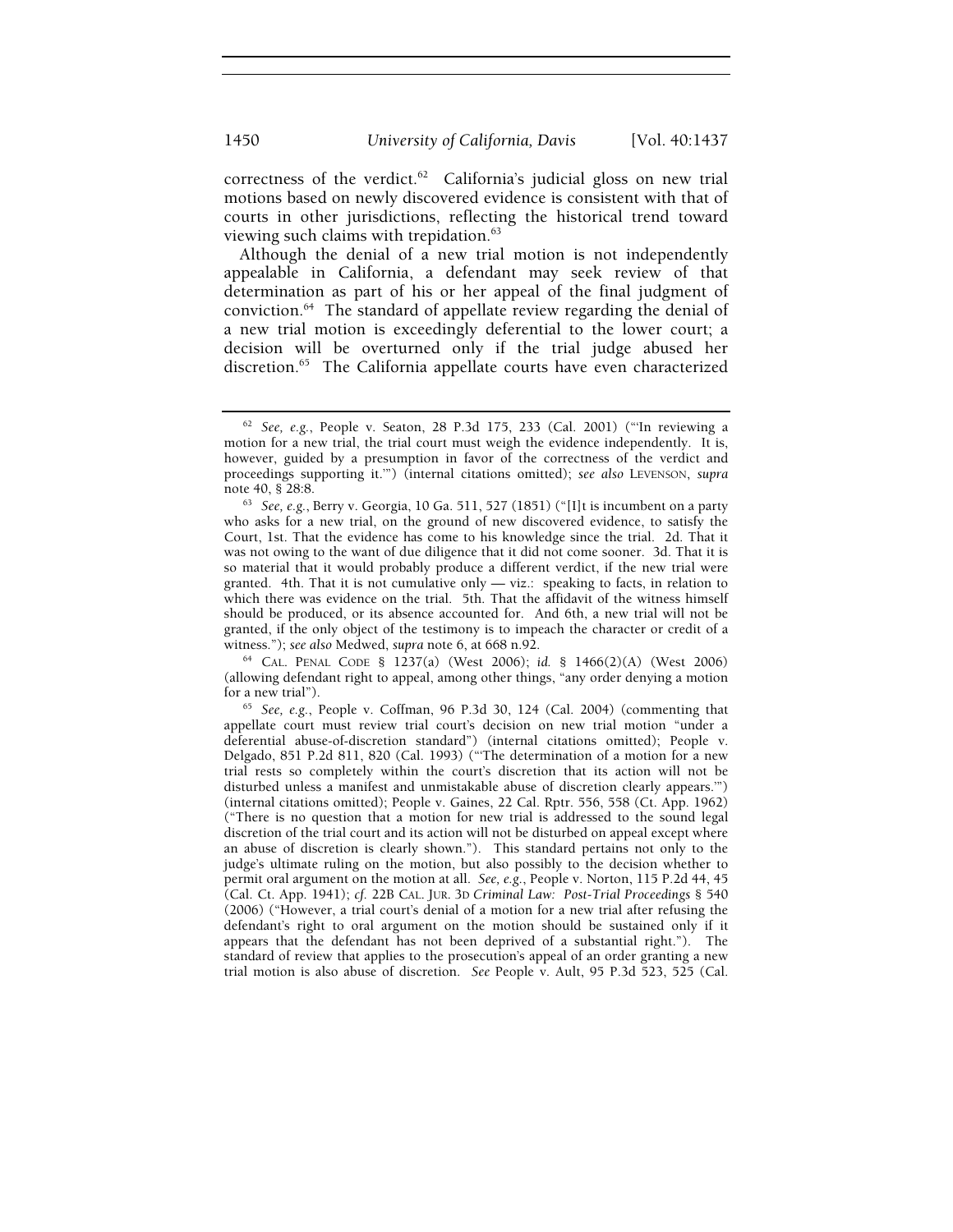the trial judge's exercise of autonomy on new trial motions premised on newly discovered evidence as "an enlarged discretionary power."66 A trial court's discretion, to be sure, may not be exercised in a vague, arbitrary, or fanciful manner, and courts are cautioned to be cognizant of the importance of achieving justice in ruling on the motion.<sup>67</sup> Yet the abuse of discretion standard, with its forgiving view of trial judges' rulings, ensures that virtually all lower court decisions on new evidence claims survive appellate scrutiny in California.<sup>68</sup> Moreover, this standard of appellate review appears to apply irrespective of whether the judge bases her decision only on the affidavits submitted as part of the motion or whether live testimony is taken at the hearing on the motion.69 On the whole, the evidentiary, legal, and procedural

(upholding denial of new trial motion where defendant presented alleged newly discovered evidence only in form of written declarations of potential witness).

<sup>2004). 66</sup> *See* People v. Fluery, 327 P.2d 47, 50 (Cal. Ct. App. 1958) ("In determining [a new trial motion based on newly discovered evidence], an enlarged discretionary power is committed to the trial court and a reviewing court will not disturb its ruling unless a clear and unmistakable abuse of discretion is shown.") (internal citations omitted); *see also* 22B CAL. JUR. 3D *Criminal Law: Post-Trial Proceedings* § 543 (2006) ("The rule that the decision on a motion for a new trial rests largely in the sound discretion of the trial court is, if anything, more applicable to a motion on the ground of newly discovered evidence than to a motion made on any other ground. It is almost axiomatic that the decision of the trial court on a motion for a new trial on the ground of newly discovered evidence is rarely interfered with, and the exercise of the trial court's discretion in granting or denying a motion for a new trial on that ground will not be disturbed except in a case of manifest abuse."). 67 *See* LEVENSON, *supra* note 40, § 28:8; *see also* People v. Taylor, 23 Cal. Rptr. 2d

<sup>846, 853 (</sup>Ct. App. 1993) ("Although we acknowledge that the trial court has broad discretion in granting a motion for new trial, that discretion is 'not arbitrary, vague, or fanciful, nor is it to be controlled by humor or caprice, but to be governed by principle and regular procedure for the accomplishment of the ends of right and justice.'") (internal citations omitted); *cf.* 22B CAL. JUR. 3D *Criminal Law: Post-Trial Proceedings* § 541 (2006) ("There is a strong presumption that the trial court properly exercised its broad discretion in ruling on a motion for a new trial . . . where a new trial has been denied, it is presumed that the court has performed its official duty, and has considered the disputed questions of fact and resolved them against the losing

party."). 68 *See* ROGER PARK ET AL., EVIDENCE LAW § 12.01, at 540-41 & n.6 (1998) (terming abuse of discretion standard of appellate review "virtual shield from reversal"); *see also* 22B CAL. JUR. 3D *Criminal Law: Post-Trial Proceedings* § 540 (2006) ("In reviewing a ruling on a motion for new trial, the reviewing court accepts the trial court's credibility determinations and findings on questions of historical fact, if they are supported by substantial evidence."); *id.* § 541 ("If the court denied a new trial, it must be assumed on appeal that any doubt that the court may have had as to the correctness of the verdict was not such as to warrant setting it aside."). 69 *See, e.g.*, People v. Shoals, 10 Cal. Rptr. 2d 296, 302-03 (Ct. App. 1992)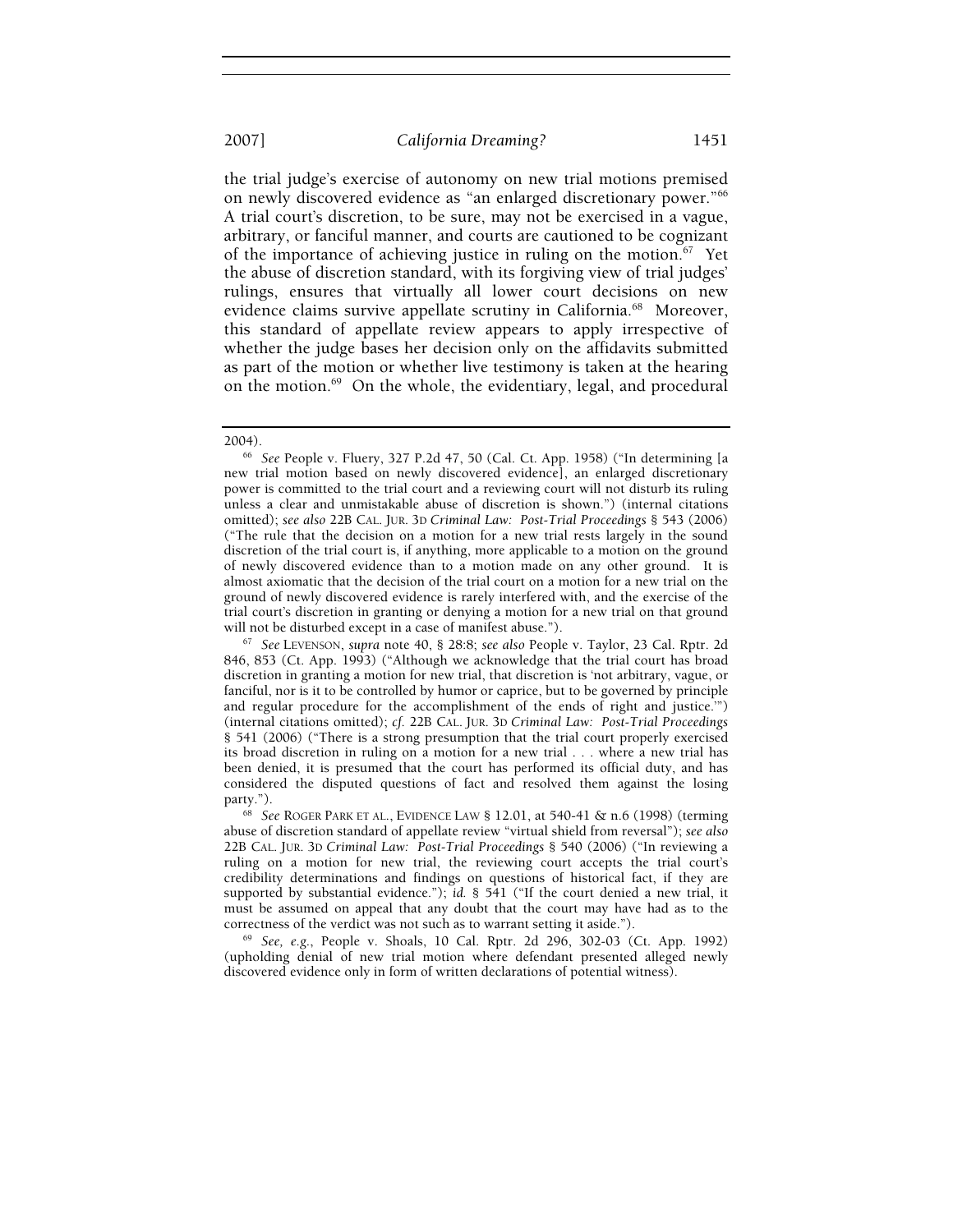hurdles that defendants must clear in litigating new trial motions are high indeed. Similar obstacles emerge as well, if in modified fashion, in the area of collateral remedies.

## *B. Collateral Remedies*

In light of the time restrictions attached to new trial motions in California state courts (i.e., the requirement that motions must be made orally before judgment), this remedy is of little use to defendants unable to find convincing new evidence in such short order. For those California defendants who unearth newly discovered evidence of innocence after the entry of judgment, there are two conceptually overlapping, yet distinguishable, collateral options available to them: a statutory remedy crafted in the nature of habeas corpus and the common law writ of error coram nobis.

## 1. Habeas Corpus

The writ of habeas corpus, a remedy guaranteed by both the U.S.<sup>70</sup> and California Constitutions, $71$  traditionally applied to inmates contesting the lawfulness of their detention in regard to errors of law.<sup>72</sup> The scope of the "Great Writ" was originally limited to The scope of the "Great Writ" was originally limited to resolving jurisdictional defects,<sup>73</sup> and it only emerged to address constitutional issues in the United States in the  $1930s$ <sup>74</sup> In most jurisdictions, even those that soon recognized constitutional errors on habeas corpus petitions, factual issues of guilt or innocence did not bear upon a court's evaluation of a habeas corpus petition.<sup>75</sup> As for the writ's other trademark requirements, states usually demanded that habeas corpus petitioners be in custody and that petitions be filed with

<sup>&</sup>lt;sup>70</sup> U.S. CONST. art. I, § 9, cl. 2.<br><sup>71</sup> CAL. CONST. art. I, § 11; *see also id.* art. VI, § 10.<br><sup>72</sup> See YACKLE, supra note 12, §§ 3-6, at 4-29.<br><sup>73</sup> See 1 WILKES, REMEDIES AND RELIEF, supra note 11, § 2-2, at 136; *see* LEVENSON, *supra* note 40, § 30:16 ("Historically, the writ would only lie for the limited purpose of releasing a person imprisoned or restrained as a result of a void proceeding or jurisdictional defect in the imprisoning authority.").

or jurisdictional defect in the imprisoning authority."). 74 *See* YACKLE, *supra* note 12, § 5; *see also* LEVENSON, *supra* note 40, § 30:16 (noting that "original function [of habeas corpus in California] has been expanded to review the constitutionality of statutes as well as the constitutionality of trial procedure"). 75 *See* YACKLE, *supra* note 12, § 3 ("The writ in theory has nothing to do with the

prisoner's guilt or innocence but is concerned only with the process employed to justify detention under attack.").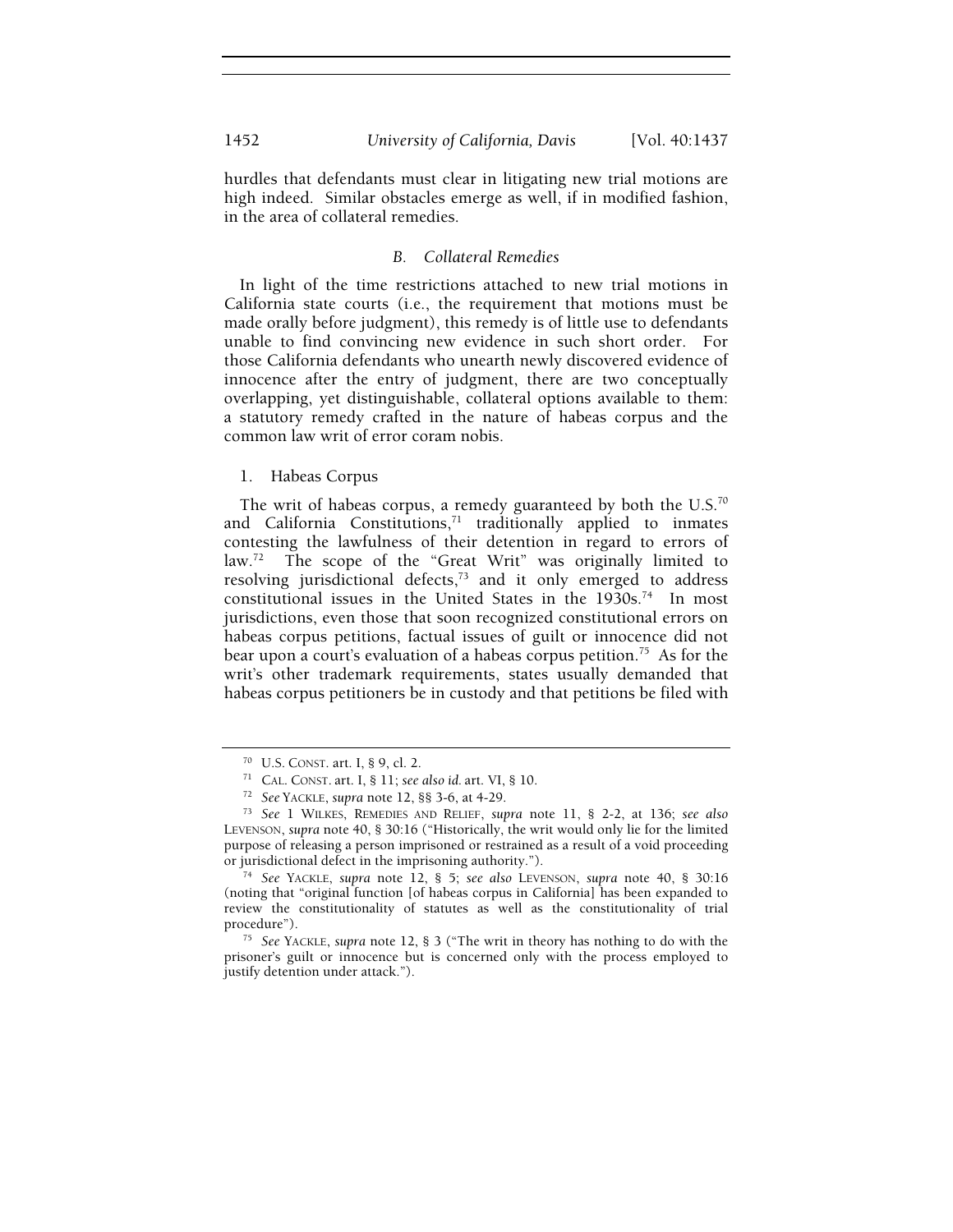a court in the inmate's county of confinement.<sup>76</sup> The form of habeas corpus relief, if and when granted, often consisted of release from custody and a rescission of further proceedings against the petitioner.77

In 1872, California abandoned the common writ of habeas corpus and in its place enacted a statutory post-conviction remedy in the nature of habeas corpus.78 Over time, California's statutory version of habeas corpus has added some modern twists to the writ's historic traits, the most important of which — for the purposes of this Article at least — is the remedy's permissive definition of the grounds for relief.79 Section 1473(a) of the California Penal Code concisely provides that "[e]very person unlawfully imprisoned or restrained of his liberty, under any pretense whatever, may prosecute a writ of habeas corpus, to inquire into the cause of such imprisonment or restraint."<sup>80</sup> The penal code subsequently offers minimal guidance as to the exact contours of the grounds upon which a habeas corpus petition must be based.<sup>81</sup>

conviction proceedings, in part because such actions are civil in nature). 79 The fact that many grounds for relief are cognizable in a habeas corpus application, however, does not mean that use of the procedure is without limitation. On the contrary, habeas corpus is considered an "extraordinary remedy" in California, as elsewhere, and the courts have taken care to clarify that the remedy must not be utilized as a second appeal or to address issues of minor significance. *See, e.g.*, 36

<sup>80</sup> CAL. PENAL CODE § 1473(a).<br><sup>81</sup> The penal code does, though, cite the example of "false evidence" that led to a conviction as a proper ground for habeas relief. *Id.* § 1473(b). Seeking habeas corpus relief on the basis of false evidence is distinguishable from newly discovered evidence claims. For years, California has treated newly discovered evidence somewhat differently than claims alleging that a conviction was secured through the presentation of perjured testimony at trial. *See, e.g.*, *Ex parte* Lindley, 177 P.2d 918, 926-27 (Cal. 1947) ("In a habeas corpus proceeding, one who establishes by a preponderance of substantial, credible evidence that he was convicted by perjured testimony knowingly presented by representatives of the State, is entitled to a judgment discharging him from custody and the suppression by the State of material evidence will be considered in connection with such a charge. . . . Also, newly discovered evidence does not justify relief unless it is of such character as will completely undermine the entire

<sup>76</sup> *See* 1 WILKES, REMEDIES AND RELIEF, *supra* note 11, § 2-2, at 137. 77 *Id.* § 1-8, at 38; *see also* Bernard L. Lewis, Note, *Availability of Habeas Corpus as a Remedy Where Petitioner Does Not Seek Discharge*, 2 UCLA L. REV. 415, 416 (1955) (noting that habeas corpus in California generally served only to secure release from

<sup>&</sup>lt;sup>78</sup> See CAL. PENAL CODE §§ 1473-1508 (West 2006). In California, habeas corpus is treated as an independent civil proceeding designed to pose a collateral attack on a previously entered judgment. *See, e.g.*, *In re* Barnett, 73 P.3d 1106, 1112 (Cal. 2003) (commenting that there is no federal constitutional right to counsel in state post-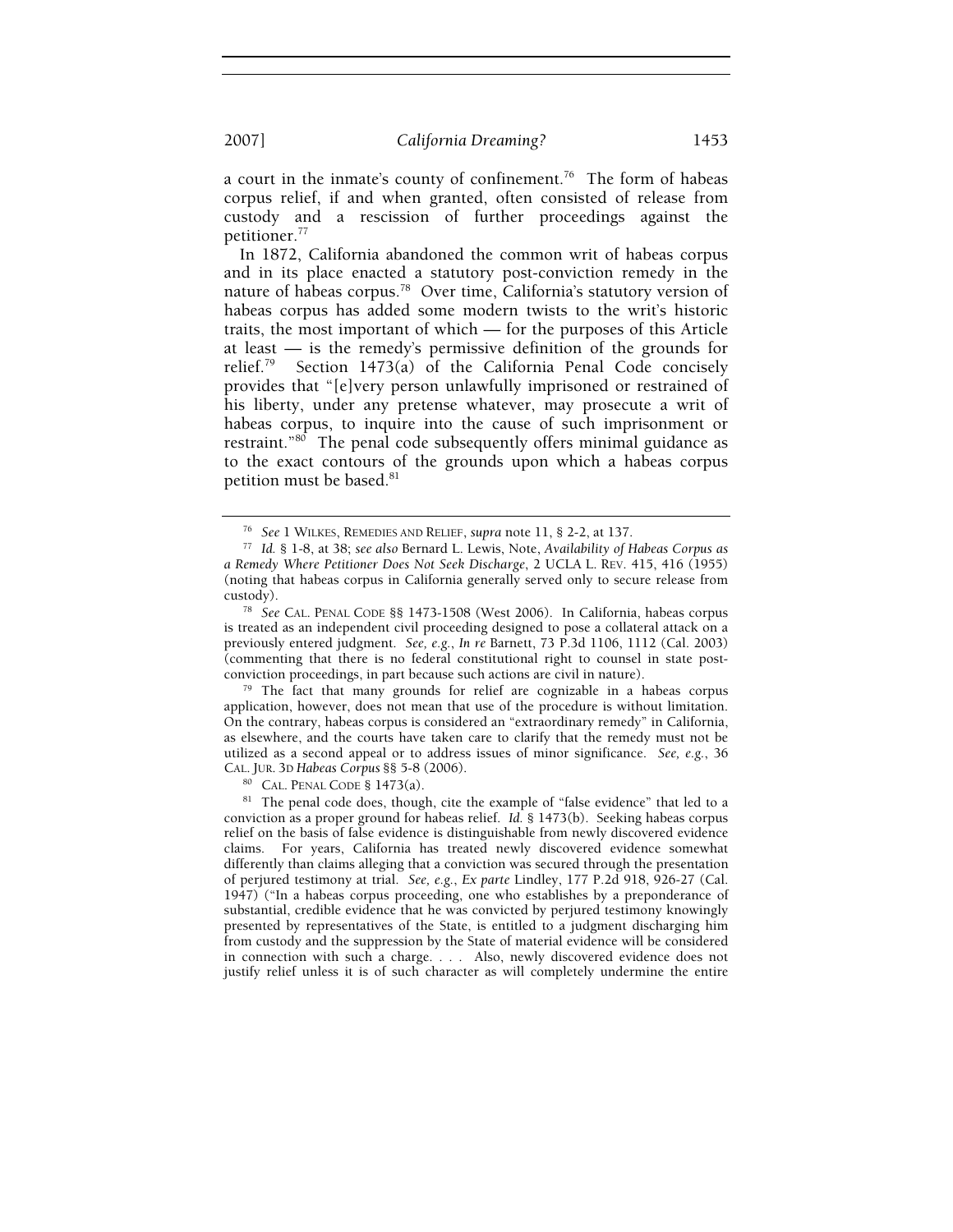Case law has clarified that newly discovered evidence is an appropriate basis for seeking and obtaining relief via California's habeas corpus procedure.<sup>82</sup> Still, the theoretical availability of habeas relief for new evidence claims is offset by the presence of common law and statutory roadblocks.<sup>83</sup> The legal requirements for procuring a writ of habeas corpus, most importantly, are much more rigorous than those in the new trial motion context.<sup>84</sup> Specifically, the courts have signaled that newly discovered evidence will not warrant habeas relief unless it thoroughly undermines the entire structure of the prosecution's case, and such evidence undermines the prosecution's case only if it is conclusive and "points unerringly to innocence."85

petitions). 83 *See* Medwed, *supra* note 6, at 683 ("[In most states,] the actual availability of newly discovered evidence as a method to prove one's innocence in state postconviction proceedings is tempered by the harsh reality inflicted by an array of procedural obstacles.").<br><sup>84</sup> The new trial and habeas corpus remedies in California state court are

conceptually similar in the realm of new evidence claims. *See, e.g.*, *In re* Cruz, 129 Cal. Rptr. 2d 31, 38 (Ct. App. 2003) ("By analogy, a petition for a writ of habeas corpus based on newly discovered evidence resembles a motion for a new trial based on newly discovered evidence."). 85 *In re* Weber, 523 P.2d 229, 243 (Cal. 1974); *see also In re Clark*, 855 P.2d at 739

(stating that conviction may be attacked collaterally based on newly discovered evidence only if new evidence generates fundamental doubt regarding reliability and accuracy of proceedings); *Ex parte Lindley*, 177 P.2d at 927 ("[N]ewly discovered evidence does not justify relief unless it is of such character as will completely undermine the entire structure of the case upon which the prosecution was based."); *In re Cruz*, 129 Cal. Rptr. 2d at 36 ("To warrant issuance of a writ, the new evidence must not merely weaken the prosecution's case. It must create fundamental doubt in the accuracy of the proceedings and 'point unerringly to innocence or reduced culpability.'"); People v. Espinoza, 116 Cal. Rptr. 2d 700, 726 (Ct. App. 2002) (noting that, in order to obtain habeas relief on the grounds of newly discovered evidence,

structure of the case upon which the prosecution was based."). Moreover, a 1975 amendment to the penal code expressly provided for the possibility of habeas relief on the basis of "false evidence that is substantially material or probative on the issue of guilt or punishment . . . introduced against a person at any hearing or trial relating to his incarceration." CAL. PENAL CODE §  $1473(b)(1)$ . Evidently, this statutory change was not intended to alter the treatment of newly discovered evidence claims. *See, e.g.*, *In re* Wright, 144 Cal. Rptr. 535, 545 (Ct. App. 1978) ("The 1975 amendment to Penal Code section 1473, which we hereinafter discuss in detail, dealt only with habeas corpus relief on the ground of false evidence. It did not change the law relating to the ground of newly discovered evidence.").

<sup>&</sup>lt;sup>82</sup> See, e.g., *In re* Clark, 855 P.2d 729, 739 (Cal. 1993) ("Postconviction habeas corpus attack on the validity of a judgment of conviction is limited to challenges based on newly discovered evidence, claims going to the jurisdiction of the court, and claims of constitutional dimension."); LEVENSON, *supra* note 40, § 30:17 (citing "new evidence" as one of "the more common issues" raised in California state habeas corpus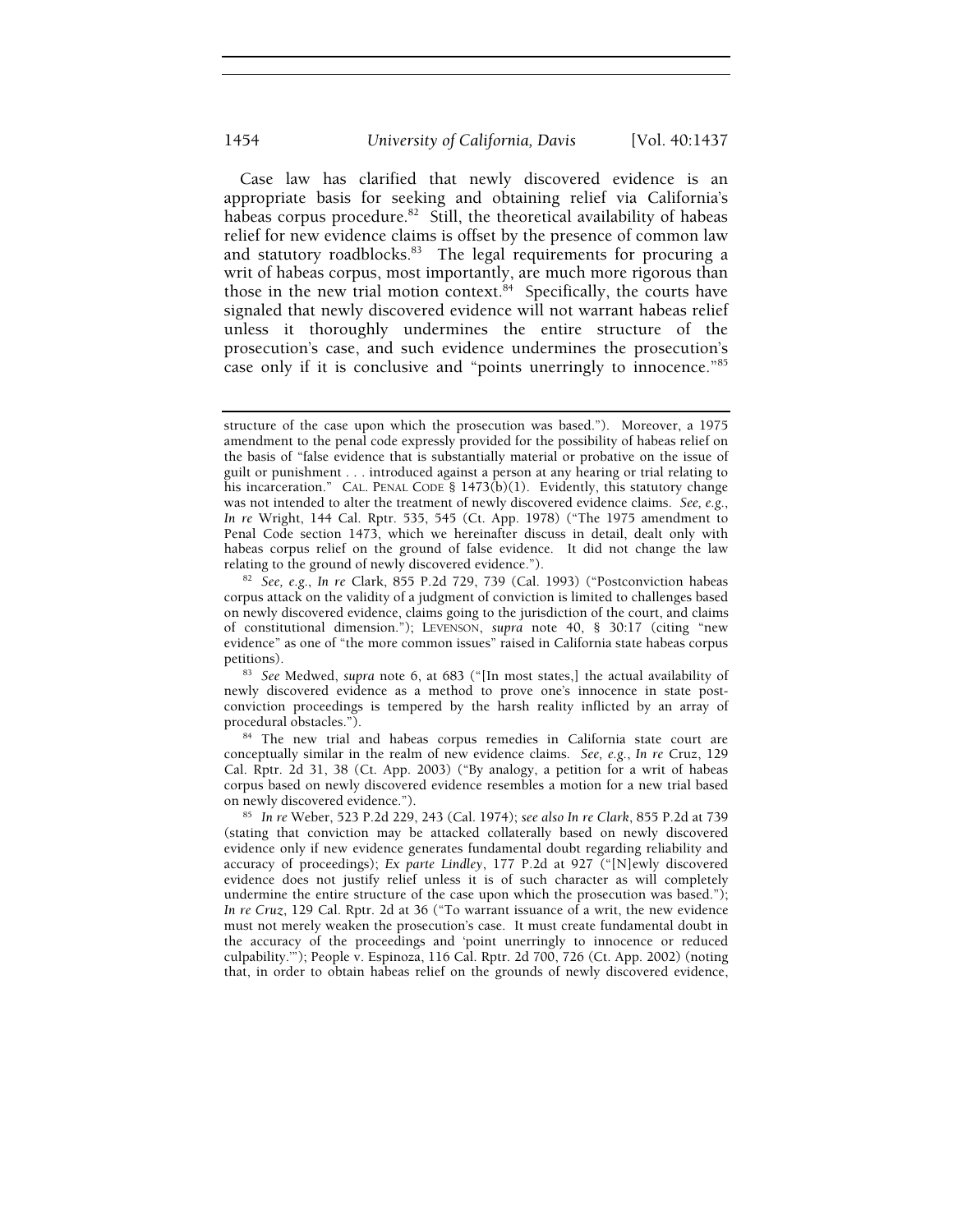On the one hand, this rule has been strictly construed to the extent that evidence that would weaken the prosecution's case and yield a more difficult decision for the trier of fact will not suffice.<sup>86</sup> On the other hand, the California Supreme Court has declared that this standard should not be viewed as creating a "hypertechnical requirement that each bit of prosecutorial evidence be specifically refuted, or the virtually impossible burden of proving there is no conceivable basis on which the prosecution might have succeeded."87 Overall, only on rare occasions have the California courts expressed a

corpus petitions predicated upon newly discovered evidence.<sup>88</sup> As for the level of evidentiary proof, California state petitioners for the writ bear a heavy burden in both initially pleading for relief and later proving their claims.<sup>89</sup> Habeas corpus, viewed as a collateral

willingness to order relief, including new trials, with respect to habeas

that is not merely cumulative in relation to evidence that was presented at trial"). 87 *In re* Hall, 637 P.2d 690, 698 (Cal. 1981); *see also In re* Johnson, 957 P.2d 299, 307 (Cal. 1998) (discussing legal standard for assessing actual innocence claims

<sup>88</sup> See, e.g., People v. Faulkner, Nos. F035831, F041713, 2003 WL 1852058, at \*5 (Cal. Ct. App. Apr. 10, 2003) (ordering new trial in child sex abuse case where Fifth District concluded that it had "no confidence in the outcome of this trial because the three witnesses on whom the People relied to prove intent all lied at trial"); *see also In re Hall*, 637 P.2d at 705 (granting habeas corpus relief based on newly discovered

<sup>89</sup> See In re Lucas, 94 P.3d 477, 483 (Cal. 2004) ("A habeas corpus petitioner bears the burden of establishing that the judgment under which he or she is restrained

<sup>&</sup>quot;'[i]t is not sufficient that the evidence might have weakened the prosecution case or presented a more difficult question for the judge or jury'") (internal citations omitted); *In re Wright*, 144 Cal. Rptr. at 544 ("To warrant habeas corpus relief new evidence must be such as to undermine the entire structure of the case upon which the prosecution was based; it must point unerringly to the petitioner's innocence and must be conclusive; it is not sufficient that the new evidence conflicts with that presented at the trial and would have presented a more difficult question for the trier

of fact."). 86 *See, e.g.*, *Ex parte Lindley*, 177 P.2d at 927-28 ("Although newly discovered evidence may justify relief by habeas corpus when it completely undermines the entire structure of the case presented by the prosecution at the time of the conviction, the testimony presented to the referee does not go that far and affords only a basis for speculation or conjecture. Proof that a red-headed man other than Lindley was in the vicinity of the boat house at the time the crime was committed, or the identification by a witness of this stranger as the 'man in the willows' would have weakened the prosecution's case and presented a more difficult question for the trier of fact. But the testimony in regard to the other man does not point unerringly to Lindley's innocence."). In contrast to the arduous test for ultimately obtaining relief, California courts have seemingly been quite liberal in characterizing evidence presented in a habeas corpus petition as "new." *See, e.g.*, 36 CAL. JUR. 3D *Habeas Corpus* § 50 (2006) (observing that "new evidence' includes any evidence not presented to the trial court that is not merely cumulative in relation to evidence that was presented at trial").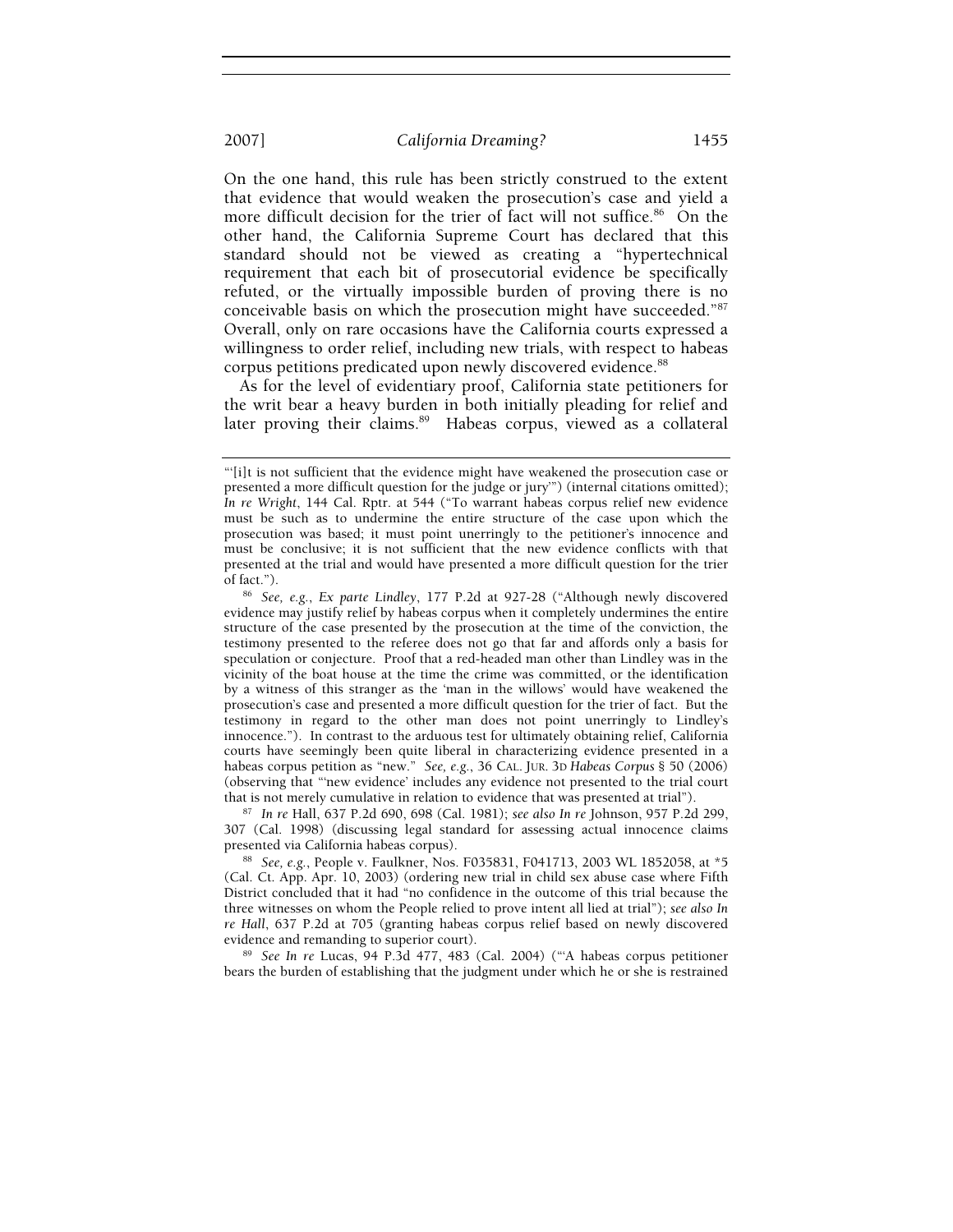presumptively final and, as such, each and every presumption must be interpreted in favor of the judgment.<sup>90</sup> Indeed, the California Supreme Court has stated that a court's discretion to issue relief on habeas corpus is "much narrower" than the discretion to grant a motion for a new trial.<sup>91</sup>

In terms of procedure, a prisoner may file a habeas corpus petition in the superior court, court of appeal, or the California Supreme Court, $92$  with some restrictions depending on the nature of the underlying claim.<sup>93</sup> Similarly, proper venue is ascertained according to the type of allegation; petitions contesting the judgment of conviction are directed to the county in which the judgment was rendered, whereas those taking issue with conditions of confinement belong in

<sup>90</sup> See, e.g., People v. Ault, 95 P.3d 523, 533-34 (Cal. 2004) ("[Unlike a new trial motion,] habeas corpus is a separate, collateral proceeding that attacks a presumptively valid judgment. . . . [and thus] 'all presumptions favor the truth, accuracy *and fairness* of the conviction and sentence; *defendant* thus must undertake the burden of overturning them.'"); People v. Gonzalez, 800 P.2d 1159, 1196 (Cal. 1990) ("In contrast with ineffective assistance [of counsel] claims, '[t]he high standard for newly discovered evidence claims presupposes that all the essential elements of a presumptively accurate and fair proceeding were present in the proceeding whose result is challenged.'") (citation omitted); *In re* Martha, 265 P.2d 527, 529 (Cal. Ct. App. 1954) (observing that presumption of regularity exists

<sup>91</sup> Ault, 95 P.3d at 533.<br><sup>92</sup> CAL. CONST. art. VI, § 10 (vesting original jurisdiction over habeas corpus proceedings in supreme court, courts of appeal, and superior courts). 93 *See* LEVENSON, *supra* note 40, § 30:21 ("When the petition challenges a

misdemeanor or infraction ruling or conditions of confinement, it should be filed in superior court. When it challenges a superior court order, it should be filed in the court of appeal.").

is invalid. To do so, he or she must prove, by a preponderance of the evidence, facts that establish a basis for relief on habeas corpus.'"); *In re* Cudjo, 977 P.2d 66, 74 (Cal. 1999) (same). *See generally* LEVENSON, *supra* note 40, § 30:16 (noting that "the habeas corpus petitioner bears a heavy burden initially of pleading sufficient grounds for relief, and then proving the grounds later"). Nevertheless, although prisoners bear a heavy burden of proof, the California legislature passed a statute in 2002 facilitating discovery for defendants in particular cases. *See* CAL. PENAL CODE § 1054.9 (West 2006); 1 DONALD E. WILKES, JR., STATE POSTCONVICTION REMEDIES AND RELIEF HANDBOOK: WITH FORMS, CALIFORNIA § 7-3, at 292-94 (2006) [hereinafter 1 WILKES, HANDBOOK] ("The statute authorizes discovery, in favor of the convicted person, of materials in the possession of prosecution and law enforcement authorities, in cases where (1) the convicted person has been sentenced to death or life in prison without parole, (2) the discovery sought consists of materials to which the convicted person would have been entitled at the time of the convicted person's trial, (3) good faith efforts to obtain the discovery materials have been unsuccessful, and  $(4)$  postconviction relief is being sought via ... the habeas corpus remedy ....").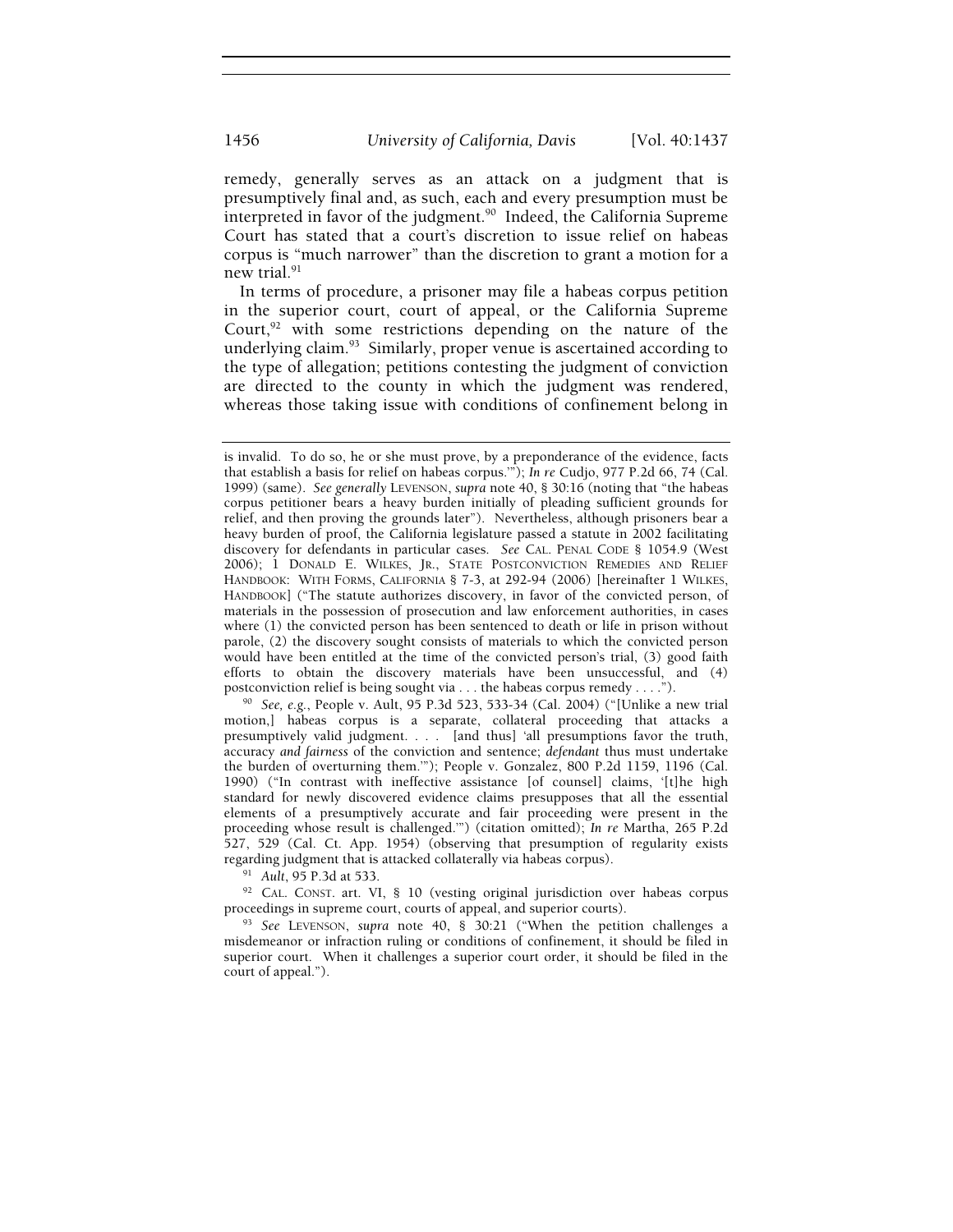the county of incarceration. $94$  Where the habeas corpus petition challenges a superior court order or ruling, the penal code dictates that the matter should be assigned to a superior court judge other than the one whose decision is the subject of the litigation.<sup>95</sup> It is significant that the California legislature provides for no statutorily mandated time limits on the submission of habeas corpus petitions, although the common law suggests that litigants must proceed with diligence in filing their claims or else face the prospect of being barred pursuant to the equitable doctrine of laches.<sup>96</sup>

The habeas corpus petition itself must state the factual basis for the purported illegal restraint on the petitioner's liberty.<sup>97</sup> Upon receipt of a petition, the court must evaluate whether it states a prima facie case, and the court possesses the authority to render a summary denial where it finds the petition lacking.<sup>98</sup> If the petition withstands this analysis, the court may order the custodian of the prisoner (or real party in interest, e.g., the prosecution) to submit a written response,  $99$ after which the petitioner must file a "traverse" answering the

<sup>94</sup> *See id.*; *cf.* 36 CAL. JUR. 3D *Habeas Corpus* § 61 (2006) ("Former provisions that included specific geographical limitations on the habeas corpus powers of the superior courts and the individual justices of the court of appeal, have been repealed."). The court that first exercises authority to issue a writ of habeas corpus in a particular case gains exclusive jurisdiction over those proceedings. 36 CAL. JUR. 3D *Habeas Corpus* §

<sup>&</sup>lt;sup>95</sup> CAL. PENAL CODE § 859c (West 2006); *see* Fuller v. Superior Court, 23 Cal. Rptr. 3d 204, 206 (Ct. App. 2004) (holding that superior court's practice of allocating habeas corpus petition to same judge who denied motion to dismiss was improper); LEVENSON, *supra* note 40, § 30:21; *see also* CAL. R. CRIM. P. 4.551(a)(3)(A) ("Upon filing, the clerk of the court must immediately deliver the petition to the presiding judge or his or her designee."). 96 *See* Bennett v. Mueller, 273 F.3d 895, 899 (9th Cir. 2001) ("Significant,

unjustified delay in presenting habeas corpus claims to California state courts will bar consideration of the merits of the claims."); *see also* 36 CAL. JUR. 3D *Habeas Corpus* § 66 (2006); LEVENSON, *supra* note 40, § 30:21; 1 WILKES, REMEDIES AND RELIEF, *supra* note 11, § 1-5, at 18 (noting that "laches may operate to prevent an applicant for postconviction relief from obtaining relief, even though the claim is meritorious, if the applicant slumbered on his or her rights and the delay in applying for postconviction relief has prejudiced the government").

relief has prejudiced the government"). 97 *See* 36 CAL. JUR. 3D *Habeas Corpus* §§ 65, 67 (2006). 98 *See id.* § 98; LEVENSON, *supra* note 40, § 30:18; *see also* People v. Espinoza, 116 Cal. Rptr. 2d 700, 727-28 (Ct. App. 2002) (finding that defendant failed to establish prima facie case for habeas corpus relief on basis of newly discovered evidence). 99 LEVENSON, *supra* note 40, § 30:18; *id.* § 30:22 ("The court has no discretion to

grant the relief requested in the petition for habeas corpus without first issuing either a writ or an order to show cause.").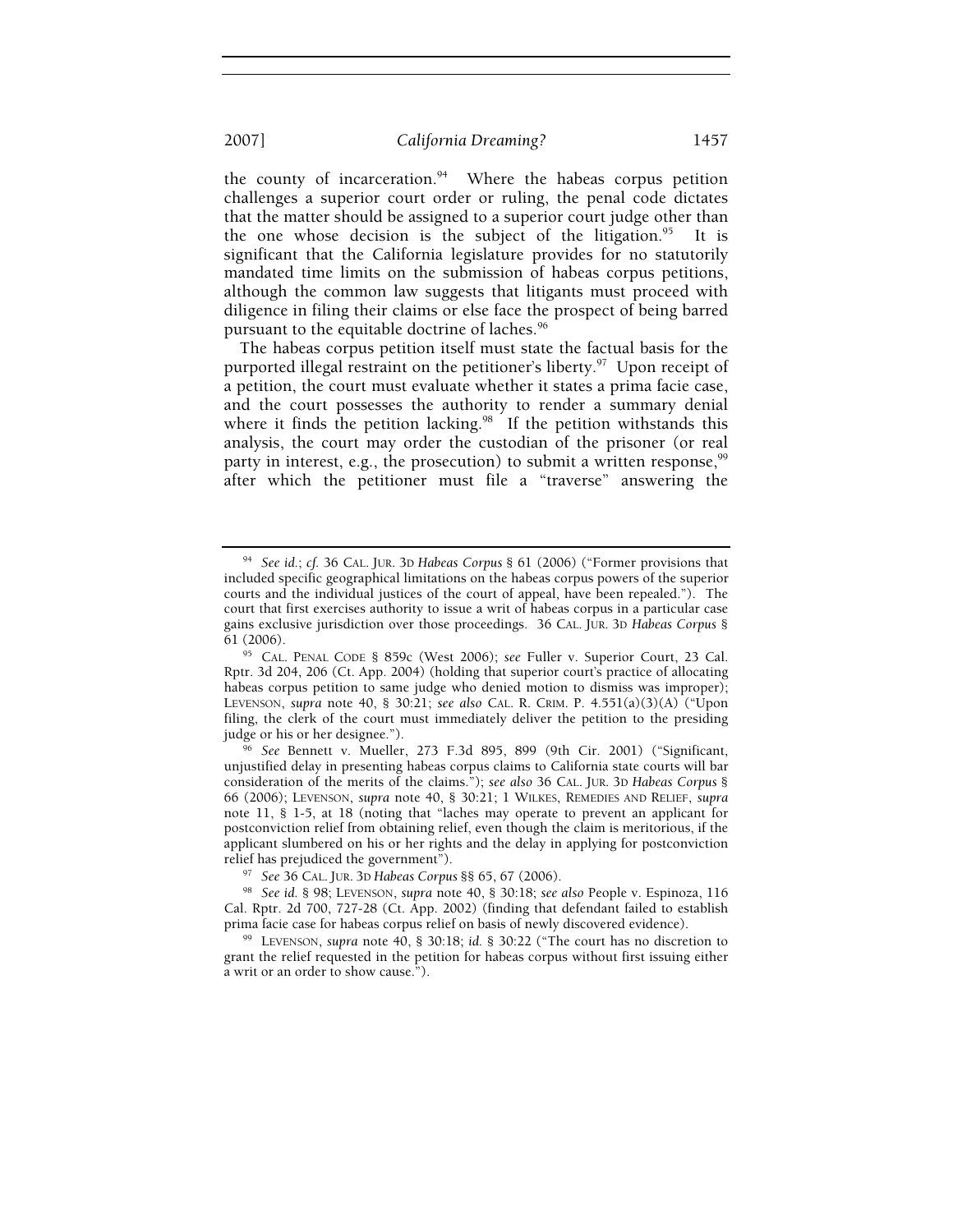response.100 At this stage, the court may deny the petition summarily if it is persuaded, based on the documents alone, that the inmate's contentions are meritless.101 When there is a factual dispute apparent from the pleadings, both the penal code and case law suggest that the court should order an evidentiary hearing.<sup>102</sup> In cases where the court granting an evidentiary hearing is an appellate body, which is typically ill-equipped to hold such events, the court may appoint a referee to receive evidence and offer recommendations.<sup>103</sup> California case law indicates, however, that evidentiary hearings are not granted indiscriminately; for instance, the presentation of "some evidence" of innocence not introduced at trial may be insufficient to prompt an order authorizing a hearing on a habeas corpus petition.<sup>104</sup> Empirical studies of the outcomes of habeas corpus petitions in California largely reinforce the harsh tenor of the case law.<sup>105</sup> Specifically, in a study of all the habeas corpus petitions filed by inmates in San Diego Superior Court over a two year period, one set of scholars concluded that evidentiary hearings were ordered in only 6 of the 312 cases examined.106

The penal code does not provide for direct appellate review of a superior court decision rejecting a habeas corpus petition. Even so, while technically prevented from appealing a superior court's denial of a habeas corpus petition, litigants may simply file a new petition in the court of appeal.<sup>107</sup> If the petition originates in the court of appeal, the litigant is prevented from automatically appealing that decision directly and, instead, may file a new petition or seek discretionary review in the California Supreme Court.<sup>108</sup> Where the superior court

<sup>&</sup>lt;sup>100</sup> Id. § 30:24.<br><sup>101</sup> Id. § 30:25. Conversely, a court may grant relief without even holding an evidentiary hearing if the response admits claims in the petition that, if true, warrant the relief sought. *Id.*

<sup>102</sup> *Id.*; *see also* CAL. PENAL CODE § 1484 (West 2006). At an evidentiary hearing on a habeas corpus application, the underlying judgment is still presumed to be valid and the petitioner assumes the burden of proving all facts essential to his claim by a preponderance of the evidence. *See* 36 CAL. JUR. 3D Habeas Corpus §§ 92-93 (2006).

<sup>&</sup>lt;sup>103</sup> See 36 CAL. JUR. 3D *Habeas Corpus* § 88 (2006); LEVENSON, *supra* note 40, § 30:25.

<sup>&</sup>lt;sup>104</sup> See In re Branch, 449 P.2d 174, 184 (Cal. 1969).<br><sup>105</sup> See, e.g., Stephen J. Perrelo & Albert N. Delzeit, *Habeas Corpus in San Diego Superior Court (1991-1993): An Empirical Study*, 19 T. JEFFERSON L. REV. 283 (1997

<sup>&</sup>lt;sup>106</sup> See id. at 283 (discussing study and noting 14 files were missing or lost and not included in study).<br><sup>107</sup> LEVENSON, *supra* note 40, § 30:26.<br><sup>108</sup> *Id.*; *see also* CAL. PENAL CODE § 1506 (West 2006) (stating appeal may be taken).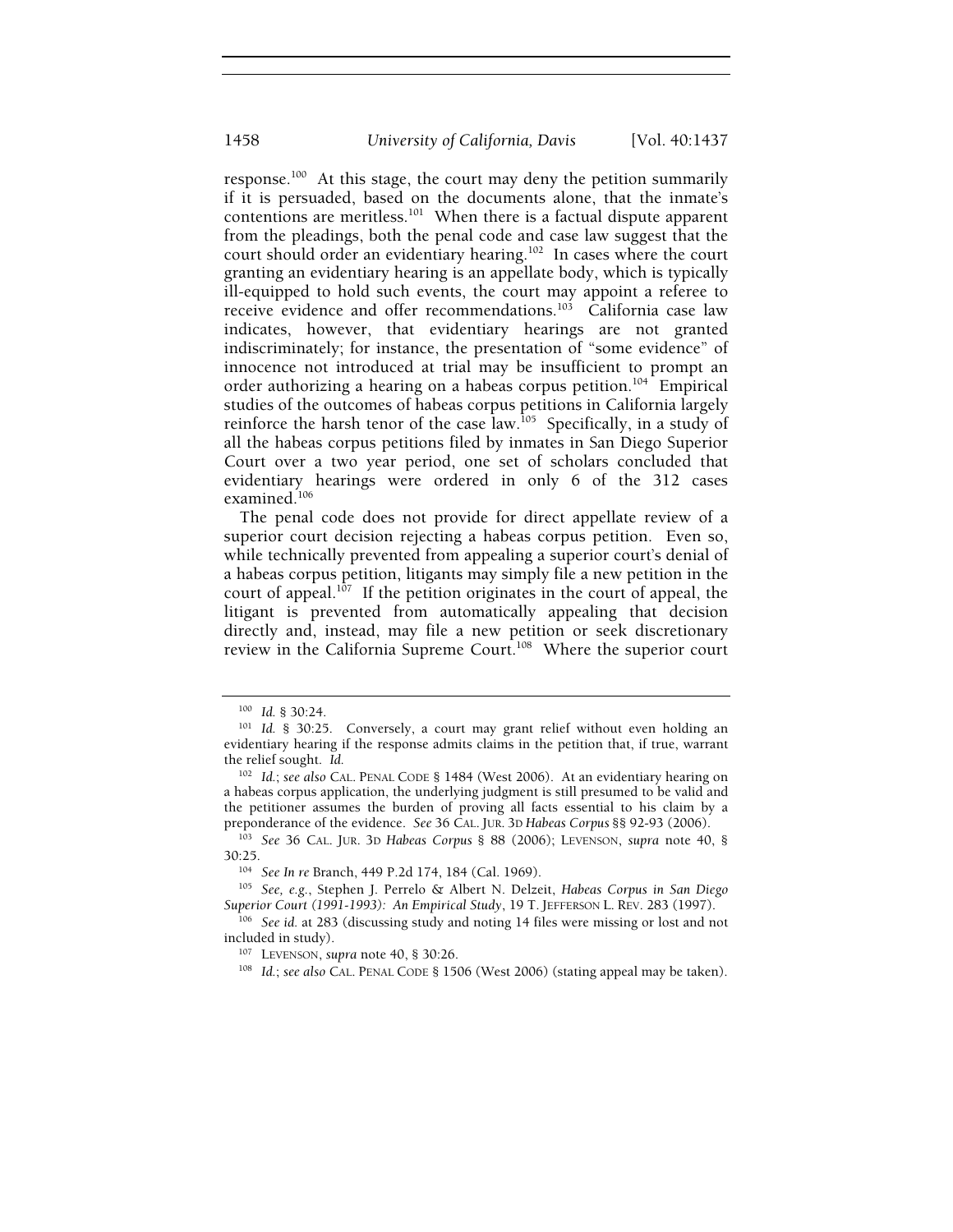has denied a habeas corpus petition and the inmate responds by submitting a new petition in the court of appeal, the appellate court need not afford tremendous deference to the ruling of the superior court; the new filing is not an appeal of that decision per se.<sup>109</sup> In grappling with how to treat the superior court's findings of fact, courts have analogized this successive writ situation to that of an appellate court itself appointing a referee to make factual determinations regarding a habeas application.<sup>110</sup> In such instances, "the appellate court is not bound by the factual determinations of the referee but, rather, independently evaluates the evidence and makes its own factual determinations."111 The referee's fact findings are only entitled to "great weight" where "supported by the record, particularly with respect to questions of or depending upon the credibility of witnesses the referee heard and observed."112 The California Supreme Court has clarified, though, that deference is not warranted by the court of appeal when the superior court's findings of fact in analyzing a habeas corpus petition were based completely on documentary evidence.<sup>113</sup>

In sum, prisoners seeking to present newly discovered evidence of innocence through habeas corpus may file their petitions in an array of courts.114 Moreover, inmates are not subject to a rigid time bar, although they must be mindful that dilatory filing risks dismissal from the courts.<sup>115</sup> Nor are prisoners who file a new petition in a court of appeal, after the denial of a comparable claim in superior court, hampered too much by the earlier decision; the appellate court does not necessarily look at the superior court's rulings with extraordinary deference.<sup>116</sup> It must be emphasized, however, that prisoners pursuing

<sup>109</sup> *See* LEVENSON, *supra* note 40, § 30:26. The courts have expressed displeasure with the filing of successive petitions and piecemeal litigation in the context of habeas corpus. *See, e.g.*, 36 CAL. JUR. 3D *Habeas Corpus* § 9 (2006). Even so, the California Supreme Court has clarified that, given that no appeal may be taken from a superior court order denying habeas corpus, filing a new petition in the court of appeal is an appropriate next step. *In re* Clark, 855 P.2d 729, 740 n.7 (Cal. 1993) ("Because no appeal lies from the denial of a petition for writ of habeas corpus, a prisoner whose petition has been denied by the superior court can obtain review of his claims only by the filing of a new petition in the Court of Appeal."). 110 *In re* Wright, 144 Cal. Rptr. 535, 543-44 (Ct. App. 1978). For a discussion of

how appellate courts in California may treat a referee's fact findings, see 36 CAL. JUR. 3D *Habeas Corpus* § 88 (2006). 111 *In re Wright*, 144 Cal. Rptr. at 543-44. 112 *Id.*

<sup>&</sup>lt;sup>113</sup> In re Cudjo, 977 P.2d 66, 75 (Cal. 1999).<br><sup>114</sup> See supra notes 92-94 and accompanying text.<br><sup>115</sup> See supra notes 109-13 and accompanying text.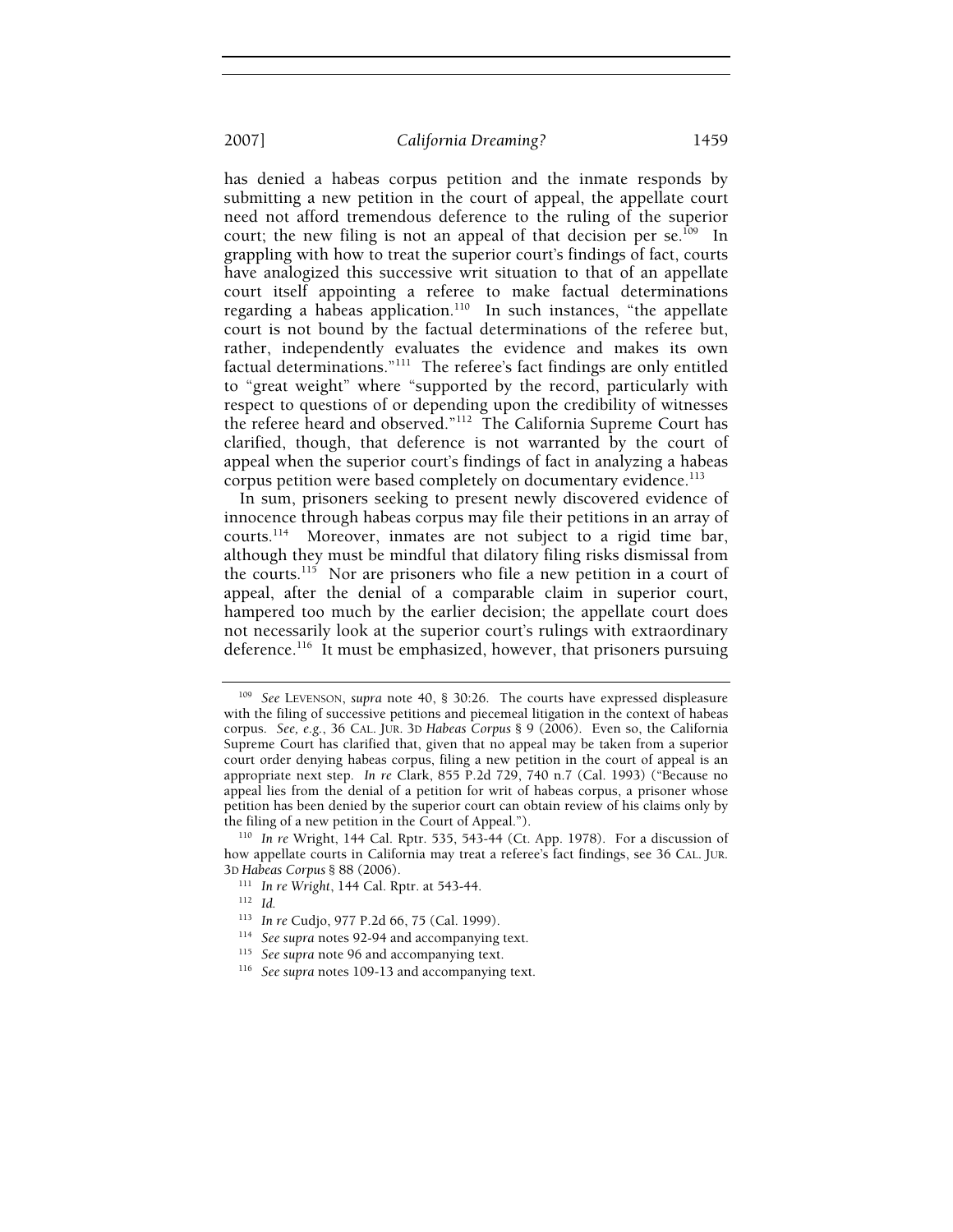# 1460 *University of California, Davis* [Vol. 40:1437

newly discovered evidence claims in the habeas corpus arena encounter formidable legal obstacles, most notably, the requirement that their petition must "unerringly" point to innocence and create "fundamental doubt" as to the propriety of the verdict.<sup>117</sup> Another collateral remedy in California, coram nobis, shares this forbidding legal standard as well as other features similar, yet not identical, in nature to habeas corpus.

## 2. Coram Nobis

The remedy of coram nobis, which literally means "before us,"<sup>118</sup> is a common law remedy that allows the court of original judgment to correct its own proceedings in both civil and criminal matters.<sup>119</sup> Originating in sixteenth century England, coram nobis in criminal cases historically served to address major errors of fact, not law; claims made collaterally, pursuant to this writ, cited previously unadjudicated facts extrinsic to the record that called into question the soundness of a conviction.<sup>120</sup> Traditional uses of the writ included fixing clerical mistakes concerning notice and pleading.<sup>121</sup> The writ was cognizable "however late discovered and alleged,"<sup>122</sup> subject to the requirement that petitioners must proceed with due diligence in uncovering and presenting the new facts.<sup>123</sup> Granting the writ normally resulted in vacating the conviction with an opportunity for

<sup>&</sup>lt;sup>117</sup> See supra notes 85-88 and accompanying text.<br><sup>118</sup> See Steven J. Mulroy, *The Safety Net: Applying Coram Nobis Law to Prevent the Execution of the Innocent*, 11 VA. J. Soc. PoL'Y & L. 1, 9 (2003).<br><sup>119</sup> *See Ex parte* Lindley, 177 P.2d 918, 929 (Cal. 1947) (commenting that "the

application for a writ of error coram nobis should be addressed in the first instance to the court in which the petitioner was tried and convicted"); 22C CAL. JUR. 3D *Criminal Law: Post-Trial Proceedings* § 929 (2006) ("A petition for a writ of error coram nobis is not an independent proceeding, but is regarded as part of the original prosecution."); *id.* § 930 ("An application for the writ should be addressed in the first instance to the court in which the defendant was tried and convicted, even though it may not be a court of record."). *See generally* Prickett, *supra* note 16 (discussing

<sup>&</sup>lt;sup>120</sup> See Medwed, supra note 6, at 669; Prickett, supra note 16, at 6.<br><sup>121</sup> See Medwed, supra note 6, at 669.<br><sup>122</sup> Daniel F. Piar, *Using Coram Nobis to Attack Wrongful Convictions: A New Look at an Ancient Writ*, 30 N. KY. L. REV. 505, 507 (2003) (quoting WILLIAM BLACKSTONE, 3 COMMENTARIES \*406-07, \*407 n.5). 123 *See* Medwed, *supra* note 6, at 670 ("Despite the absence of a statute of

limitations, parties seeking to use the remedy of coram nobis were required to prove they had proceeded with reasonable diligence."); Prickett, *supra* note 16, at 33-41.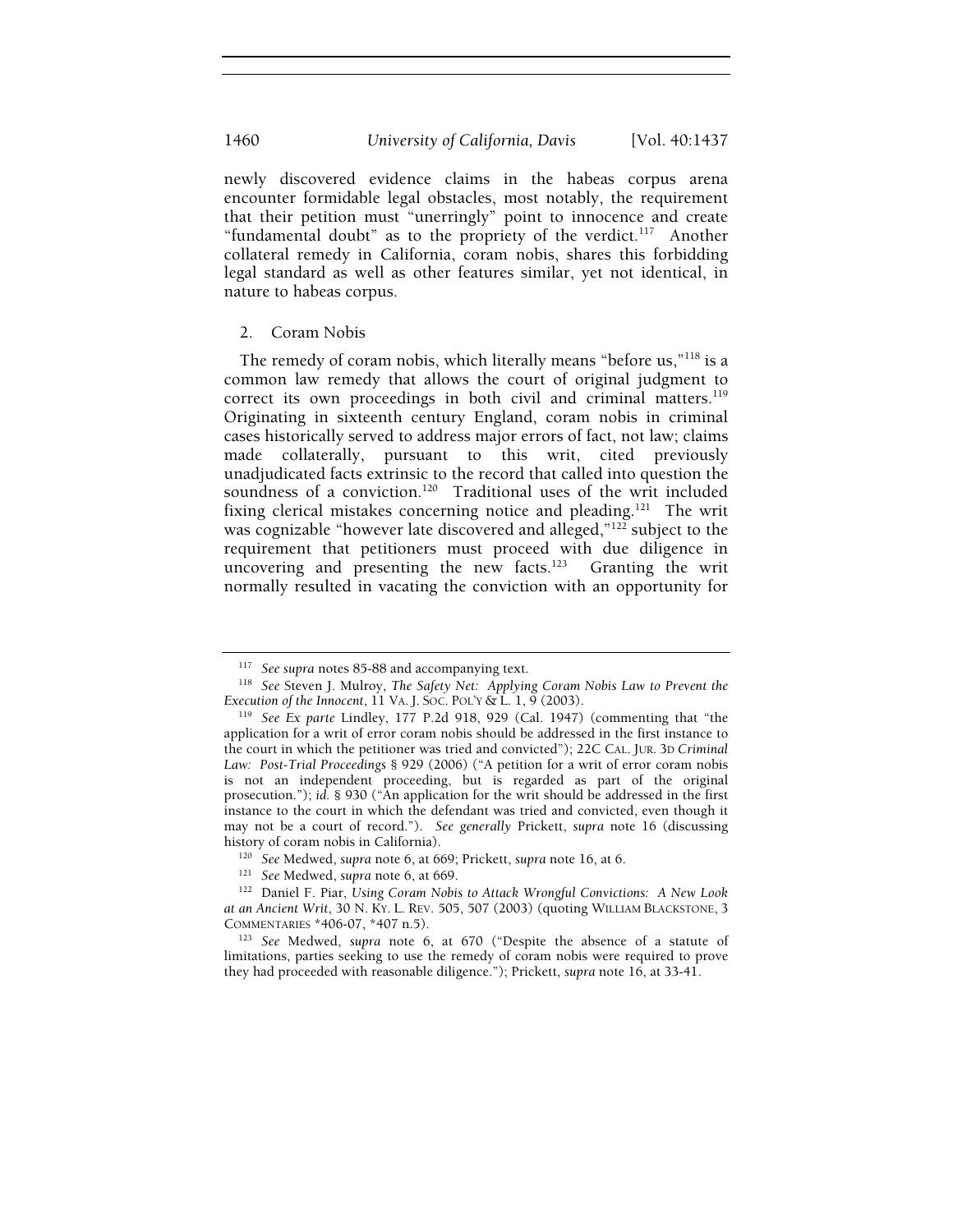the state to re-try the petitioner.<sup>124</sup>

The U.S. Supreme Court acknowledged coram nobis as early as 1810,125 and California courts first mentioned the writ in a series of civil cases in the  $1880s$ .<sup>126</sup> Unlike habeas corpus, neither the U.S. nor California Constitutions mention coram nobis; the writ exists purely as a judicially invented (and judicially perpetuated) "extraordinary remedy."127 As one might expect, California decisions treated coram nobis with caution from the outset.<sup>128</sup> Coram nobis only began to surface in state criminal cases in the early twentieth century and swelled to a relatively large number by the  $1950s$ .<sup>129</sup> The California courts nonetheless insisted that the writ took a backseat to statutory remedies, such as motions for a new trial, and that its application would be confined solely to situations where no other remedy was available.<sup>130</sup>

There are several reasons why the use of coram nobis has been limited in California, even in situations involving the discovery of new facts. First, the legal standard guiding the treatment of new evidence in the coram nobis context mirrors that of habeas corpus, requiring evidence that points unerringly to the litigant's innocence and that completely undermines the prosecution's entire case.<sup>131</sup> In effect, the test is not whether the new evidence would probably have resulted in a different verdict had it been presented at trial, but rather whether it

*Proceedings* § 911 (2006) (observing that coram nobis "has been rendered practically obsolete, however, by the extended powers of habeas corpus and the adoption of modern appellate procedure"). Some California courts have treated coram nobis as the legal equivalent of a motion to vacate or to set aside a judgment even though the remedies are not necessarily identical. *See* 22C CAL. JUR. 3D *Criminal Law: Post-Trial Proceedings* § 914 (2006); *see also id.* § 917 ("The rapid growth of such statutory remedies as motion for new trial, motion in arrest of judgment, motion to recall the remittur, and appeal from judgment, has resulted in a corresponding reduction in the number of grounds available for review through the writ of error coram nobis.").<br><sup>131</sup> Prickett, *supra* note 16, at 42. Prickett has characterized this test as follows:

"To obtain *coram nobis*, the petitioner's evidence must amount to a stake poised to plunge through the heart of the opposing party's case." *Id.* at 43.

<sup>124</sup> *See* Medwed, *supra* note 6, at 669-70. 125 *See* Piar, *supra* note 122, at 507 (citing Strode v. The Stafford Justices, 23 F. Cas. 236 (C.C.D. Va. 1810) (No. 13,537)).<br><sup>126</sup> See Prickett, supra note 16, at 7.<br><sup>127</sup> See LEVENSON, supra note 40, § 30:35.<br><sup>128</sup> See Prickett, supra note 16, at 7.<br><sup>129</sup> Id. at 9-14; see also 1 WILKES, HANDBOOK, supra

that "the first recorded postconviction coram nobis decision of the Court of Appeal" occurred in 1908). 130 Prickett, *supra* note 16, at 18; *see also* 22C CAL. JUR. 3D *Criminal Law: Post-Trial*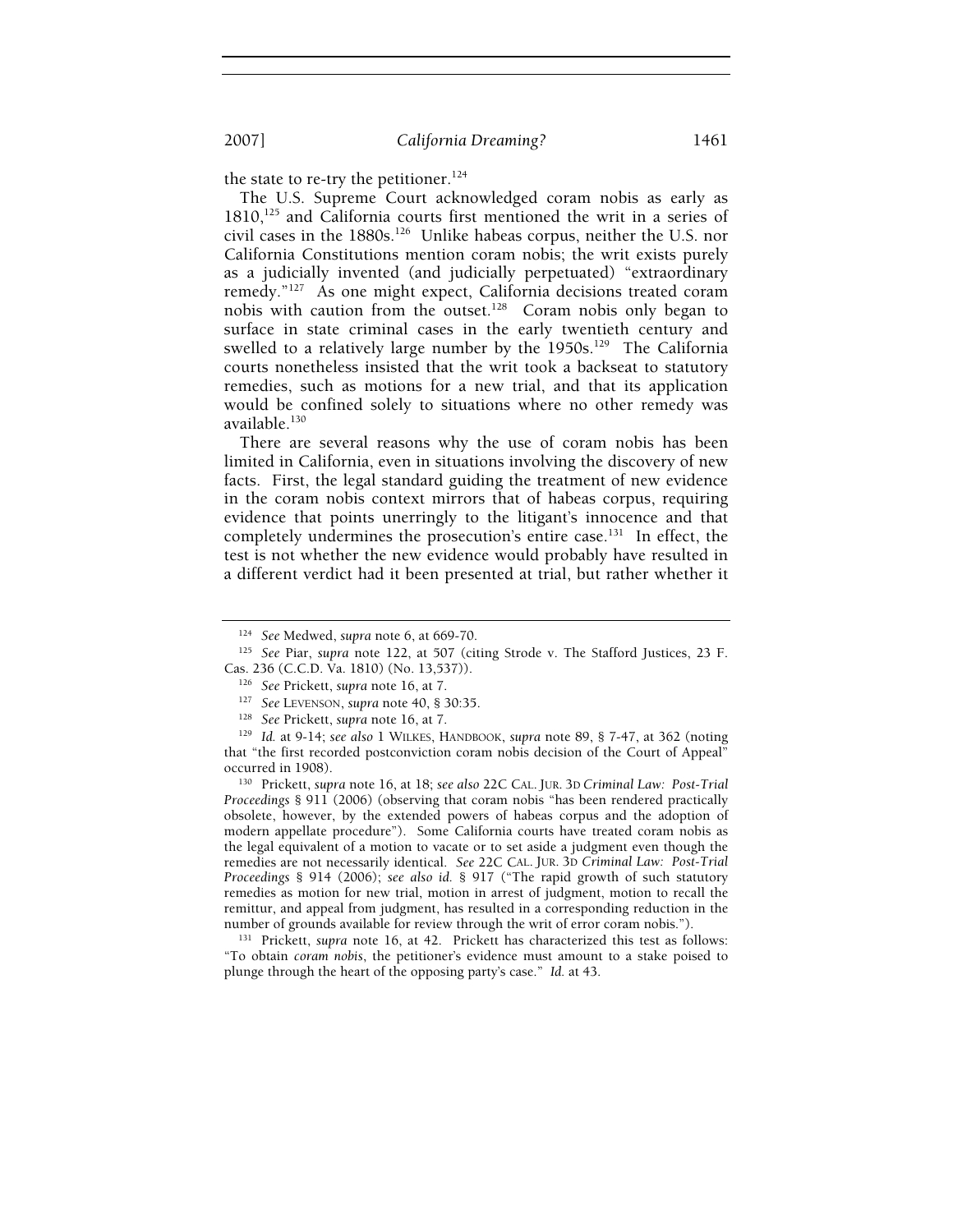would have definitively prevented rendition of the verdict.<sup>132</sup> To exemplify the challenging nature of this legal standard, one need only survey California case law to discern something remarkable for its absence: no reported decisions of a defendant's conviction upon a retrial following the issuance of coram nobis.<sup>133</sup> Second, courts have rigidly applied the principle that the alleged new facts in a coram nobis petition may not go to an issue previously adjudicated.<sup>134</sup> As a sign of how California judges cling to this narrow vision of the writ, courts have consistently refused to recognize newly discovered evidence in the form of a third party confession to the defendant's crime as a proper basis for coram nobis relief.<sup>135</sup> The stated rationale for treating this evidence less generously under coram nobis than under habeas corpus, where such a claim may be satisfactory,  $136$  is that the issue of guilt has already been adjudicated and that the confession merely clashes with inculpatory evidence presented and accepted at the earlier trial.<sup>137</sup> Third, even if a coram nobis petitioner manages to

<sup>132</sup> *See, e.g.*, 22C CAL. JUR. 3D *Criminal Law: Post-Trial Proceedings* § 918 (2006) ("A writ of coram nobis is granted only when the petitioner shows that some fact existed that, had it been presented to the trial court, would have prevented rendition of the judgment.").

<sup>&</sup>lt;sup>133</sup> Prickett, *supra* note 16, at 44. I was unable to find any such reported decisions in the years following the publication of Prickett's article.

<sup>&</sup>lt;sup>134</sup> See, e.g., People v. Gallardo, 92 Cal. Rptr. 2d 161, 172 (Ct. App. 2000) ("The writ [of coram nobis] will properly issue only when the petitioner can establish three elements: (1) that some fact existed which, without his fault or negligence, was not presented to the court at the trial and which would have prevented the rendition of the judgment; (2) that the new evidence does not go to the merits of the issues of fact determined at trial; and (3) that he did not know, nor could he have, with due diligence, discovered the facts upon which he relies any sooner than the point at which he petitions for the writ."); Prickett, *supra* note 16, at 41-48; *see also* 22C CAL. JUR. 3D *Criminal Law: Post-Trial Proceedings* § 916 (2006) (noting that "the court will give no consideration to an attempt to contradict or put in issue any fact directly passed on and affirmed by the judgment itself, because coram nobis does not lie to correct any issue of fact that has been adjudicated, even though wrongly determined"); *id.* § 925 ("In accordance with the rule that the error of fact must be one that was not before the court during trial, the writ of error coram nobis will not be granted to hear newly discovered evidence going to the merits of issues previously

tried . . . ."). 135 *See* Prickett, *supra* note 16, at 44. 136 *See, e.g.*, *In re* Branch, 449 P.2d 174, 184 (Cal. 1969) (demonstrating that court may consider habeas corpus petition's newly discovered evidence claim based on third party confession). 137 *See* Prickett, *supra* note 16, at 44-45; *see also* Mendez v. Superior Court, 104

Cal. Rptr. 2d 839, 846-47 (Ct. App. 2001) ("It is settled in California that, absent extrinsic fraud or duress, a judgment predicated on perjured testimony or entered because evidence was concealed or suppressed cannot be attacked by a petition for a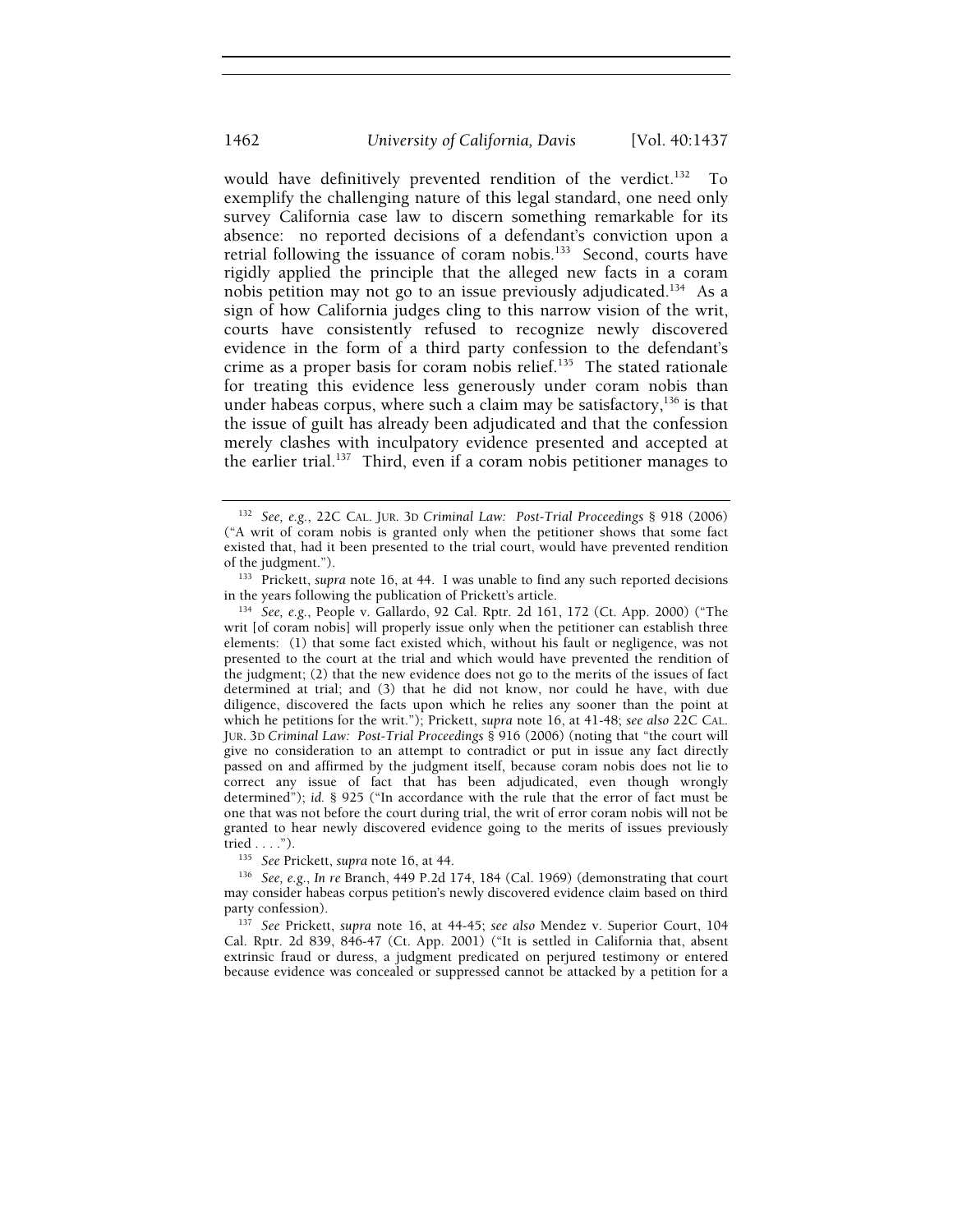find new evidence that fails to implicate a previously litigated issue and that unerringly points to innocence, he must overcome a heavy evidentiary burden, variously articulated in the California courts as "clear and convincing proof," "clear and substantial proof," "credible, clear and convincing evidence," "a preponderance of strong and convincing evidence," and a number of other formulations.<sup>138</sup>

Finally, it is crucial to grasp the relationship between habeas corpus and coram nobis in California, particularly because this relationship directly affects (and curbs) the use of coram nobis for newly discovered evidence of innocence. Although both remedies seemingly may be utilized to vacate a conviction on the grounds of new evidence that points unerringly to innocence and undermines the prosecution's case in its entirety, $139$  there are subtle distinctions between the two that profoundly affect their relative worth as post-conviction options for an innocent defendant. As an initial matter, coram nobis only applies to previously unadjudicated errors of fact where no other remedy is available, while habeas corpus addresses a vaster range of errors, both factual and legal, and need not necessarily kowtow to any other prospective remedy.<sup>140</sup> In contrast to habeas corpus, moreover, coram nobis does not mandate that petitioners be in custody at the time of filing. $141$  Therefore, if the habeas corpus statutory remedy is available, for instance, when a defendant remains incarcerated and wishes to present new evidence of innocence, a defendant is prevented from seeking a writ of error coram nobis; a defendant would be similarly stymied if the new trial motion remedy were a possibility.<sup>142</sup> In the words of one observer of California law, "Coram nobis emerges from beneath the shadow of habeas corpus if a person no longer

writ of coram nobis. In the eyes of the law, Mendez's rights were adequately protected — by his right to proceed to trial, where he could have attacked Officer Mack's credibility to the extent he could, by his right to move for a new trial, and by his right

to appeal.") (internal citations omitted). 138 *See* Prickett, *supra* note 16, at 53; 22C CAL. JUR. 3D *Criminal Law: Post-Trial* 

<sup>&</sup>lt;sup>139</sup> See supra notes 85-88, 117, 131-33 and accompanying text.<br><sup>140</sup> See Prickett, *supra* note 16, at 68-69. As noted by the California Supreme Court, "The grounds upon which a court may issue a writ of error coram nobis . . . are more narrowly restricted than those which allow relief by habeas corpus." *Ex parte* Lindley, 177 P.2d 918, 928 (Cal. 1947). 141 *See* Prickett, *supra* note 16, at 68-69. 142 *See* 22C CAL. JUR. 3D *Criminal Law: Post-Trial Proceedings* § 917 (2006); *see also*

People v. Carty, 2 Cal. Rptr. 3d 851, 854 (Ct. App. 2003) ("Importantly, the 'purpose [of a petition] is to secure relief, where no other remedy exists."") (internal citations omitted).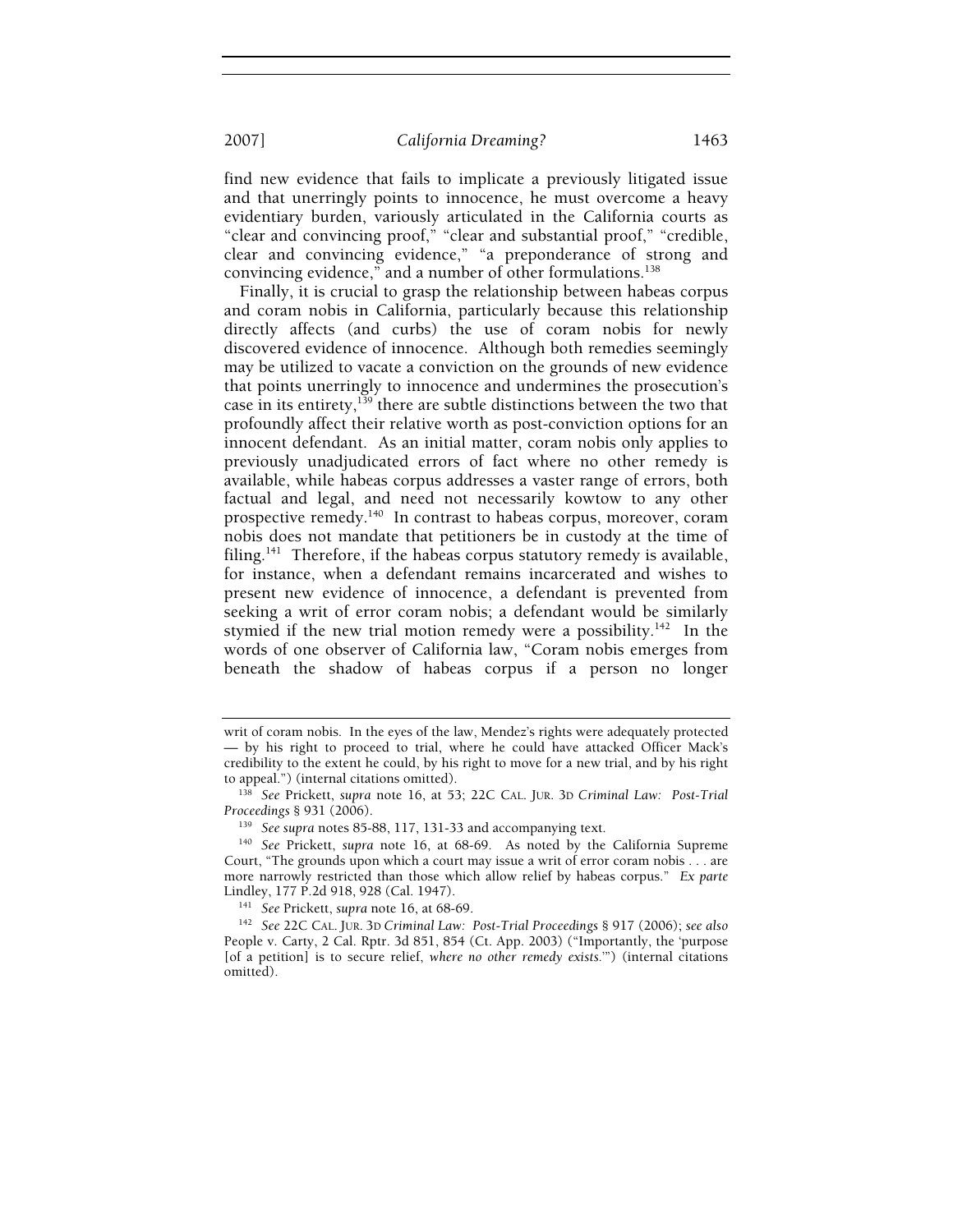incarcerated wishes to have a conviction set aside solely by virtue of previously unadjudicated errors of fact."143 And, without a doubt, the occasions in which coram nobis does slip by habeas corpus's long shadow and result in relief are few and far between in California.<sup>144</sup>

Together with judicial pronouncements categorizing coram nobis as an extraordinary or "rather unusual" remedy, $145$  there is another restriction on its use embedded in California's statutory postconviction regime. In accord with historic practice in England, requests for coram nobis in California are typically submitted to the same court that rendered the original judgment.<sup>146</sup> The main exception, however, is "if a judgment has been affirmed on appeal no motion shall be made or proceeding in the nature of a petition for a writ of error coram nobis shall be brought to procure the vacation of that judgment, except in the court which affirmed the judgment on appeal." $147$  Such a petition in the appellate court is technically termed "coram vobis," and appellate courts in California may issue writs of coram vobis to correct errors of fact deriving from judgments of inferior courts either while the appeal from the judgment is pending or after that judgment has been affirmed on appeal.<sup>148</sup> In essence, coram vobis contains comparable procedural and substantive traits to those of its trial court cousin, and the terms "coram nobis" and "coram vobis" are often used interchangeably.<sup>149</sup>

<sup>&</sup>lt;sup>143</sup> Prickett, *supra* note 16, at 68-69.<br><sup>144</sup> See id. at 24 ("Issuance of the writ will be 'most rare' and confined to a 'very limited class of cases.'") (internal citations omitted). In 2002, the state legislature created a statutory version of coram nobis that is available to defendants who are no longer in custody and aim to submit claims of newly discovered evidence based on government misconduct, fraud, or false testimony by a government official. *See* CAL. PENAL CODE § 1473.6 (West 2006). The procedures for pursuing a motion to vacate under this statute are largely analogous to those pertaining to filing a habeas corpus petition. *See* LEVENSON, *supra* note 40, § 28:17. One experienced California litigator, Linda Starr of the Northern California Innocence Project at Santa Clara University School of Law, has expressed concerns to me about the limited scope of this statute and the possibility that its very presence could inspire courts to grant common law coram nobis petitions more sparingly. On the whole, it remains to be seen whether section 1473.6 will benefit innocent prisoners, considering that the statute is still in its infancy. 145 People v. Kelly, 96 P.2d 372, 374 (Cal. 1939). 146 *See* 22C CAL. JUR. 3D *Criminal Law: Post-Trial Proceedings* §§ 912, 930 (2006);

*supra* note 119 and accompanying text.<br><sup>147</sup> CAL. PENAL CODE § 1265(a) (West 2006); *see also* Prickett, *supra* note 16, at 13-

<sup>14</sup> n.51 (observing that section 1265 "constitutes the sole express statutory reference to coram nobis" in California).<br><sup>148</sup> See Prickett, *supra* note 16, at 64.<br><sup>149</sup> Id. at 64-66 (mentioning that "[t]he requisites for coram vobis are substantially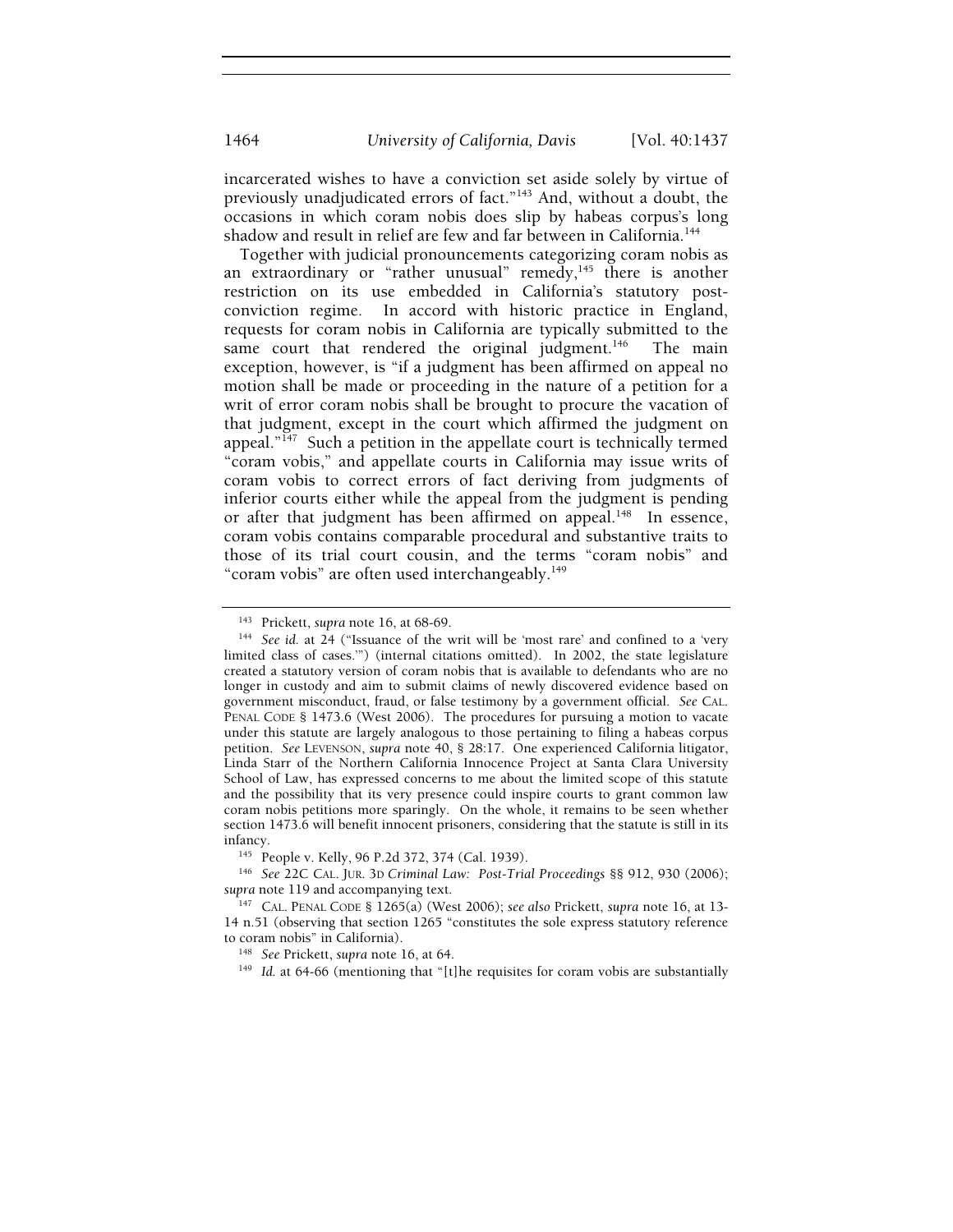In the event that a coram nobis petition is legally cognizable in the realm of newly discovered evidence, a series of procedural impediments further obstruct a petitioner's path to relief. Although California's common law coram nobis remedy lacks a statute of limitations, $150$  petitioners are still compelled to exercise due diligence in both finding and presenting their alleged new evidence and thereby always assume the risk of a potential time bar.151 Furthermore, the court may deny a coram nobis petition summarily without holding an evidentiary hearing and possesses carte blanche to reject the allegations in the petition even if uncontradicted.<sup>152</sup> Should a court opt to hold an evidentiary hearing, it may then structure the hearing in almost any manner it sees fit — the court is not required to subpoena the petitioner's witnesses or even to conduct proceedings in the inmate's presence.<sup>153</sup> Also, as discussed in the context of new trial motions,<sup>154</sup> a court's decision to deny a coram nobis application receives extensive deference on appeal; the petitioner must show a clear abuse of discretion in order to prevail before the appellate court.155 Whereas successive coram nobis petitions are nominally

<sup>150</sup> It should be noted, however, that the statutory motion to vacate remedy, see *supra* note 144, does have a limitations period. *See* CAL. PENAL CODE § 1473.6(d) ("A motion pursuant to this section must be filed within one year of the later of the following: (1) The date the moving party discovered, or could have discovered with the exercise of due diligence, additional evidence of the misconduct or fraud by a government official beyond the moving party's personal knowledge. (2) The effective date of this section.").<br><sup>151</sup> *See* Prickett, *supra* note 16, at 33-41.<br><sup>152</sup> *Id.* at 51-52. Moreover, Prickett observes that "given the statistical likelihood of

summary denial by the court ex parte, there seems scant reason to bother presenting formal opposition unless requested by the court." Id. at 54.

<sup>153</sup> Id. at 54-55; see also 22C CAL. JUR. 3D Criminal Law: Post-Trial Proceedings § 935 (2006) ("[N]either the United States Constitution nor California law requires that the hearing on the petition be conducted as a formal trial.").<br><sup>154</sup> *See supra* notes 64-69 and accompanying text.<br><sup>155</sup> *See, e.g.*, People v. Ibanez, 90 Cal. Rptr. 2d 536, 541 (Ct. App. 1999) ("A writ of

error coram nobis is reviewed under the standard of abuse of discretion."); *see also* Prickett, *supra* note 16, at 59-60 (commenting that, while ruling on coram nobis petition is normally appealable order, standard of appellate review is typically abuse of discretion). It should be noted, however, that the denial of a request for coram vobis

identical to those for coram nobis" but with some procedural differences regarding granting or denying petition); *see also* 22C CAL. JUR. 3D *Criminal Law: Post-Trial Proceedings* § 912 (2006) ("[T]he basis for issuance is, in either case, the same, so that the only fundamental difference is that coram nobis should be addressed in the first instance to the court in which the defendant was tried and convicted, and coram vobis should be used on application to a higher court. Even this distinction appears to be academic under modern practice . . . .<sup>")</sup>; LEVENSON, *supra* note 40, § 30:35 ("There is little real difference between the writs of *coram nobis* and *coram vobis*.").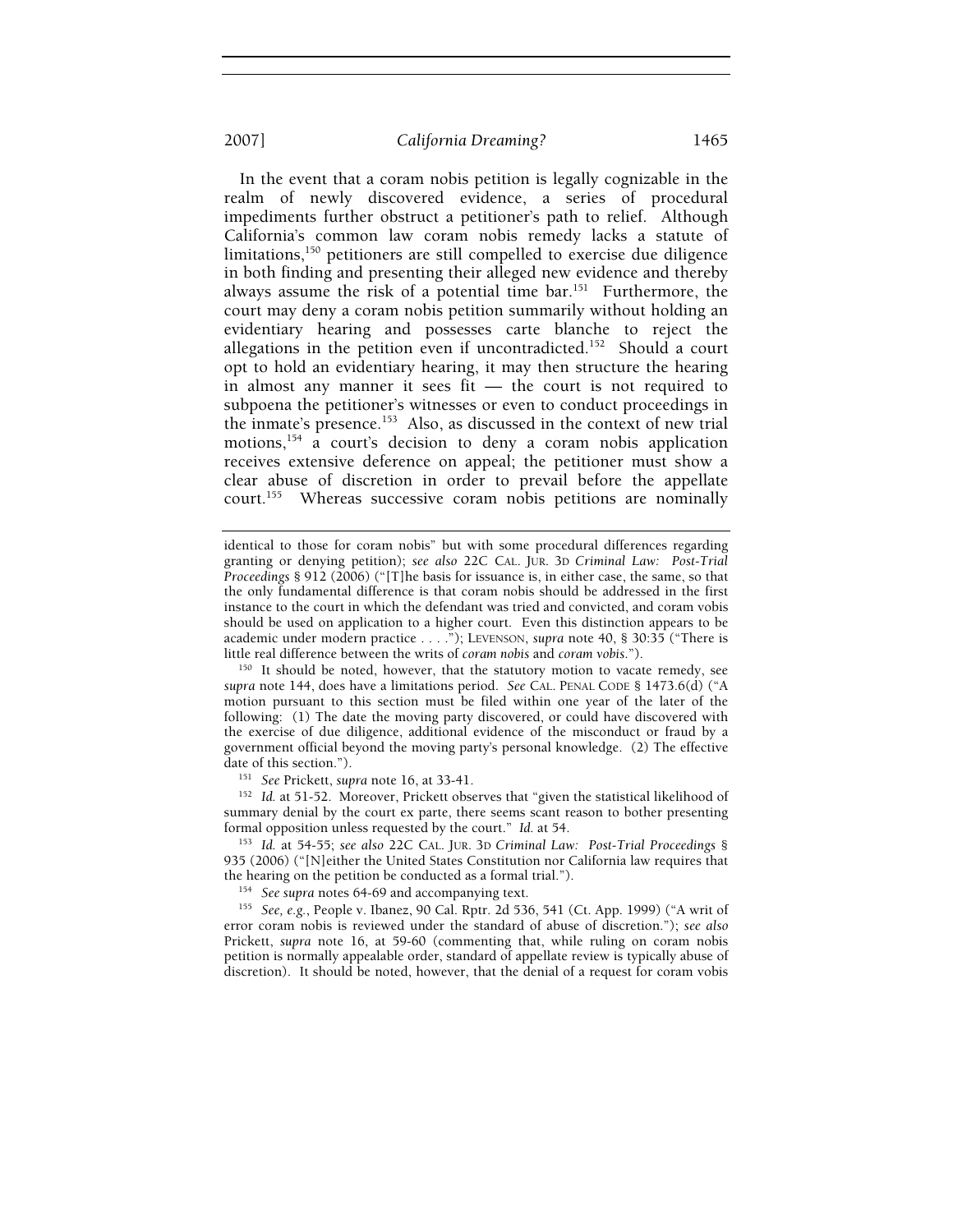permissible, the due diligence and "new facts" requirements render the prospect of multiple petitions uncommon in practice.<sup>156</sup>

Overall, prisoners filing coram nobis petitions in California, like those advancing claims through habeas corpus, must surmount a host of barriers in order to obtain relief. Significantly, the legal standard requiring petitioners to put forth evidence that unerringly points to innocence proves daunting. When coupled with the heavy evidentiary burden borne by petitioners and the deferential abuse of discretion standard of appellate review, the assortment of rules governing coram nobis in California ensures that defendants rarely triumph through that collateral remedy.

#### II. FLAWS WITH THE CURRENT APPROACH

At first blush, the three central procedures available to criminal defendants aiming to overturn their convictions via newly discovered evidence of innocence in California appear to interact rather well, with the requirements for relief becoming more exacting over time. Litigants able to secure new evidence in the immediate aftermath of a guilty verdict and prior to sentencing must prove, pursuant to the new trial motion remedy, that such evidence would have probably resulted in a different verdict, whereas defendants seeking relief at a later date are subject to a more stringent legal test under habeas corpus. And if other remedies are unavailable, then coram nobis may be an alternative for a defendant who is no longer in custody and hopes to clear his or her name with new evidence, subject to a legal standard even tougher than that afforded to habeas corpus petitioners. This gradual escalation of the legal test (and constriction of the courts' discretion to grant relief) comports with common sense and, in particular, with the oft-expressed goal of finality in criminal cases: the need for an end to litigation and closure for the victims of crimes.<sup>157</sup>

But, as is often the case in the criminal justice system, appearances can be deceiving. The manner in which these remedies intersect makes relief difficult to achieve for potentially innocent California inmates with newly discovered evidence at their disposal. This phenomenon is at odds with recent developments, both in California and across the nation, which suggest that wrongful convictions occur

in the appellate court does not allow for further appeal. 22C CAL. JUR. 3D *Criminal* 

*Law: Post-Trial Proceedings* § 939 (2006).<br><sup>156</sup> See 22C CAL. JUR. 3D *Criminal Law: Post-Trial Proceedings* § 937 (2006);<br>Prickett, supra note 16, at 56-57.

<sup>&</sup>lt;sup>157</sup> See Medwed, *supra* note 6, at 687-88.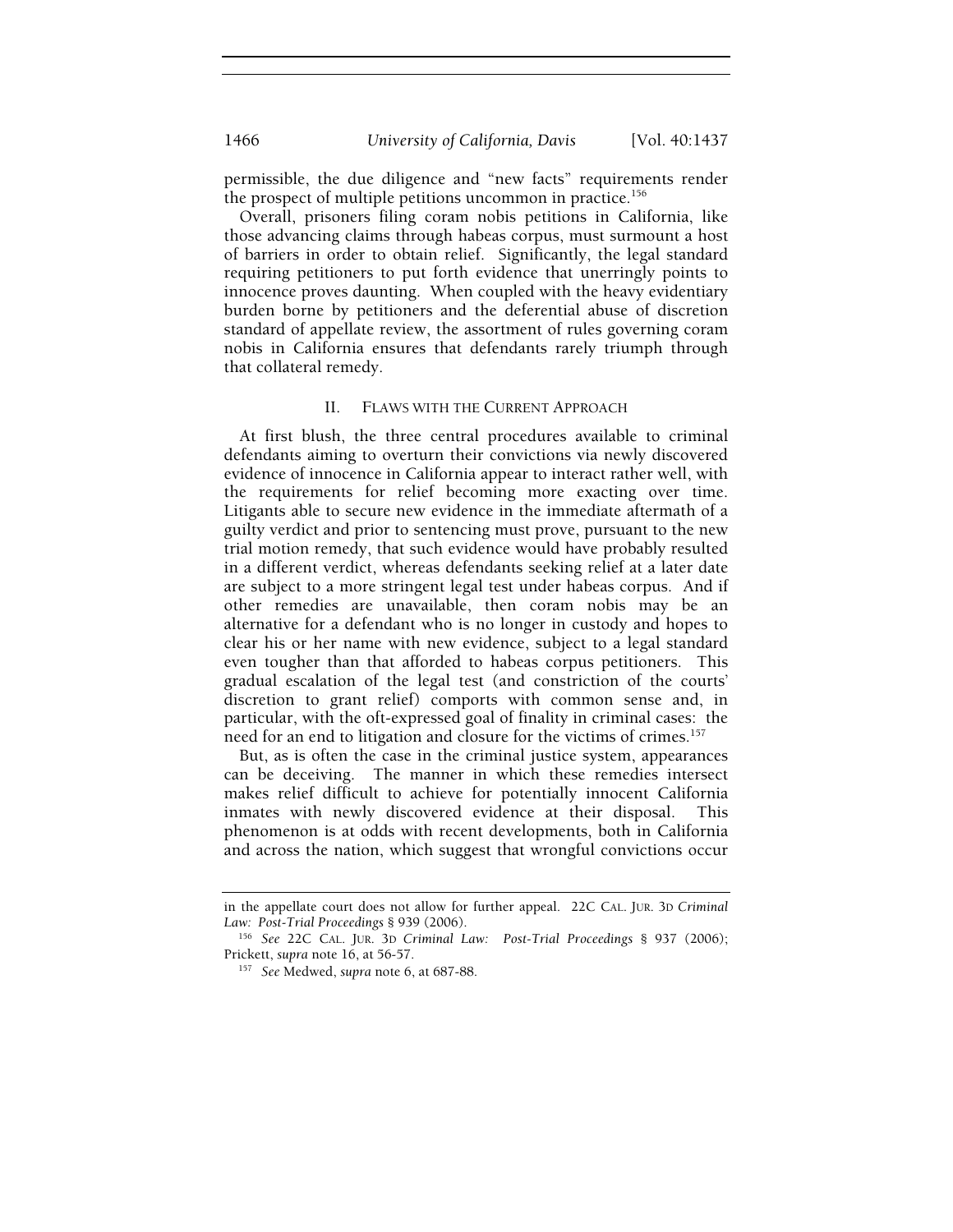with greater frequency than ever imagined.<sup>158</sup> Upon reflection, the California post-trial scheme conveys a conflicted, almost restless view of newly discovered evidence in criminal cases — an appreciation for the possible legitimacy of some such claims coupled with unabashed skepticism toward this ground for relief on the whole.

# *A. Timing Restrictions*

As noted above, the statutory provision governing new trial motions in California specifies that newly discovered evidence is an appropriate basis for relief under that remedy.159 New trial motions in general, however, must be made orally prior to the entry of the judgment,<sup>160</sup> thereby posing a pragmatic obstacle the significance of which cannot be overstated. Even though the court may grant defendants time to procure the necessary affidavits of the witnesses through whom the new evidence is expected to be presented,<sup>161</sup> the defendant's initial motion still must outline the nature of the evidence and demonstrate why it could not have been discovered with due diligence at the time of trial.<sup>162</sup> Litigants who lack the resources or sheer good luck to find newly discovered evidence before judgment, much less the witnesses necessary to develop this evidence, will be unable to benefit from this remedy.<sup>163</sup> The majority of criminal defendants, save the fortunate few, presumably fit this description.

In contrast, the timing rules in California pertaining to habeas corpus and coram nobis are much more conducive toward allowing inmates to present their innocence claims without risking procedural default by virtue of a strict time barrier. That is, each of these remedies takes an equitable stance toward the time period for filing, mandating that defendants proceed with due diligence upon discovery of the new evidence and providing that courts evaluate whether a litigant has complied on a case-by-case basis.<sup>164</sup> California courts have permitted the filing of post-conviction claims even after a delay of

<sup>158</sup> *See supra* notes 1, 7, 20 and accompanying text; *see also* Perrelo & Delzeit, *supra* note 105, at 284 ("As California's prison population and incarceration rate continue to increase, a sample of habeas petitions filed within San Diego fails to demonstrate that prisoners' claims are uniformly being given (1) prompt and fair consideration (2) on the merits (3) with appropriate assistance of counsel.").<br><sup>159</sup> CAL. PENAL CODE § 1181(8) (West 2006).<br><sup>160</sup> Id. § 1182 (West 2006).<br><sup>161</sup> Id. § 1181(8).<br><sup>162</sup> See supra notes 50-52 and accompanying t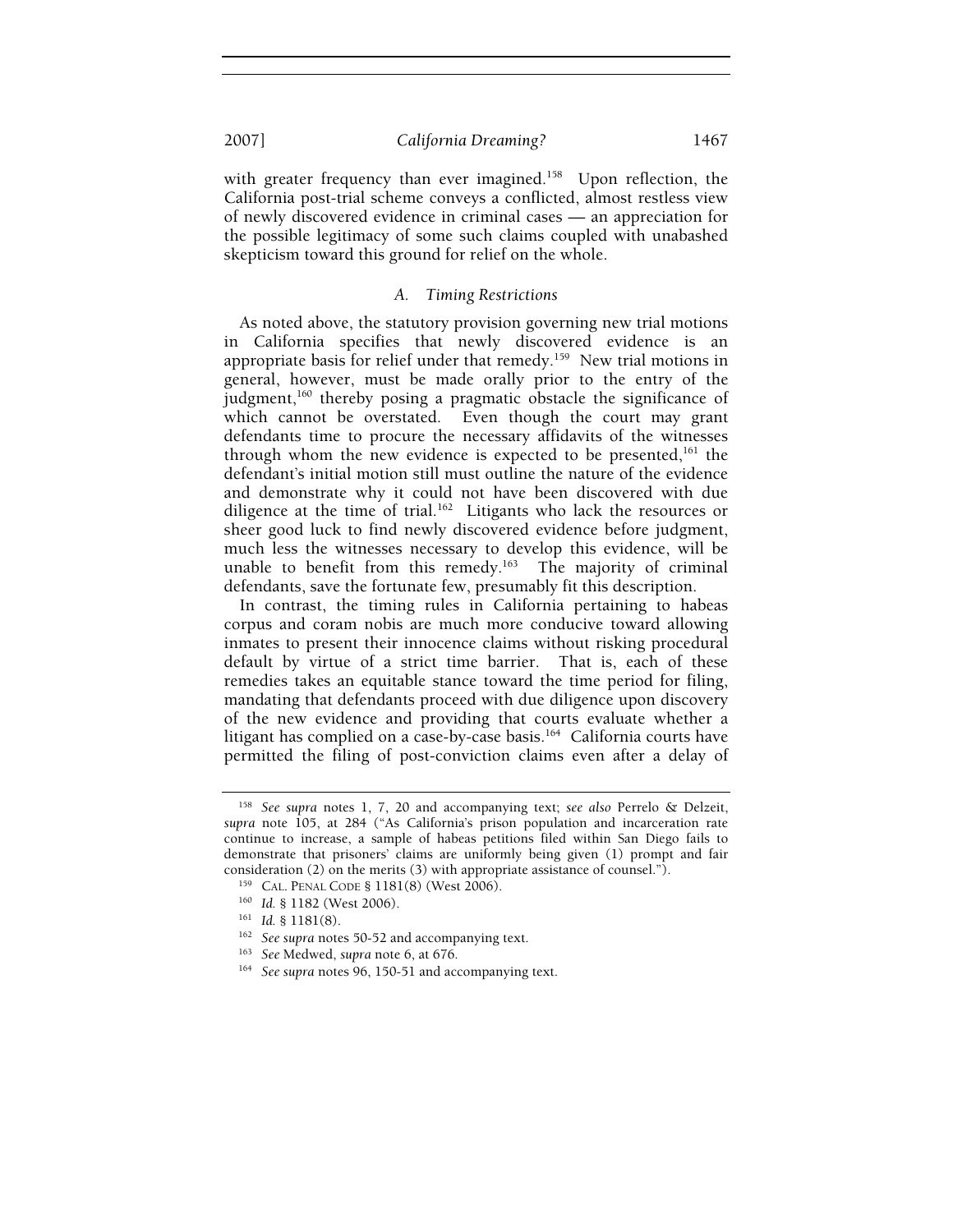several years so long as the defendant satisfactorily explains the reason for the holdup.<sup>165</sup> To protect the government's interest in instances where it might be harmed by the due diligence benchmark (e.g., when its own evidence has deteriorated or otherwise become unavailable by the time a defendant finds and decides to present new evidence), judges might conceivably take into account any undue prejudice to the prosecution in determining whether to issue relief.<sup>166</sup>

The due diligence standard in the sphere of newly discovered evidence properly acknowledges the fact-specific nature of each individual innocence claim and the challenges confronting prisoners trying to investigate their cases right after a guilty verdict.<sup>167</sup> Yet the standard simultaneously pays homage to the systemic goal of finality because inexcusably tardy filings face the prospect of dismissal.<sup>168</sup> By means of comparison, the restrictive timing rule of California's new trial remedy values finality, in effect, over the provision of a fair opportunity for a criminal defendant to put forth a viable innocence claim. This may be problematic, to put it mildly, given what we understand about the epidemic of wrongful convictions.<sup>169</sup>

# *B. Rigid Legal Standards for Relief*

The new trial motion timing rule discussed above is especially worrisome because the legal test governing newly discovered evidence

<sup>165</sup> *Cf.* People v. Haymond, No. B160018, 2003 WL 1963155, at \*2 (Cal. Ct. App. Apr. 29, 2003) (finding that defendant did not state prima facie case for relief in his petition for writ of error coram nobis, where, among other things, over eight years had elapsed between sentencing and his petition). *See generally In re* Gallego, 959 P.2d 290, 294-95 (Cal. 1998) ("[I]n order to avoid the bar of untimeliness, [a habeas] *petitioner* has the burden of establishing either (i) 'absence of substantial delay,' (ii) 'good cause for the delay,' or (iii) that his claims fall within an exception to the bar of untimeliness.") (internal citations omitted); *Ex parte* James, 240 P.2d 596, 600 (Cal. 1952) (excusing delay of six years in filing habeas corpus petition); 36 CAL. JUR. 3D *Habeas Corpus* § 66 (2006) ("A petition seeking a writ of habeas corpus should be filed without delay on learning of the grounds relied on. And where it is sought to attack a judgment of conviction by means of the writ the court will require the petitioner to explain any undue delay in raising the question."); 22C CAL. JUR. 3D *Criminal Law: Post-Trial Proceedings* §§ 919, 920 (2006) (noting that, in filing coram nobis petition, "the defendant must be given an opportunity to establish, if he or she can, that the delay in not presenting the matter was without fault or negligence on his or her part"); Prickett, *supra* note 16, at 33-41 (discussing due diligence requirement in regard to

requests for writ of error coram nobis).<br><sup>166</sup> *See* Medwed, *supra* note 6, at 694 n.256.<br><sup>167</sup> *Id.* at 693 n.251<br><sup>168</sup> *Id.* at 693 n.250.<br><sup>169</sup> *See supra* notes 6-7 and accompanying text.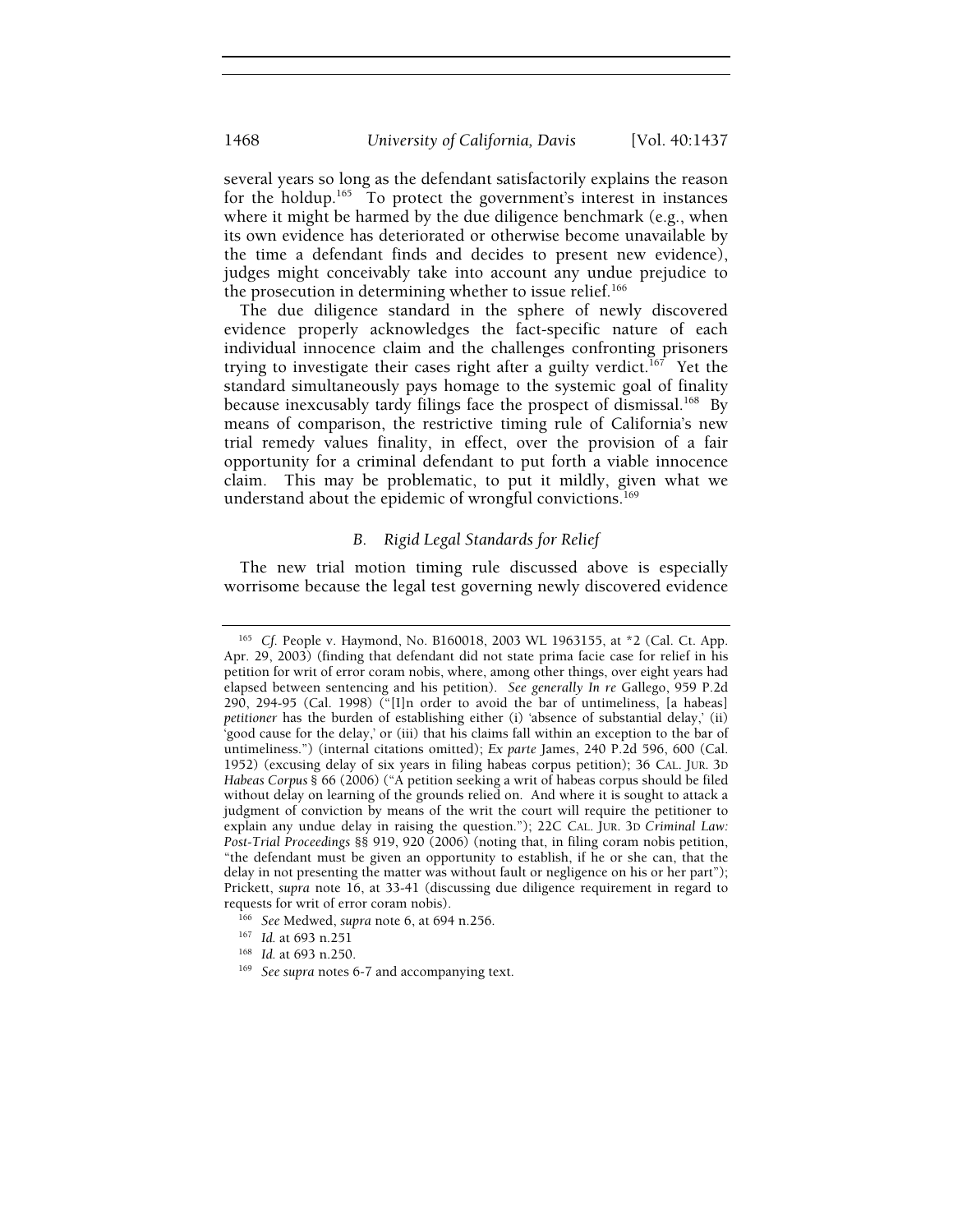claims under that remedy is more favorable to defendants than the legal tests applicable to habeas corpus and coram nobis petitions. That is, the legal standard for relief under a motion for a new trial in California requires the discovery of new evidence material to the defendant that:

- (1) could not, with reasonable diligence, have been discovered and produced at trial;
- (2) is not merely cumulative;
- (3) is not merely impeaching or contradicting a witness;
- (4) would render a different result probable on retrial of the cause; and
- (5) is shown by the best evidence of which the case admits.<sup>170</sup>

Though rigorous,171 this legal test is not insurmountable for defendants and, rather, evidently reconciles the goal for finality with the desirability of affording prisoners a chance to pursue their claims in full and fair fashion. If a defendant satisfies these requirements, and, in particular, presents evidence sufficient to "render a different result probable on retrial," then a new trial would indeed be a worthwhile endeavor; the defendant has raised credible doubts about his or her guilt. Furthermore, that new trial serves as an extra precaution to ensure that a guilty defendant does not unjustifiably obtain relief by providing judges and juries a fresh opportunity, this time with the additional evidence at hand, to assess the defendant's culpability.172 In many respects, though, this praise for California's new trial motion remedy rings hollow given that its timing limitations make it seldom available to defendants hoping to prove their innocence through newly discovered evidence.<sup>173</sup> For defendants aspiring to do so, the more realistic options consist of habeas corpus and, to a lesser extent, coram nobis — remedies that possess problems in their own right.

Instead of obligating prisoners to offer evidence that would probably result in a different outcome, the legal standards in the realm of habeas corpus and coram nobis ask for much more: evidence that unerringly points to innocence and undermines the entire structure of the state's case.<sup>174</sup> Even though the test has been construed more

<sup>&</sup>lt;sup>170</sup> See supra notes 56-60 and accompanying text. Not incidentally, defendants also bear the burden of evidentiary proof. *See supra* notes 61-62 and accompanying text.<br><sup>171</sup> *See supra* notes 56-62 and accompanying text.<br><sup>172</sup> *See* Medwed, *supra* note 6, at 693-94.<br><sup>173</sup> *See supra* notes 39-42, 51-52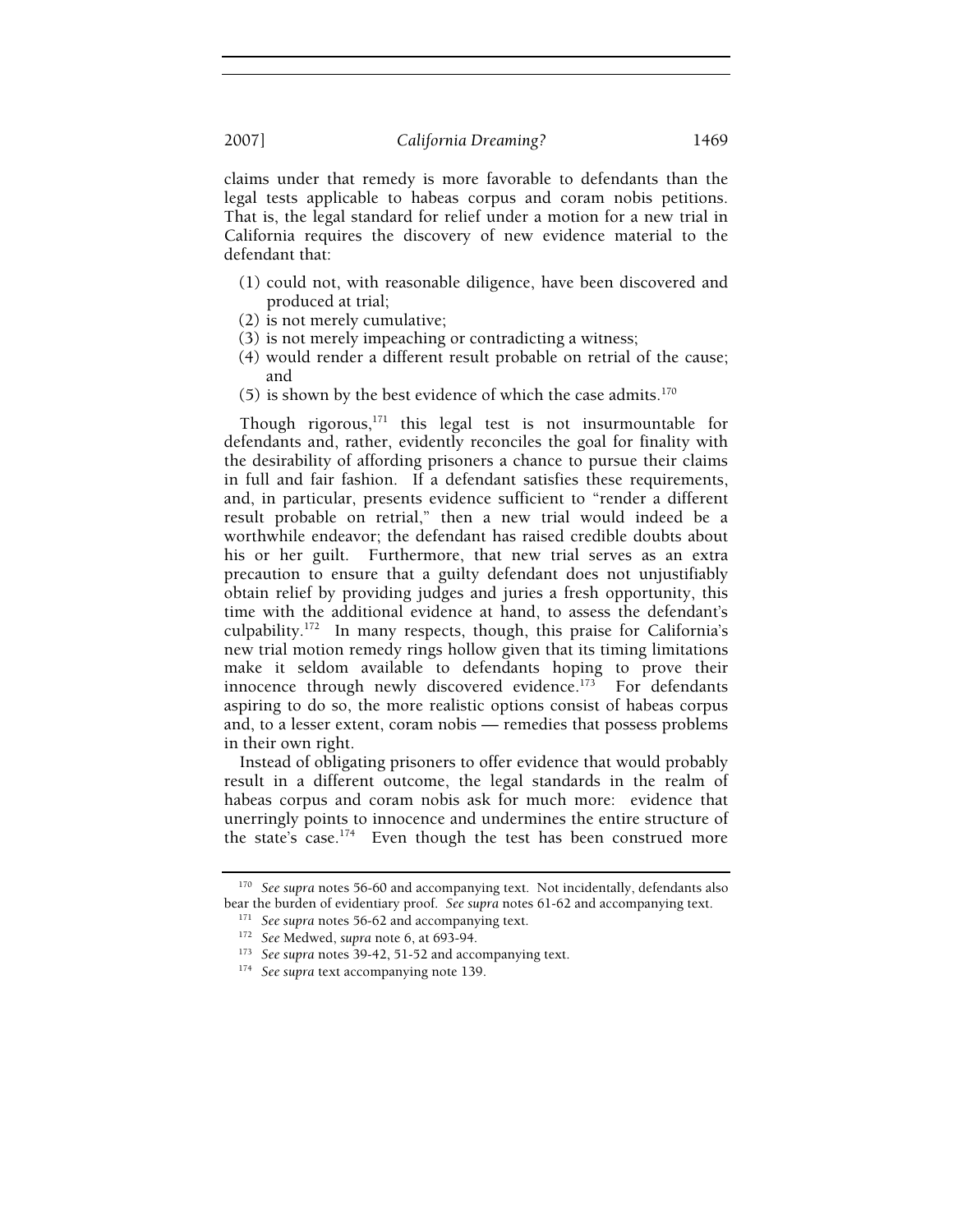strictly with regard to coram nobis than to habeas corpus, this standard emerges as a remarkably severe one to meet under either remedy. As mentioned previously, evidence of a third party confession automatically fails to warrant relief under coram nobis.<sup>175</sup> To be fair, this form of newly discovered evidence is often subject to attack on credibility grounds. Certain types of third party confessions may be found intrinsically wanting, such as those offered by prisoners currently serving long sentences with little to lose by the addition of another conviction to their rap sheets.<sup>176</sup> Nevertheless, to essentially preclude defendants from using third party confessions to prove their innocence, a relatively common type of non-DNA newly discovered evidence,<sup>177</sup> ensures that some legitimate claims will be denied entry at the courthouse door. Such presumptive rejection of non-DNA newly discovered evidence exacerbates the dilemma facing inmates whose cases, through no fault of their own, simply lack the magic bullet of scientific evidence.

More generally, the legal standard in the context of habeas corpus and coram nobis makes it hard for defendants to gain relief — even just a new trial — for any form of newly discovered evidence that does not rise to the level of unerring proof of innocence. Again, rules that prevent prisoners from thoroughly developing potentially meritorious innocence claims run counter to the lessons learned from the DNA revolution: that defendants are wrongfully convicted with stunning regularity and defendants should not be unduly harmed merely because they happen to fall within the bulk of criminal cases in which scientific evidence is absent.

# *C. Appellate Review*

As if the legal standards regarding newly discovered evidence claims of innocence in California do not disadvantage potentially innocent prisoners enough, the rules attendant to appellate review of a court's denial of those claims magnify the quandary. With respect to habeas

<sup>&</sup>lt;sup>175</sup> See supra notes 135-37 and accompanying text.<br><sup>176</sup> For an overview of state court treatment of post-conviction claims based on third party confessions, see Thomas R. Malia, Annotation, *Coram Nobis on Ground of Other's Confession to Crime*, 46 A.L.R. 4TH 468 (1986 & Supp. 2000). 177 *See, e.g.*, Michael J. Muskat, Note, *Substantive Justice and State Interests in the* 

*Aftermath of* Herrera v. Collins*: Finding an Adequate Process for the Resolution of Bare Innocence Claims Through State Postconviction Remedies*, 75 TEX. L. REV. 131, 132-33 (1996) (mentioning that newly discovered evidence "includ[es] testimony by previously undiscovered witnesses, recantation of testimony given by key prosecution witnesses, confession by the real killer").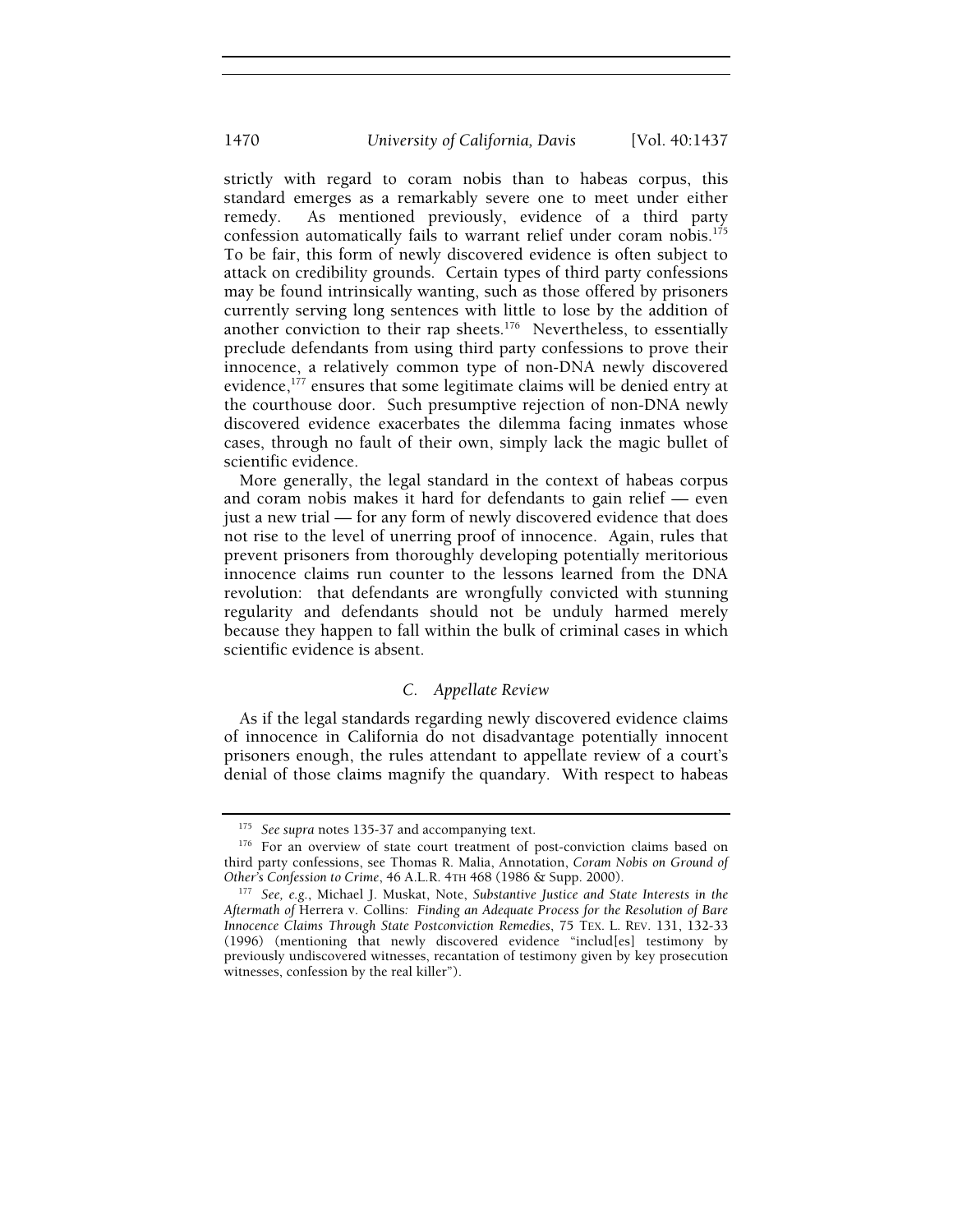corpus, defendants are forbidden from appealing the denial of a habeas corpus petition by a California superior court judge, and the statutorily prescribed recourse is to submit a new petition in the court of appeal.178 The sole upside of this arrangement, for defendants at least, is that the appellate court often has the power to make an independent evaluation, with the caveat that it should give great weight to a superior court's findings of fact when supported by the record, especially credibility determinations made after observing witnesses.<sup>179</sup> While affording deference only where the findings were based on close, live evaluations of the witnesses is admirable, the lack of direct appellate review for the denial of a habeas corpus petition creates a situation in which there is no explicit check on the lower court's treatment of an innocence claim. As a result, there is no genuine limit on a superior court's ability to wield its habeas corpus power arbitrarily. Under the current regime, when a new habeas petition is filed in the court of appeal after a superior court denial, the court of appeal admittedly must review both the legal and factual claims. In my view, however, this may not provide sufficient direct oversight regarding the initial superior court decision.

A defendant complaining of the denial of a new trial motion or coram nobis petition based on newly discovered evidence may appeal that decision, albeit subject to an extraordinarily deferential standard of appellate review.180 Specifically, an appellate court may overturn a lower court's rejection of a new evidence claim presented through a new trial motion or request for coram nobis relief only if an "abuse of discretion" appears in the record.<sup>181</sup> What is notable about this standard is not that the abuse of discretion standard is the norm,<sup>182</sup> but that it apparently fails to distinguish between claims denied subsequent to an evidentiary hearing, at which witnesses were heard and evidence received, and those claims rejected summarily based solely on the written submissions. In the former situation, a lower court judge's opportunity to view the witnesses in a live setting and

<sup>&</sup>lt;sup>178</sup> See supra note 107 and accompanying text. Moreover, where the petition is filed initially in the court of appeal, the litigant is restricted in appealing the denial of that petition; he or she may file a petition for review or a new petition in the California Supreme Court, but there is no appeal as of right. *See supra* note 108 and

<sup>&</sup>lt;sup>179</sup> See supra notes 109-13 and accompanying text.<br><sup>180</sup> See supra notes 154-55 and accompanying text.<br><sup>181</sup> See supra notes 64-69, 154-55 and accompanying text.<br><sup>182</sup> See Medwed, *supra* note 6, at 680-81, 686 (noting m utilize comparable standards in reviewing new evidence claims).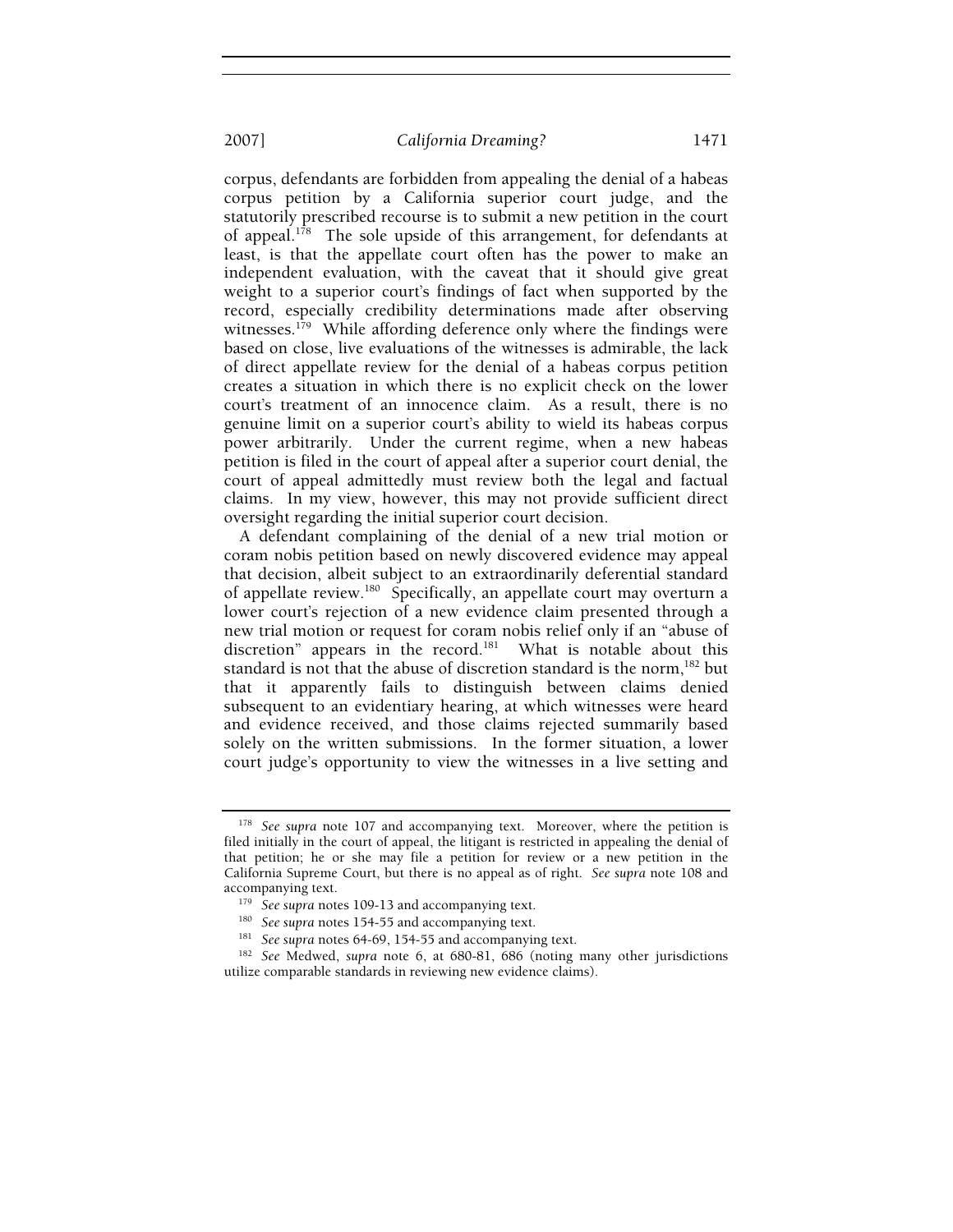admit evidence suggests she stood in a better position to evaluate the post-trial claim of innocence than an appellate court ever would and, therefore, deference may be warranted.183 In the latter situation, though, the lower court made its decision on the written submissions alone, the type of analytic assessment usually undertaken by appellate courts. Thus, the appellate court arguably stands in a better (or, at a minimum, no worse) position to rule on the innocence claim than the lower court.<sup>184</sup> In fact, application of the abuse of discretion standard to summary denials of new evidence claims could provide a disincentive for lower court judges to even hold evidentiary hearings in the first place.<sup>185</sup>

#### *D. Limitations on Forum: The "Same Judge" Issue*

Another bothersome aspect of California's post-trial regime is its fondness for allocating newly discovered evidence claims to the judge who originally handled the case. As noted above, new trial motions are invariably directed to the original trial judge, a predictable custom considering the motion must be made before entry of the judgment in that court.186 Moreover, petitioners historically sought and currently must seek the common law writ of error coram nobis in the original trial court so as to correct any injustice.<sup>187</sup> To be sure, not all newly discovered evidence claims of innocence in California must be submitted to the judge who presided over the case initially; many features of the habeas corpus and coram vobis remedies expressly allow, and even demand, filing in other courts.<sup>188</sup> Still, the suitability of sending such claims to the original trial judge at all deserves analysis.

Traditionally, the chief policy justification for assigning allegations of newly discovered evidence to the original judge lay in the idea that that jurist was already familiar with the litigation and, therefore, better situated to assess the merits of the innocence claim than a person without any prior link to the case, a practice deemed both more efficient and more likely to yield the proper outcome.<sup>189</sup> Behavioral

<sup>183</sup> Id. at 713.<br><sup>184</sup> See id. at 714.<br><sup>185</sup> Id. at 709-10.<br><sup>186</sup> See supra note 43 and accompanying text.<br><sup>187</sup> See supra notes 118-19 and accompanying text.<br><sup>188</sup> See supra notes 92-95, 147-49 and accompanying text.<br><sup>1</sup> in a better position to determine the possible effect and merit of the alleged newly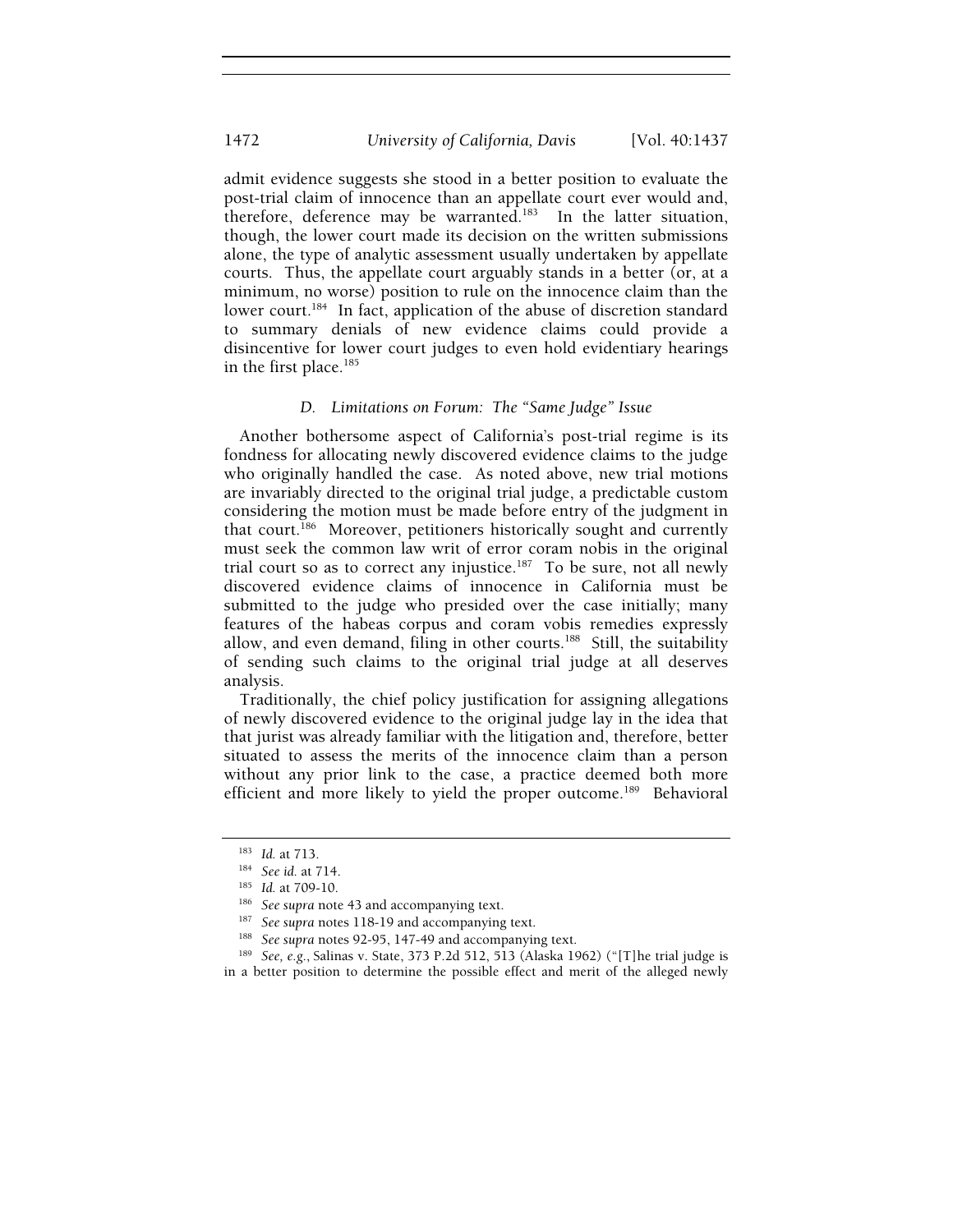decision-making theory scholars, however, have pinpointed a number of cognitive biases that may hinder the ability of these judges to appraise the newfound information with the requisite detachment and equanimity.190 For example, judges may be influenced by the "status quo bias," which describes the tendency of people to overvalue their prior decision in evaluating a situation for a second time.<sup>191</sup> According to research in this field, when a person makes a decision, that determination becomes the reference point to which he or she inevitably compares (and contrasts) any new facts that later bear upon the matter, and that reference point carries greater weight in any subsequent decision-making process than had a decision never been made.<sup>192</sup> The status quo bias, as applied to the newly discovered evidence realm, suggests that the trial verdict — "guilty" — becomes the reference point in analyzing the new data, and much more evidence may be required to spur a judge to deviate from that reference point than had no verdict been delivered.<sup>193</sup> The routine of assigning these claims to the original trial judge amplifies the impact of this bias because that judge observed the process through which guilt was determined, in all likelihood making her more deeply committed to the status quo than a judge without any prior involvement in the matter.194

Behavioral decision-making theorists have also studied the way in which people make choices that maximize or accentuate their "positive self-image."195 Individuals are often reluctant to acquire information that negates the affirmative view they tend to hold of themselves. When faced with information that could undercut that positive self-identification, people are less likely to consider it relevant or may devalue it entirely.<sup>196</sup> In addition to this concept of one's adherence to a positive self-image, scholars have explored a comparable theory known as the "egocentric bias," a term that refers to the inclination of people to paint extremely optimistic portraits of

discovered evidence since he presided over the original trial and heard all the evidence there."); *see also* Medwed, *supra* note 6, at 678 n.169 (citing *Salinas*, 373 P.2d at 513). 190 *See* Medwed, *supra* note 6, at 700-03 (discussing behavioral decision-making

theories).<br><sup>191</sup> *Id.* at 701-02.<br><sup>192</sup> *Id.*<br>*193 Id.* at 703-04.

<sup>193</sup> *Id.* at 703-04. 194 *Id.* at 704. 195 *Id.* at 701 n.294 (citing Manuel Utset, *A Theory of Self-Control Problems and Incomplete Contracting: The Case of Shareholder Contracts*, 2003 UTAH L. REV. 1329, 1368 n.143). 196 *Id.* at 701 n.295.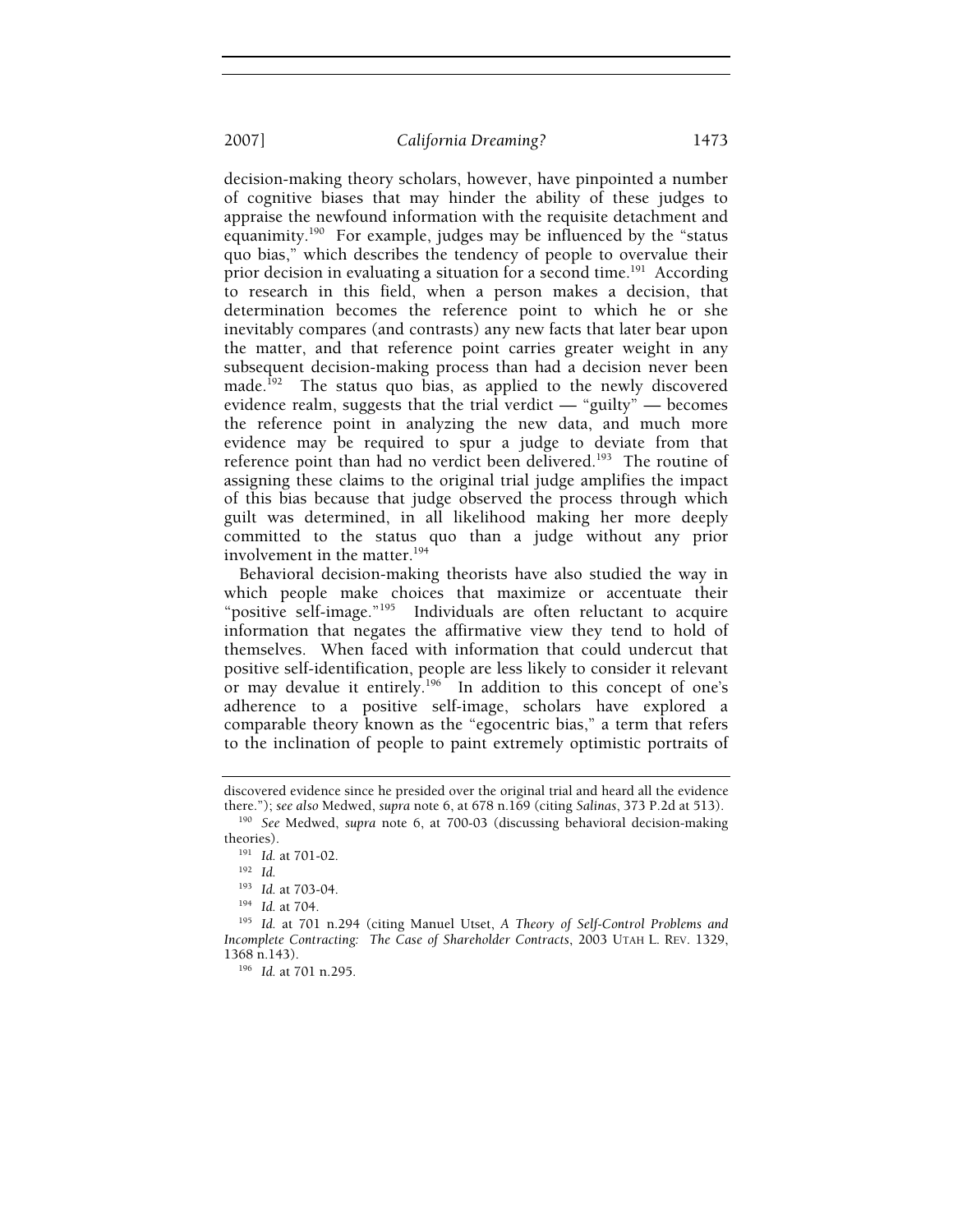their own skills.197 The implications of the egocentric bias for judges surfaced in a questionnaire recently completed by a group of federal magistrate judges in which the data revealed that almost ninety percent of the judges thought they had lower individual reversal rates than at least half of their co-equals on the bench.<sup>198</sup>

The interrelated concepts of positive self-image and egocentric bias probably affect the way in which judges respond to newly discovered evidence filings in cases they presided over beforehand.<sup>199</sup> Some judges may dread having made a mistake, on some level, at the earlier proceeding and fear the ramifications of publicly admitting that error.<sup>200</sup> Likewise, a judge's positive self-image could be jeopardized by newly discovered evidence that proves an innocent person was convicted at a trial held by that judge. $201$  With one's self-image potentially endangered by newly discovered evidence, a judge might unconsciously characterize the new facts as irrelevant or otherwise legally insufficient.<sup>202</sup> To that end, the researchers who conducted the aforementioned study of federal magistrate judges had concerns about the effect of egocentric biases in criminal cases, positing that judges may neglect to set aside convictions as frequently as they should in cases that they initially handled.<sup>203</sup>

Undoubtedly, allotting each newly discovered evidence claim to a new judge would not be without its pitfalls, including a degree of inefficiency (forcing the new judge to learn the case from scratch) and the possibility that the new judge will still overrate her colleague's

the initial trial may affect how judges react to the new trial motion of post-conviction petition when it comes across the transom; judges may fear having 'gotten it wrong'

<sup>201</sup> See id. (mentioning that "a particular judge's positive self-image could be threatened by the presentation of newly discovered evidence that, in theory, signals the possibility an innocent person was convicted at a trial held on that judge's watch and during which she issued evidentiary and legal rulings that bore upon the result").

and during which she issued evidentiary and legal rulings that bore upon the result"). 202 *See id.* at 703. 203 *Id.* at 703 n.309 (citing Chris Guthrie et al., *Inside the Judicial Mind*, 86 CORNELL L. REV. 777, 815 (2002)).

<sup>197</sup> *Id.* at 701 (citing Chris Guthrie et al., *Inside the Judicial Mind*, 86 CORNELL L. REV. 777, 784 (2002)).

<sup>&</sup>lt;sup>198</sup> Id. at 701 nn.297-98 (citing Chris Guthrie et al., *Inside the Judicial Mind*, 86 CORNELL L. REV. 777, 784, 814 (2002)).

<sup>&</sup>lt;sup>199</sup> See id. at 703 n.308 ("The trial judge is psychologically invested in the justness of the trial result; for instance, in a criminal case the trial judge likely denied a motion to dismiss and a motion for a directed verdict based on the insufficiency of the evidence." (citing Eli Paul Mazur, *"I'm Innocent": Addressing Freestanding Claims of Actual Innocence in State and Federal Courts*, 25 N.C. CENT. L.J. 197, 232 (2003))). 200 *See id.* at 703 ("To begin with, professional interests in maintaining the result of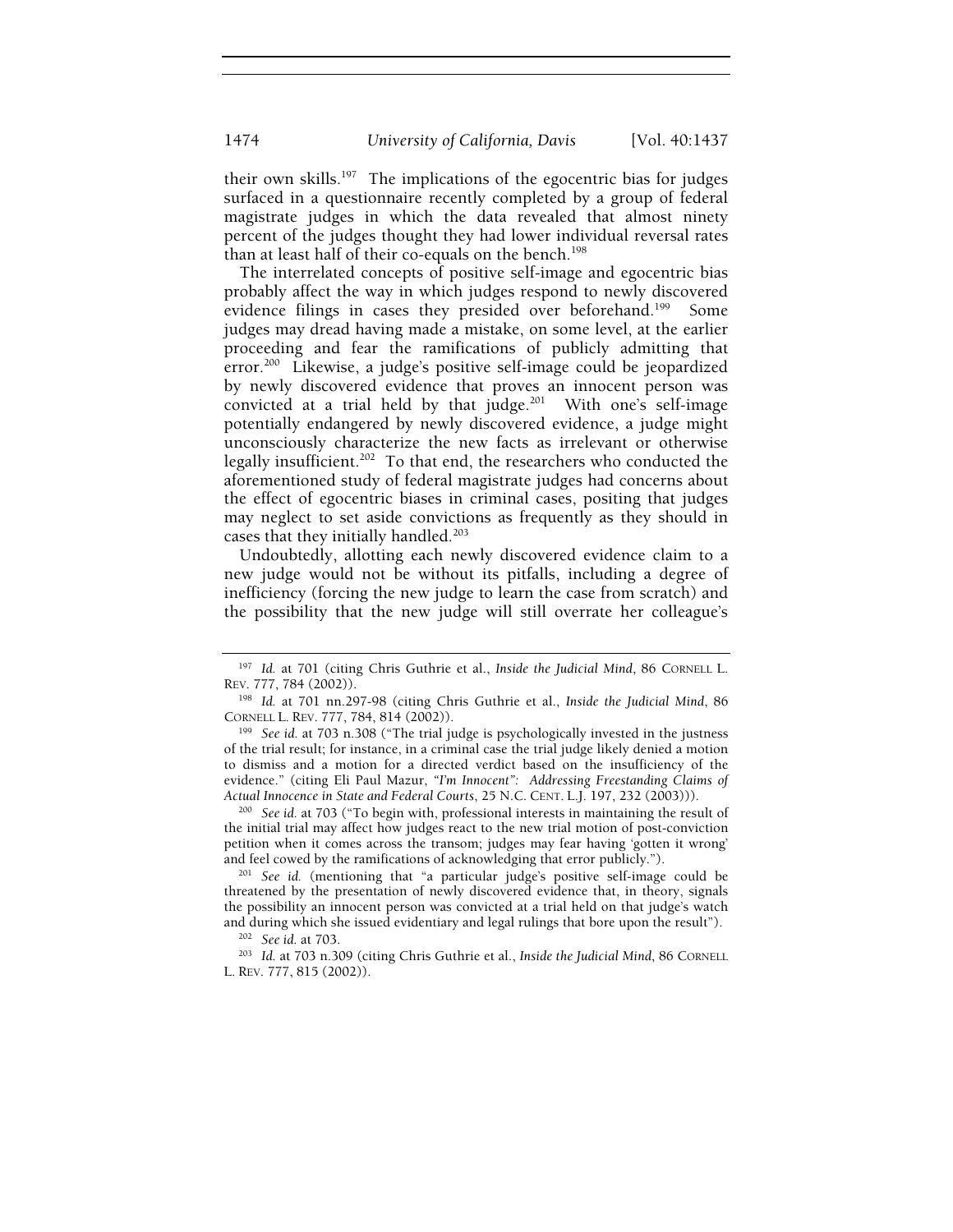original decision (a theory known as "conformity effects").204 The advantages of sending new evidence claims to a new judge, though, seem greater than the disadvantages. The influence of any cognitive biases will almost surely be less pronounced if a new judge evaluated the evidence — a judge unencumbered by any previous involvement in the case.<sup>205</sup> And, with the diminished impact of cognitive biases, there may be a higher chance that innocent prisoners will attain justice in the end.

## III. SUGGESTIONS FOR REFORM

In attempting to bolster California's post-trial regime governing newly discovered evidence, one approach might involve tinkering with each individual rule and keeping the larger system intact. For instance, feasible micro-level solutions might include: -

- Extending the time period for submitting new trial motions premised on new evidence beyond the entry of judgment;<sup>206</sup>
- Altering the legal test for procuring habeas corpus and coram nobis relief on the grounds of newly discovered evidence from requiring unerring proof of innocence to simply demanding evidence that would have probably changed the outcome at trial; $^{207}$
- Considering allowing direct appellate review of denials of habeas corpus petitions by the superior court;<sup>208</sup>

<sup>207</sup> See, e.g., ARIZ. R. CRIM. P. 32.1(e) (Arizona's criminal procedure code provides post-conviction relief when: "Newly discovered material facts probably exist and such facts probably would have changed the verdict or sentence. Newly discovered material facts exist if: (1) The newly discovered material facts were discovered after the trial. (2) The defendant exercised due diligence in securing the newly discovered material facts. (3) The newly discovered material facts are not merely cumulative or used solely for impeachment, unless the impeachment evidence substantially undermines testimony which was of critical significance at trial such that the evidence probably would have changed the verdict or sentence.").

<sup>208</sup> Cf. Medwed, *supra* note 6, at 709 ("[I]t may be impracticable to depart from the routine of allowing appeals only as a matter of permission in states where that is the norm, particularly in jurisdictions with high caseloads, and instead provide appellate review for every post-trial newly discovered evidence case . . . .").

<sup>204</sup> *Id.* at 704 nn.312-13. For a discussion of the concept of conformity effects, see *id.* at 702-03 nn.303-06.

<sup>205</sup> *Id.* at 704-06. 206 *See* 1 WILKES, REMEDIES AND RELIEF, *supra* note 11, § 1-13, at 56 (describing array of time limitations on new trial motions in various states, and noting that nine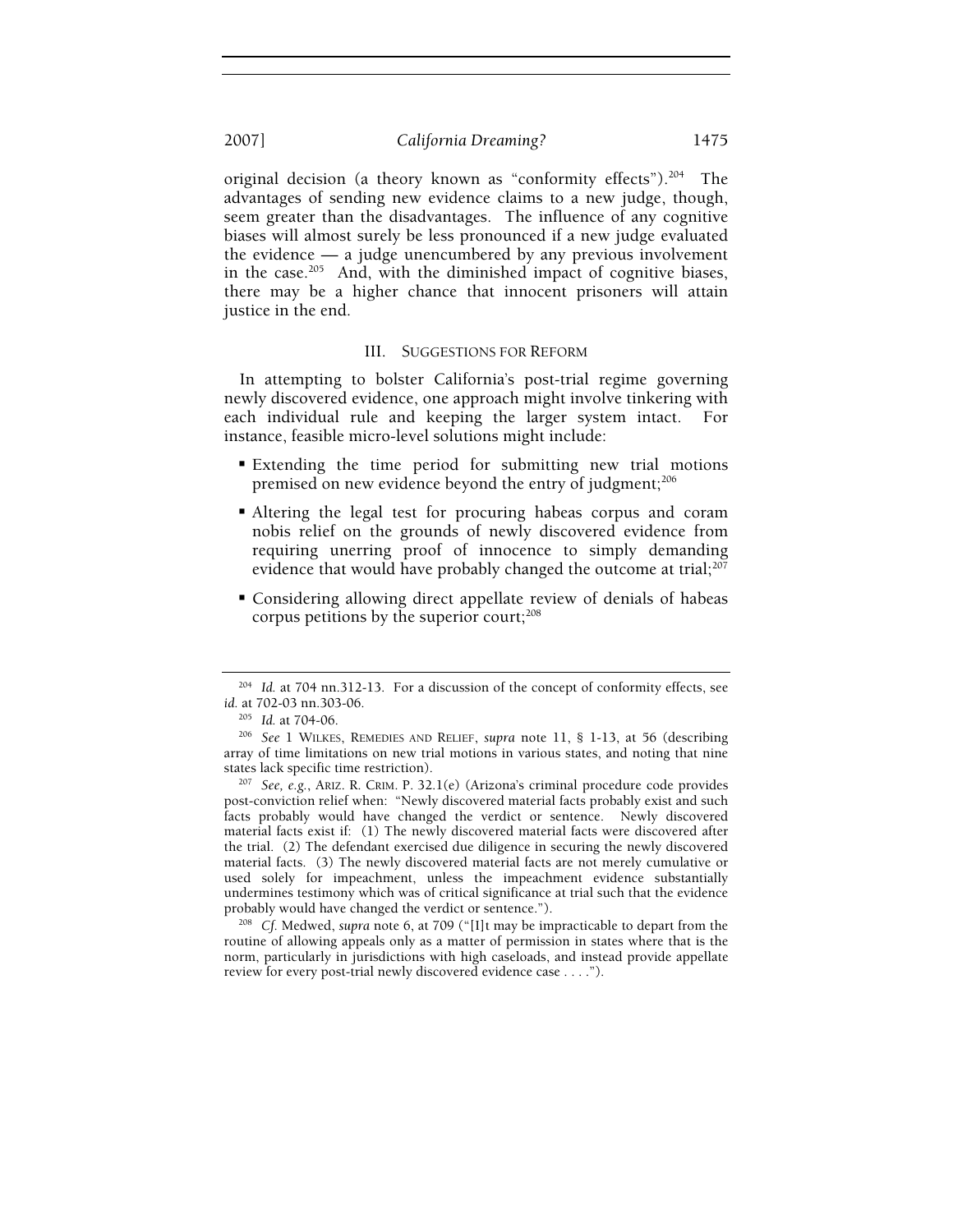- Ensuring that the "abuse of discretion" standard of appellate review does not apply to summary denials of newly discovered evidence claims;<sup>209</sup> and
- Abandoning the statutory preference, where applicable, for directing newly discovered evidence claims to the same judge who presided over the original trial.<sup>210</sup>

Even so, revamping California's treatment of newly discovered evidence claims in such a piecemeal fashion, while a marked improvement, would fail to rectify what might be the current regime's most glaring weakness: unnecessary complexity. As Professor Laurie Levenson has observed, "Nothing is simple in California, especially the law of criminal procedure."<sup>211</sup> This characterization seems particularly apt in the context of newly discovered evidence of innocence given the existence of three separate methods of presenting such claims, each of which contains divergent procedural, legal, and evidentiary requirements. The intricacy of each individual remedy, combined with the differences between them, may create a high risk of procedural default, $^{212}$  a risk heightened by the absence of an automatic right to counsel for all California habeas corpus and coram nobis petitioners.<sup>213</sup> The presence of these disparate procedures also The presence of these disparate procedures also increases the possibility of unequal outcomes for factually analogous claims depending on the precise remedy used by a litigant, a state of affairs that impairs the legitimacy of the criminal justice system. $214$ 

<sup>209</sup> See id. at 703-08.<br>
<sup>210</sup> See id. at 703-08.<br>
<sup>211</sup> LEVENSON, supra note 40, at vii.<br>
<sup>212</sup> See Medwed, supra note 6, at 697.<br>
<sup>213</sup> See, e.g., In re Barnett, 73 P.3d 1106, 1112 (Cal. 2003) ("[T]here is no federal constitutional right to counsel for state habeas corpus proceedings, not even in a capital case. California likewise confers no constitutional right to counsel for seeking collateral relief from a judgment of conviction via state habeas corpus proceedings. Nonetheless, the long-standing practice of this court is to appoint qualified counsel to work on behalf of an indigent inmate in the investigation and preparation of a petition for a writ of habeas corpus that challenges the legality of a death judgment."); 22C CAL. JUR. 3D *Criminal Law: Post-Trial Proceedings* § 934 (2006) (noting that there is no right to counsel on all coram nobis applications, although petitioners may be entitled to counsel after stating sufficient facts to convince court that evidentiary hearing is required); *see also* Perrelo & Delzeit, *supra* note 105, at 285-86 ("[T]here were only two orders appointing counsel [out of 312 habeas corpus cases], with one of the orders being made on a judge's own motion. Only once was the request for counsel addressed in any judge's memorandum of reasons for denial."). 214 *See* Medwed, *supra* note 6, at 696-97 ("The availability of 'incongruous'

procedures in the sphere of newly discovered evidence claims also enhances the risk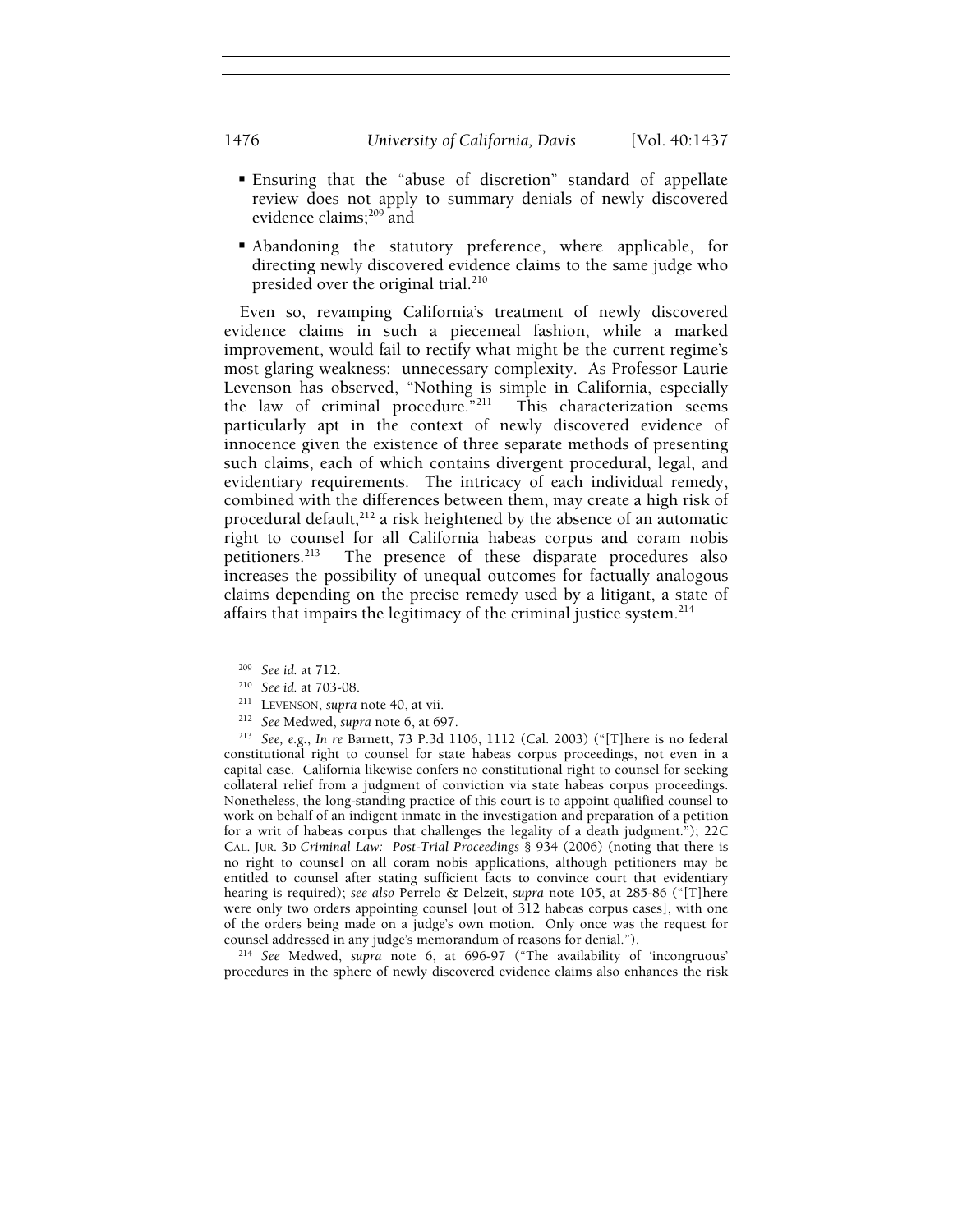As a result, California should weigh the option of developing a single remedy for newly discovered non-DNA evidence claims — a remedy that fuses attributes of the new trial, habeas corpus, and coram nobis procedures. New York already embraces this type of model.<sup>215</sup> In the past, New York recognized a litany of post-trial remedies, such as common law coram nobis and motions for a new trial on the grounds of newly discovered evidence.<sup>216</sup> The New York state legislature passed article 440 of the Criminal Procedure Law in 1970 to "collectively . . . embrace all extant non-appellate post-judgment remedies and motions to challenge the validity of a judgment of conviction."<sup>217</sup> Section 440.10(1)(g) of that article addressed the topic of newly discovered evidence:

1. At any time after the entry of a judgment, the court in which it was entered may, upon motion of the defendant, vacate such judgment upon the ground that:

(g) New evidence has been discovered since the entry of a judgment based upon a verdict of guilty after trial, which could not have been produced by the defendant at the trial even with due diligence on his part and which is of such character as to create a probability that had such evidence been received at the trial the verdict would have been more favorable to the defendant; provided that a motion based upon such ground must be made with due diligence after the discovery of such alleged new evidence . . . . <sup>218</sup>

Section 440.10(1)(g) currently covers all newly discovered non-DNA evidence claims in the state.<sup>219</sup> As I have stated in a previous article,

*Commentaries*, N.Y. CRIM. PROC. LAW § 440.10, at 247-48 (McKinney 2004)). 218 § 440.10(1)(g). 219 *See* Medwed, *supra* note 6, at 698 (mentioning that New York State Legislature amended article 440 to create specific remedy for claims based on DNA evidence, but section  $440.10(1)(g)$  continues to govern litigation of all other newly discovered evidence claims).

. . .

of divergent outcomes for factually comparable claims depending on the specific procedure used by a litigant, a danger that undermines the legitimacy of the state

<sup>&</sup>lt;sup>215</sup> See N.Y. CRIM. PROC. LAW § 440.10(1)(g) (McKinney 2004); Medwed, *supra* note 6, at 697-98.

<sup>&</sup>lt;sup>216</sup> See Medwed, *supra* note 6, at 697 & n.276 (citing Peter Preiser, *Practice Commentaries*, N.Y. CRIM. PROC. LAW § 440.10, at 246-49 (McKinney 2004)).

<sup>&</sup>lt;sup>217</sup> Medwed, *supra* note 6, at 697-98 n.277 (citing Peter Preiser, *Practice Commentaries*, N.Y. CRIM. PROC. LAW § 440.10, at 247-48 (McKinney 2004)).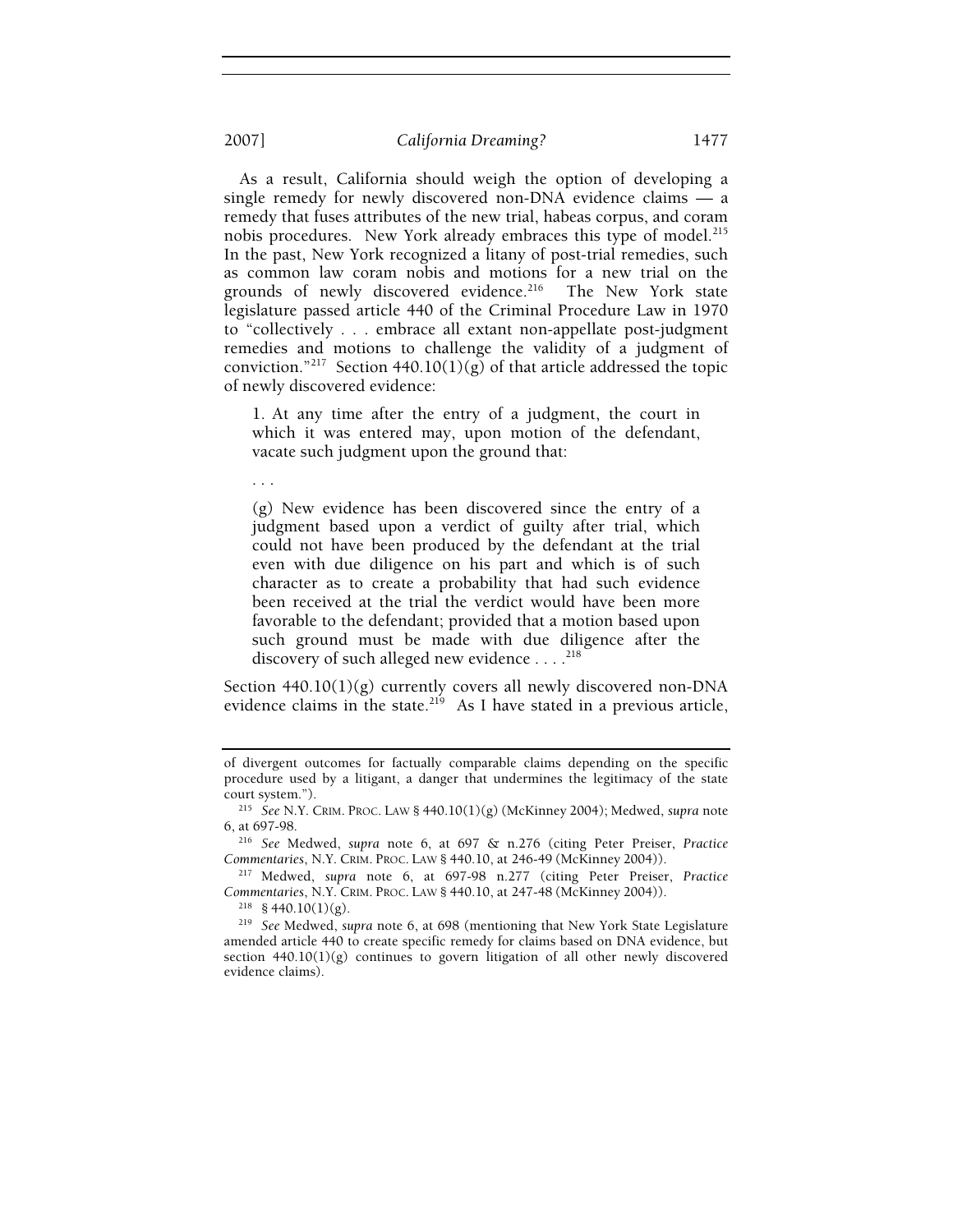"[b]y harmonizing new trial motion and collateral petition relief, section  $440.10(1)(g)$  provides a single procedure whose foremost virtue, besides its relative clarity, is the omission of any statute of limitations on newly discovered evidence claims and, instead, espousal of the due diligence standard."220 Moreover, this statute explicitly awards relief where the new evidence would have probably resulted in a more favorable verdict, as opposed to requiring unerring or conclusive proof of innocence.<sup>221</sup> Admittedly, the New York postconviction regime is far from perfect. Among other features, clerks generally direct new evidence claims to the original trial judge, and the courts tend to utilize the abuse of discretion standard in reviewing even summary rejections of these claims.<sup>222</sup> Nonetheless, the New York model may serve as a fine starting point should California consider simplifying its various procedures into a single procedure that captures all newly discovered evidence claims.<sup>223</sup>

Creating a single procedure for all newly discovered evidence claims could lighten the overall administrative burden on California state courts, especially if restrictions were imposed upon the filing of second or "successive" filings, $224$  as is currently the case with respect to new trial motions and, to an extent, collateral petitions.<sup>225</sup> It is important, however, that California not ban successive petitions altogether. Prisoners should be entitled to submit additional claims in specific circumstances, for example, after uncovering powerful "new" newly discovered evidence of innocence following the denial of a prior submission.<sup>226</sup>

<sup>226</sup> See Medwed, *supra* note 6, at 699. California already takes such a stance with regard to successive coram nobis petitions. *See, e.g.*, 22C CAL. JUR. 3D *Criminal Law: Post-Trial Proceedings* § 937 (2006) ("[T]he court will not consider a second petition if it contains only those issues previously taken up in the first application or on a

<sup>&</sup>lt;sup>220</sup> *Id.*  $\text{221}$  *See* § 440.10(1)(g).

<sup>&</sup>lt;sup>222</sup> Medwed, *supra* note 6, at 662-64 (discussing how these features of section  $440.10(1)(g)$  played out in context of single post-conviction case, People v. Schulz, 774 N.Y.S.2d 165 (App. Div. 2004)). 223 *Id.* at 698-99. 224 *Id.* at 699. 225 *See supra* notes 47-48, 156 and accompanying text; *see also In re* White, 18 Cal.

Rptr. 3d 444, 465 (Ct. App. 2004) (noting that "a contention may be barred procedurally because it is untimely, repetitive, or raises issues that were, or could have been, raised on direct appeal"); 22C CAL. JUR. 3D *Criminal Law: Post-Trial Proceedings* § 937 (2006) ("Although there is no legal limitation on the number of writs of error coram nobis that may be sought by a single litigant, the court will not consider a second petition if it contains only those issues previously taken up in the first application  $\dots$ .").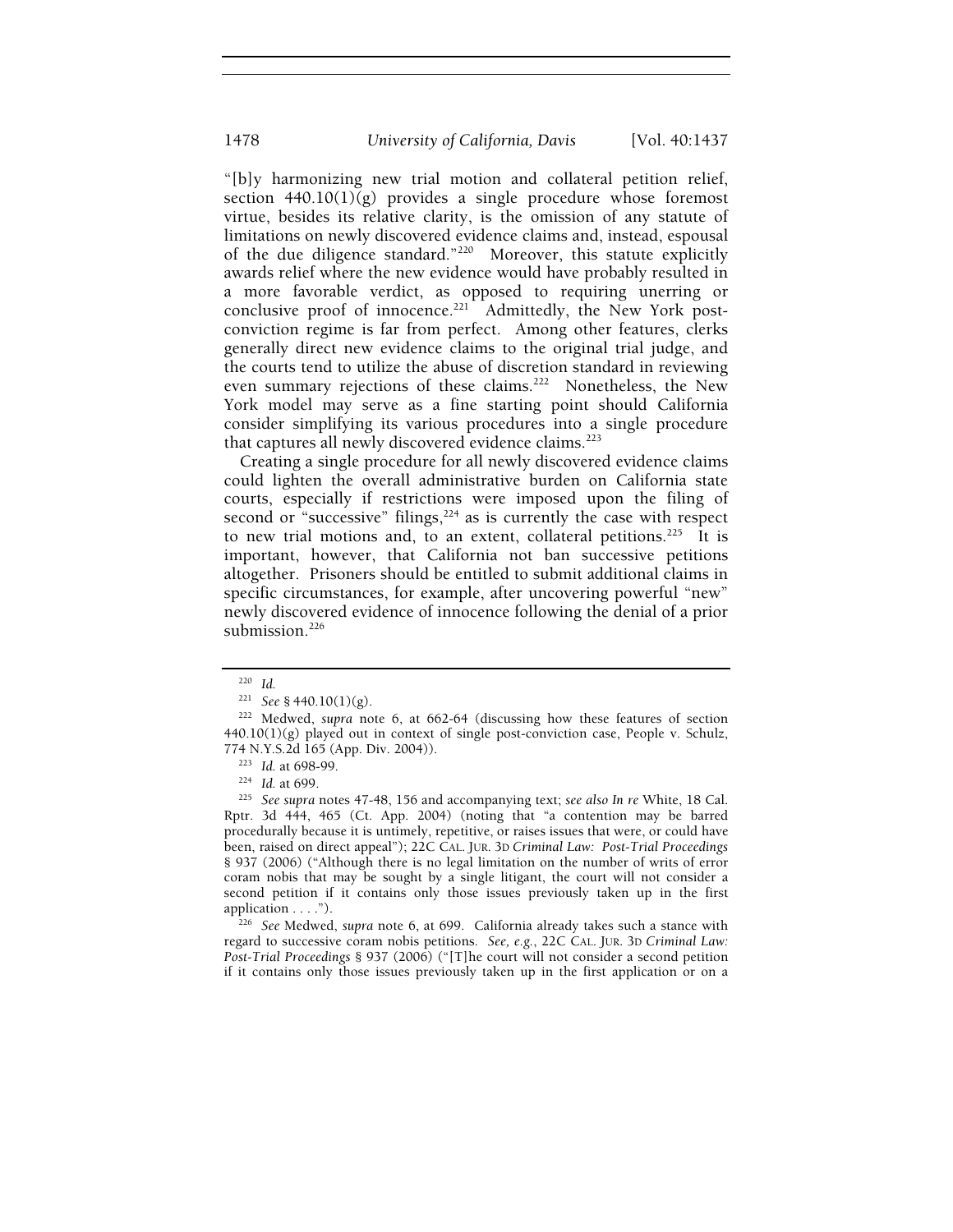#### **CONCLUSION**

The wave of exonerations of innocent prisoners in the United States has not bypassed California. Indeed, the "innocence revolution" has not only freed many of the state's prisoners,<sup>227</sup> but it has also changed how many California scholars, practitioners, politicians, and other observers perceive the criminal justice system.<sup>228</sup> As part of this new vision of innocence claims, California, like many states, has created a statute providing for post-conviction DNA testing for prisoners whose case files contain biological evidence.<sup>229</sup>

That reform is not enough. The evolution of DNA technology has provided scientific evidence of a phenomenon that previously had only been the subject of conjecture — that a significant number of criminal defendants have undeniably been wrongfully convicted. To that end, the formation of state-specific DNA testing statutes that facilitate the litigation of post-conviction innocence claims, as in California, should be praised. Yet DNA cases are the exception rather than the rule, and inmates whose newly discovered evidence lacks a scientific component deserve a similar chance to develop their innocence claims as fully as possible. That is, the emergence of DNA testing should not raise the bar for all inmates wishing to prove their innocence and necessitate that every claim match that level of scientific certainty. For California to adapt to the brave new world of post-conviction litigation, it must reexamine its procedures and revise them so as to provide greater opportunities for non-DNA-based innocence cases to be heard: in other words, to help convert the dream of justice into reality.

Converting the dream of justice into reality in California (and elsewhere) certainly entails more than modifying state post-conviction

motion to vacate the judgment. However, leave to renew may, in the discretion of the court, be granted if new facts have arisen since the former hearing, or even on the same facts more fully stated, if it appears that a proper showing was not made at the prior hearing by reason of the excusable neglect of the moving party.").

<sup>&</sup>lt;sup>227</sup> See Henry Weinstein, *Victims of the Justice System: A Conference at UCLA Brings Together the State's Wrongfully Convicted to Share Their Experiences and Push for Legal Changes*, L.A. TIMES, Apr. 9, 2006, at B1 ("More than 200 people have been wrongfully convicted in California since 1989, said Jeffrey Chin, assistant director of the Innocence Project at California Western School of Law in San Diego, one of the conference sponsors."). 228 Lawrence Marshall, *The Innocence Revolution and the Death Penalty*, 1 OHIO ST. J.

CRIM. L. 573, 573 (2004) ("Spawned by the advent of forensic DNA testing and hundreds of post-conviction exonerations, the innocence revolution is changing assumptions about some central issues of criminal law and procedure."). 229 *See supra* notes 3-4 and accompanying text.